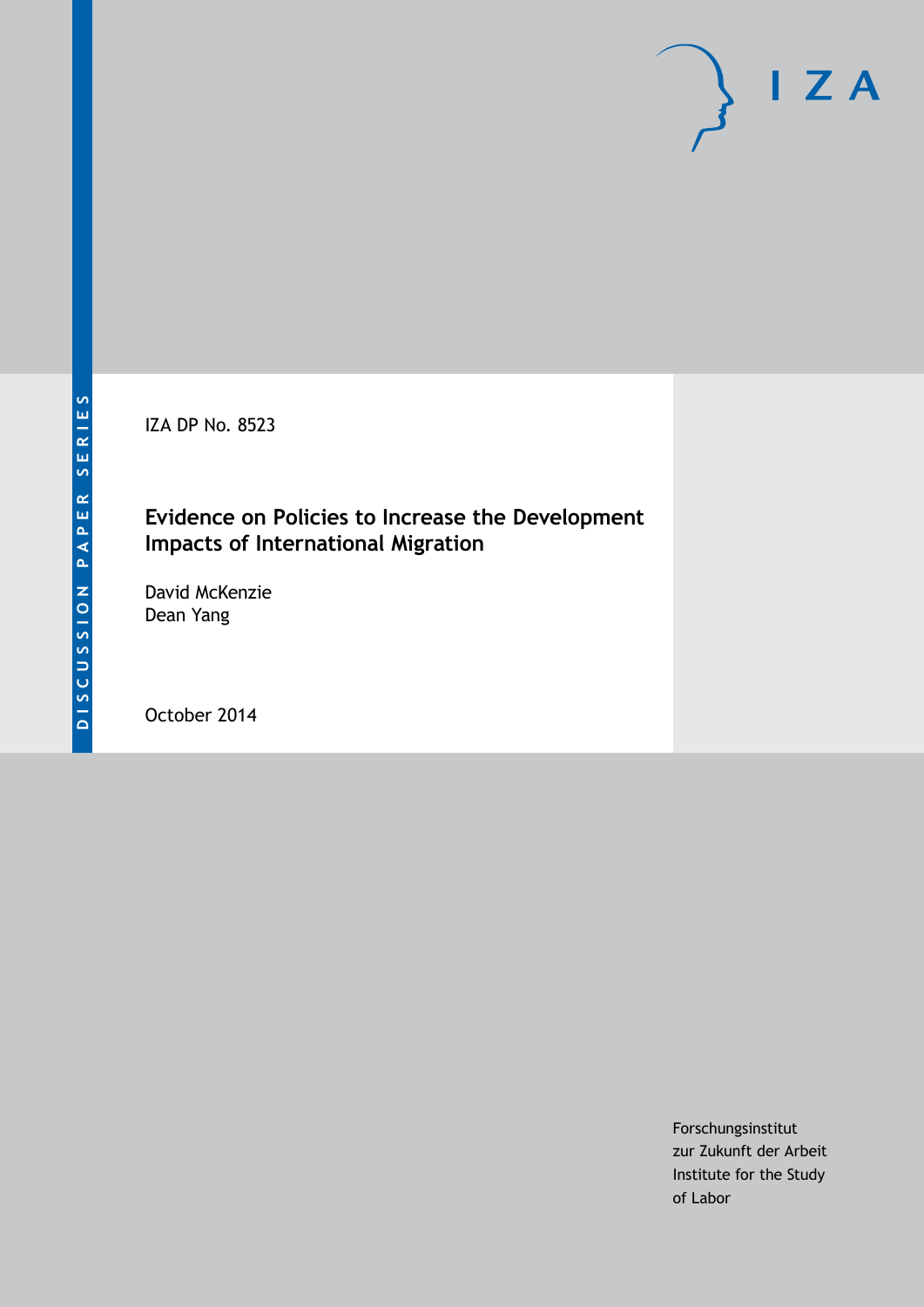# **Evidence on Policies to Increase the Development Impacts of International Migration**

## **David McKenzie**

*World Bank and IZA*

### **Dean Yang**

*University of Michigan and IZA*

Discussion Paper No. 8523 October 2014

IZA

P.O. Box 7240 53072 Bonn **Germany** 

Phone: +49-228-3894-0 Fax: +49-228-3894-180 E-mail: [iza@iza.org](mailto:iza@iza.org)

Any opinions expressed here are those of the author(s) and not those of IZA. Research published in this series may include views on policy, but the institute itself takes no institutional policy positions. The IZA research network is committed to the IZA Guiding Principles of Research Integrity.

The Institute for the Study of Labor (IZA) in Bonn is a local and virtual international research center and a place of communication between science, politics and business. IZA is an independent nonprofit organization supported by Deutsche Post Foundation. The center is associated with the University of Bonn and offers a stimulating research environment through its international network, workshops and conferences, data service, project support, research visits and doctoral program. IZA engages in (i) original and internationally competitive research in all fields of labor economics, (ii) development of policy concepts, and (iii) dissemination of research results and concepts to the interested public.

<span id="page-1-0"></span>IZA Discussion Papers often represent preliminary work and are circulated to encourage discussion. Citation of such a paper should account for its provisional character. A revised version may be available directly from the author.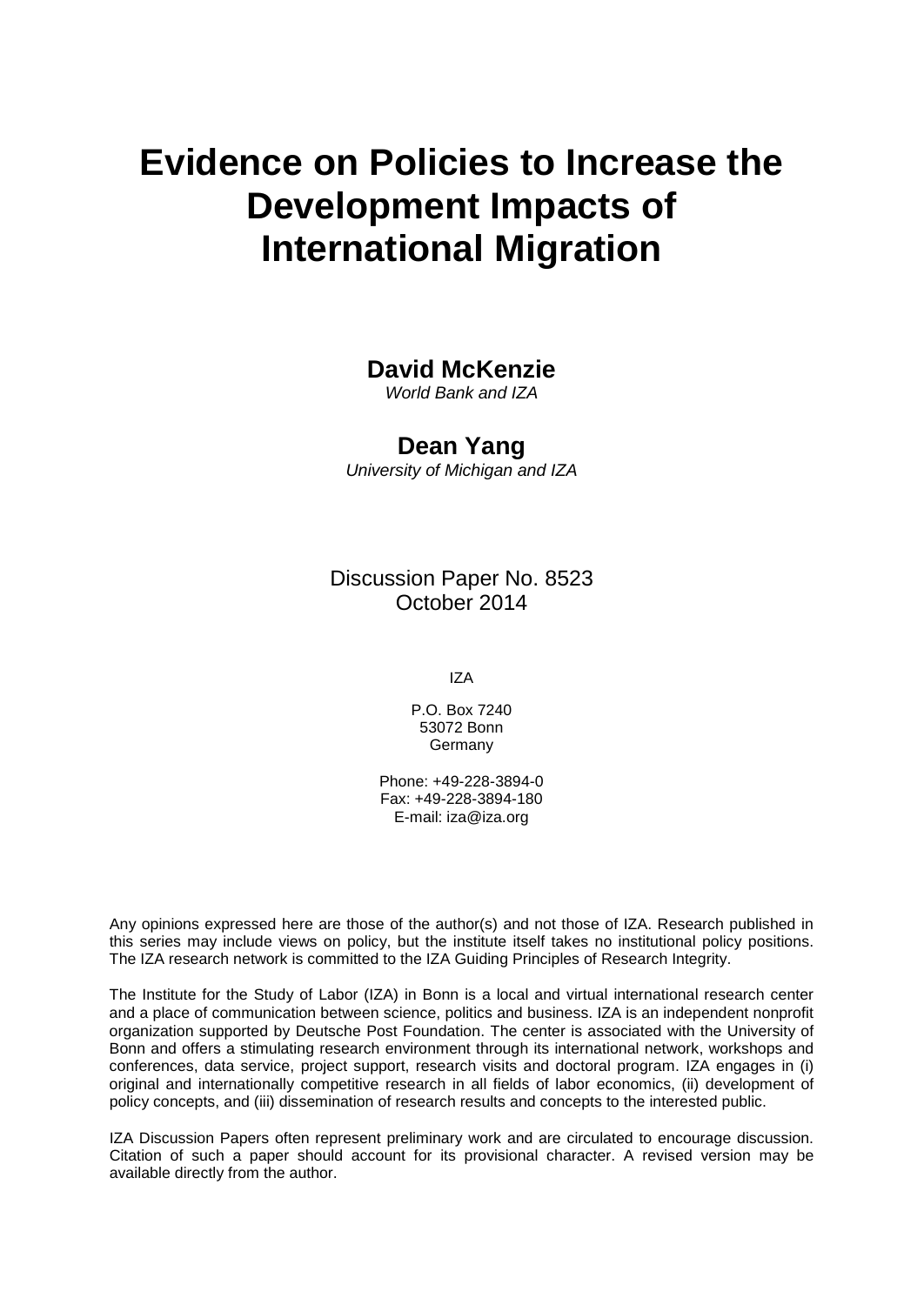IZA Discussion Paper No. 8523 October 2014

# **ABSTRACT**

# **Evidence on Policies to Increase the Development Impacts of International Migration[\\*](#page-1-0)**

International migration offers individuals and their families the potential to experience immediate and large gains in their incomes, and offers a large number of other positive benefits to the sending communities and countries. However, there are also concerns about potential costs of migration, including concerns about trafficking and human rights, a desire for remittances to be used more effectively, and concerns about externalities from skilled workers being lost. As a result there is increasing interest in policies which can enhance the development benefits of international migration and mitigate these potential costs. We provide a critical review of recent research on the effectiveness of these policies at three stages of the migration process: pre-departure, during migration, and directed towards possible return. The existing evidence base suggests some areas of policy success: bilateral migration agreements for countries whose workers have few other migration options, developing new savings and remittance products that allow migrants more control over how their money is used, and some efforts to provide financial education to migrants and their families. Suggestive evidence together with theory offers support for a number of other policies, such as lowering the cost of remittances, reducing passport costs, offering dual citizenship, and removing exit barriers to migration. Research offers reasons to be cautious about some policies such as enforcing strong rights for migrants like high minimum wages. Nevertheless, we find the evidence base to be weak for many policies, with no reliable research on the impact of most return migration programs, nor for whether countries should be trying to induce communal remitting through matching funds.

JEL Classification: 015, F22

Keywords: migration policy, remittances, return migration, impact evaluation

Corresponding author:

David McKenzie The World Bank 1818 H Street N.W. Washington, DC 20433 USA E-mail: [dmckenzie@worldbank.org](mailto:dmckenzie@worldbank.org)

We gratefully acknowledge funding for this paper from the World Bank's Global Knowledge Partnership on Migration and Development (KNOMAD) program. We appreciate helpful feedback from the IOM and an anonymous external reviewer. All views expressed in this paper are those of the authors and need not represent those of the World Bank or the University of Michigan.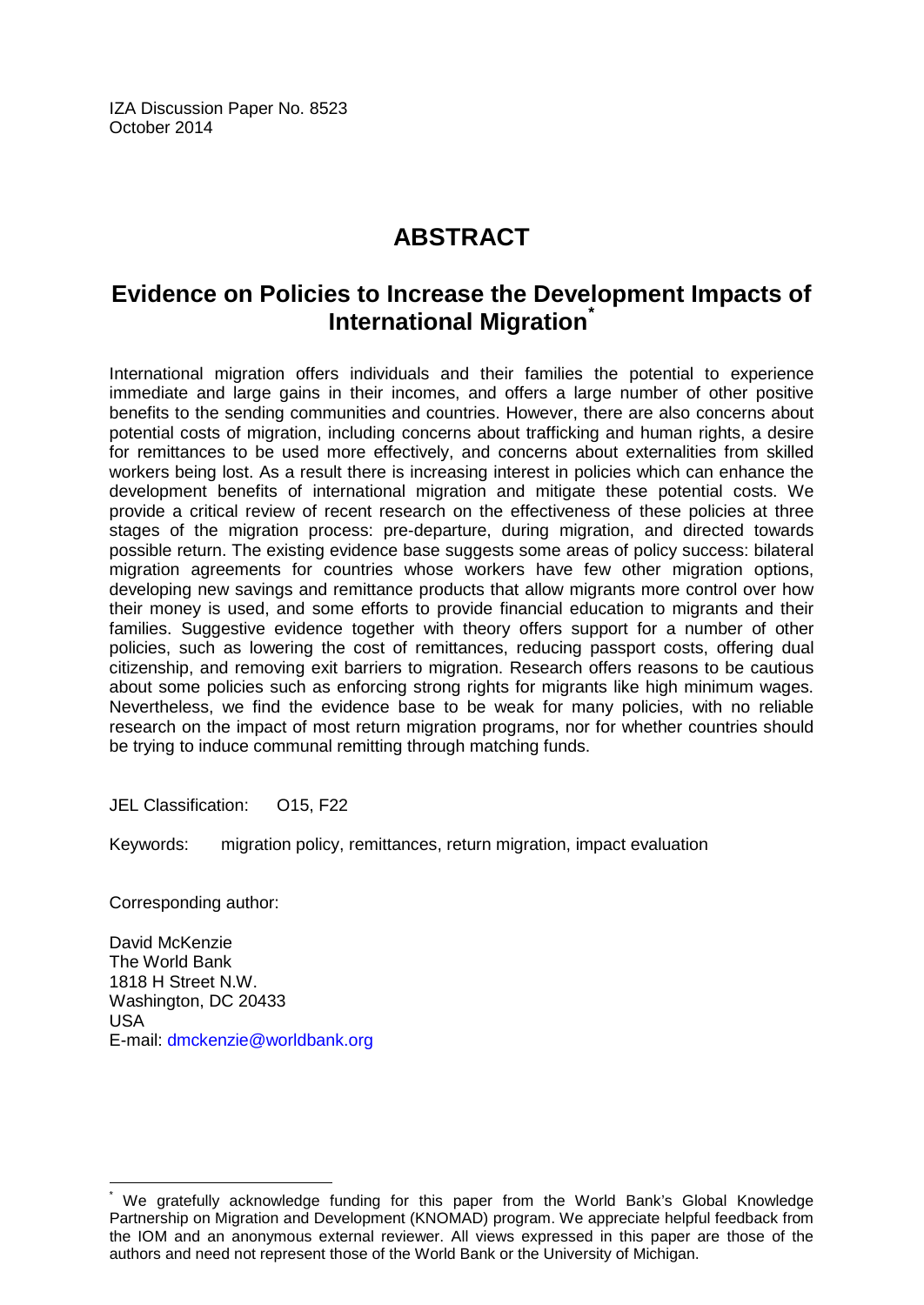#### 1. **Introduction**

International migration offers individuals the potential to experience immediate and large gains in their income, with these gains far exceeding those from any other development policy intervention (Clemens et al, 2009; McKenzie et al, 2010). These gains are typically shared with household members accompanying them, and through remittances, with family members (and others) remaining in their home country. Both the number of migrants and the remittances they have sent have grown rapidly over the past two decades. The number of people living outside their country of birth totaled 232 million in 2013, up from 154 million in 1990,<sup>1</sup> while recorded remittances sent to developing countries were US\$321 billion in 2010, compared to only \$49 billion in 1990.<sup>2</sup> In addition to the direct effects of higher incomes, research has found migration to provide a number of other positive benefits to the sending country, including facilitation of trade, technology transfer and foreign direct investment, providing incentives for greater investment in globally marketable skills, and transmission of democratic norms.

However, these positive impacts of migration are also accompanied by concerns over a number of potential costs. These include concerns about human trafficking and abuse of migrant rights; concerns about the abilities of households receiving large, temporary, flows of remittances to save appropriately; concerns that the benefits of migration do not spread far beyond the immediate household; and concerns that developing countries are losing the positive externalities of high skilled workers.

There is increasing interest among development institutions and developing country governments in identifying policies that can enhance the development impacts of international migration, by facilitating more of the benefits and mitigating some of these potential costs. This has led to the deployment of a wide range of migration policies that occur throughout the different stages of the migration process (pre-departure, while the migrant is abroad, and upon possible return), and which cover a wide range of different areas (financial sector, social protection, employment policies, etc.).

<sup>&</sup>lt;sup>1</sup> http://esa.un.org/unmigration/documents/The number of international migrants.pdf [accessed May 5, 2014]

<sup>&</sup>lt;sup>2</sup> Amounts are expressed in constant 2011 US dollars, and sourced from the World Development Indicators, as reported in Clemens and McKenzie (2014). Clemens and McKenzie (2014) note that much of this increase in remittances likely reflects changes in measurement, rather than genuine growth.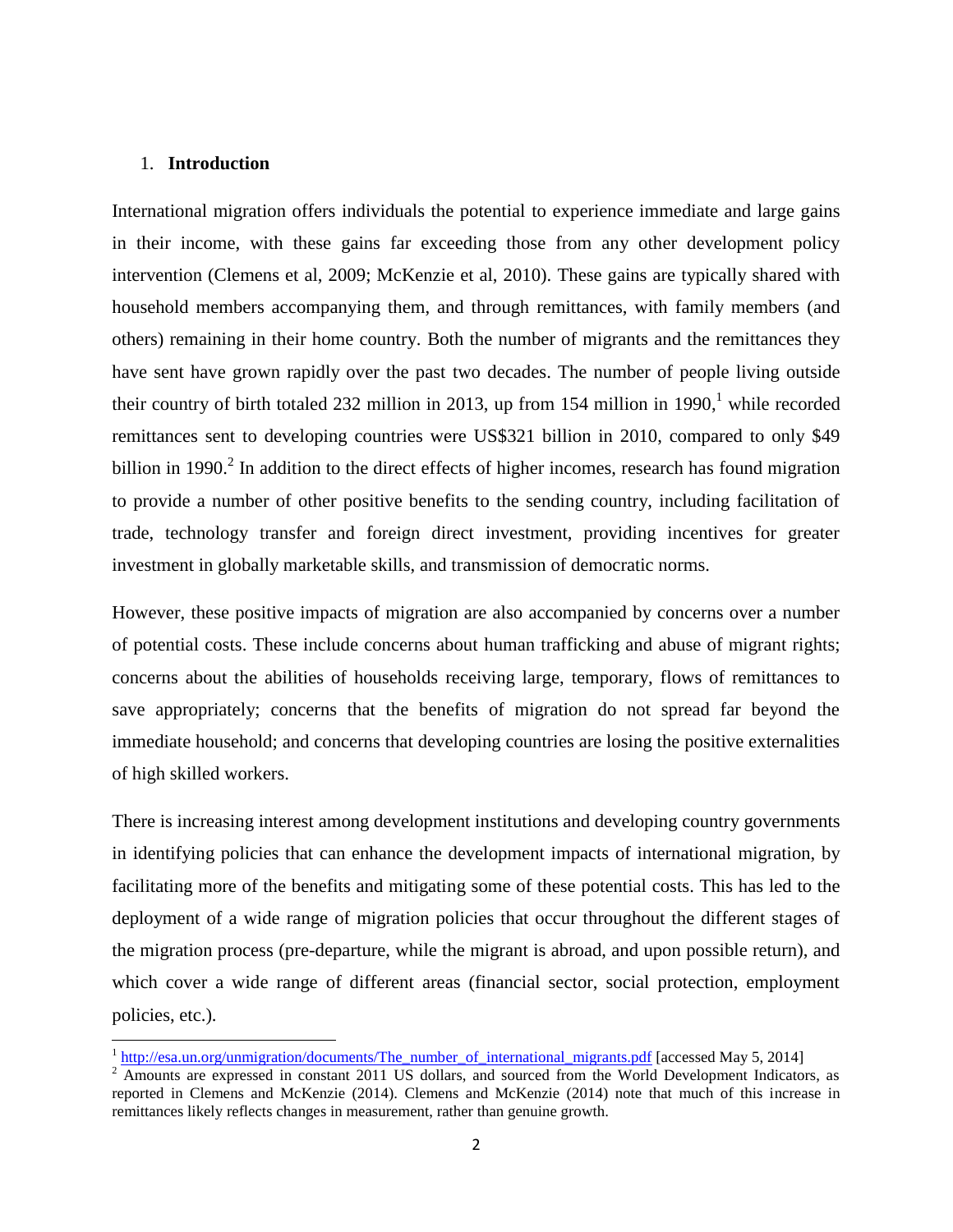However, this substantial policy interest and growing policy efforts stand in stark contrast to the limited empirical evidence that can help guide policy. The vast majority of existing research on migration and development is focused on measuring and understanding the determinants of migration, and the impacts of migration and remittances on development, rather than on the effects of policies designed to change these impacts.<sup>3</sup> This has begun to change in the last few years, with a number of innovative studies explicitly testing the impacts of migration policies relative to a counterfactual of some alternative policy that could be implemented. In this paper we review this new literature and assess the state of evidence on the impacts of different policies intended to improve the development impacts of international migration. These development impacts can include impacts for the migrants themselves, their families, and/or the countries from which they migrate. This means we will not consider policies whose primary goal is the well-being of firms and workers in migrant-receiving developed countries. As a result, we exclude many areas of immigration policy in developed countries. We focus on international migration, and only discuss work on internal migration policies to the extent they are useful contrasts or are informative about international migration policy. Rather than just summarizing the results in the literature, we will also offer our assessment of the rigor and reliability of these results, in order to also draw out areas where there is considerable policy effort without reliable evidence as to its effects.

We begin with a discussion of policies that occur at the pre-migration stage. These include efforts to facilitate more migration, and pre-departure training sessions to provide migrants with more information and skills. We then turn to policies directed towards migrants and their families while migrants are abroad. These include rights policies, efforts to expand financial access, policies to make it easier and cheaper for migrants to remit, policies to channel remittances towards purposes with broader development impacts, policies to encourage communal remittances and the development of home-town associations, and integration policies. Finally we examine policies directed towards returning migrants. These include efforts to remove regulatory, bureaucratic and informational barriers inhibiting return migration, policies intended to change the incentives to return, and policies designed to make return migrants more

 $3$  See for example the recent handbook chapter by Hanson (2010), and also Yang (2011) for a review of recent research on the economics of migrants' remittances. This is true even of much of the recent experimental and quasiexperimental literature reviewed in McKenzie and Yang (2012).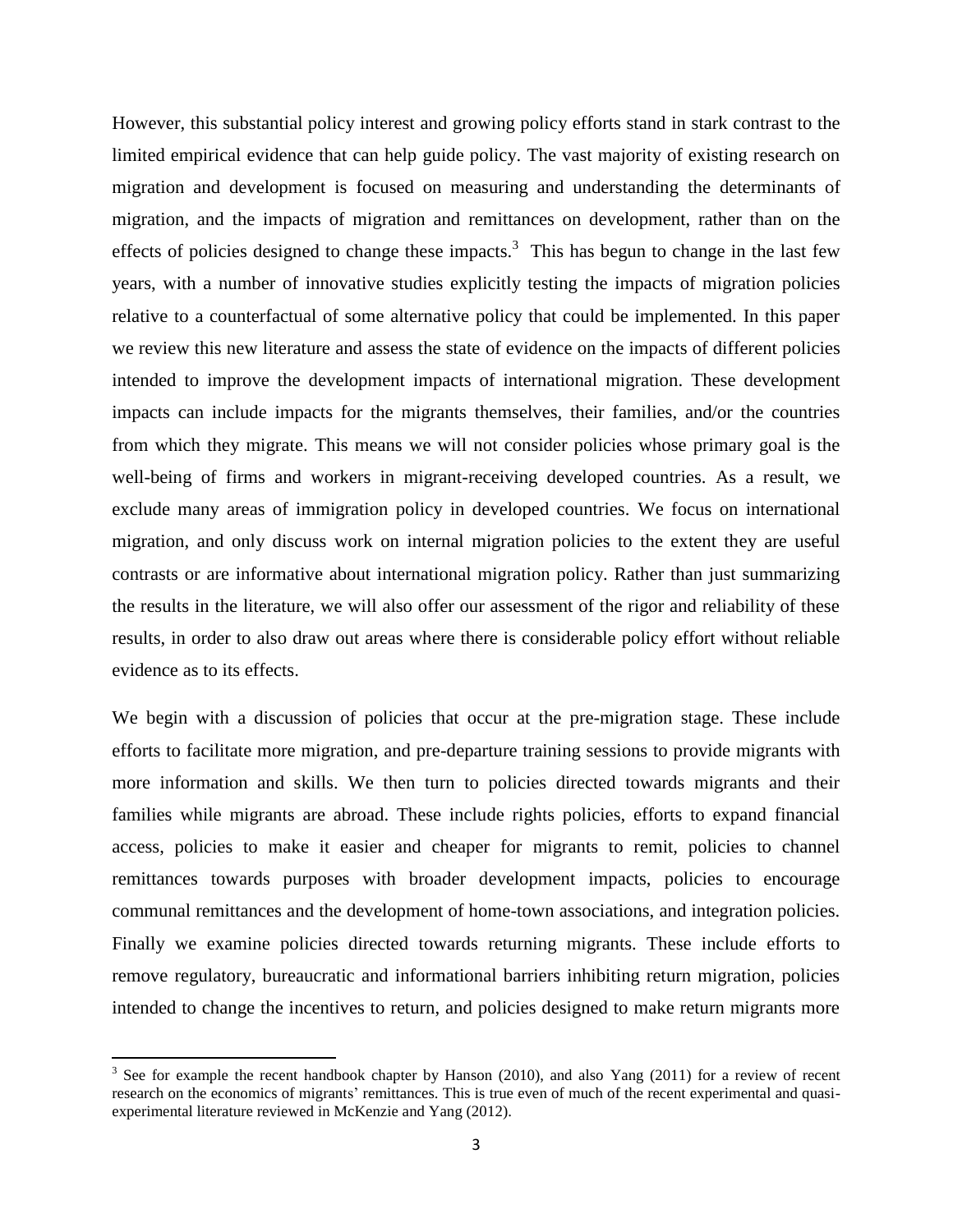productive and reintegration easier. We find the evidence base to be weak for many of these policies, especially those directed towards return migration, and discuss possible reasons for this lack of research before concluding.

#### **2. Policies pre-migration**

Much of international migration takes place without explicit policy actions by developing country governments. Destination countries set their immigration policies, and individuals who are eligible to move under these policies decide whether or not to do so, while others migrate illegally. Yet survey results show that many more people around the world express a desire to move to another country than currently do so (Esipova et al, 2011), while others remain misinformed of the potential gains from moving (McKenzie et al, 2013). Bureaucratic, financial, informational, and other constraints prevent many individuals who would benefit from moving from doing so. As a result, one key avenue for migration policy to enhance development impacts is through facilitating more people to migrate, and ensuring they are well-informed when doing so. The main policy levers used to do this are through explicit policy efforts to facilitate migration, and through pre-departure orientations or training programs designed to ensure migrants are well-informed about conditions abroad. Table 1 summarizes these types of policies and the evidence for each, which we discuss in detail below.

#### **2.1 Policy efforts to facilitate (or hinder) migration**

Beam et al. (2013) note that there are two categories of policy actions that developing country governments have taken to facilitate international migration. The first consists of bilateral actions, which involve cooperation with governments or employers in destination countries, leading to formal agreements to allow labor migration of specified numbers and types of workers. A leading example of this has been the Philippines, which has signed at least 49 bilateral migration agreements with 25 destination countries. Large migration flows have occurred through some of these migration agreements, and given the importance of legal barriers in regulating migration, it seems likely that such agreements have allowed more migration from the signatory countries. However, we are unaware of research which has identified how much of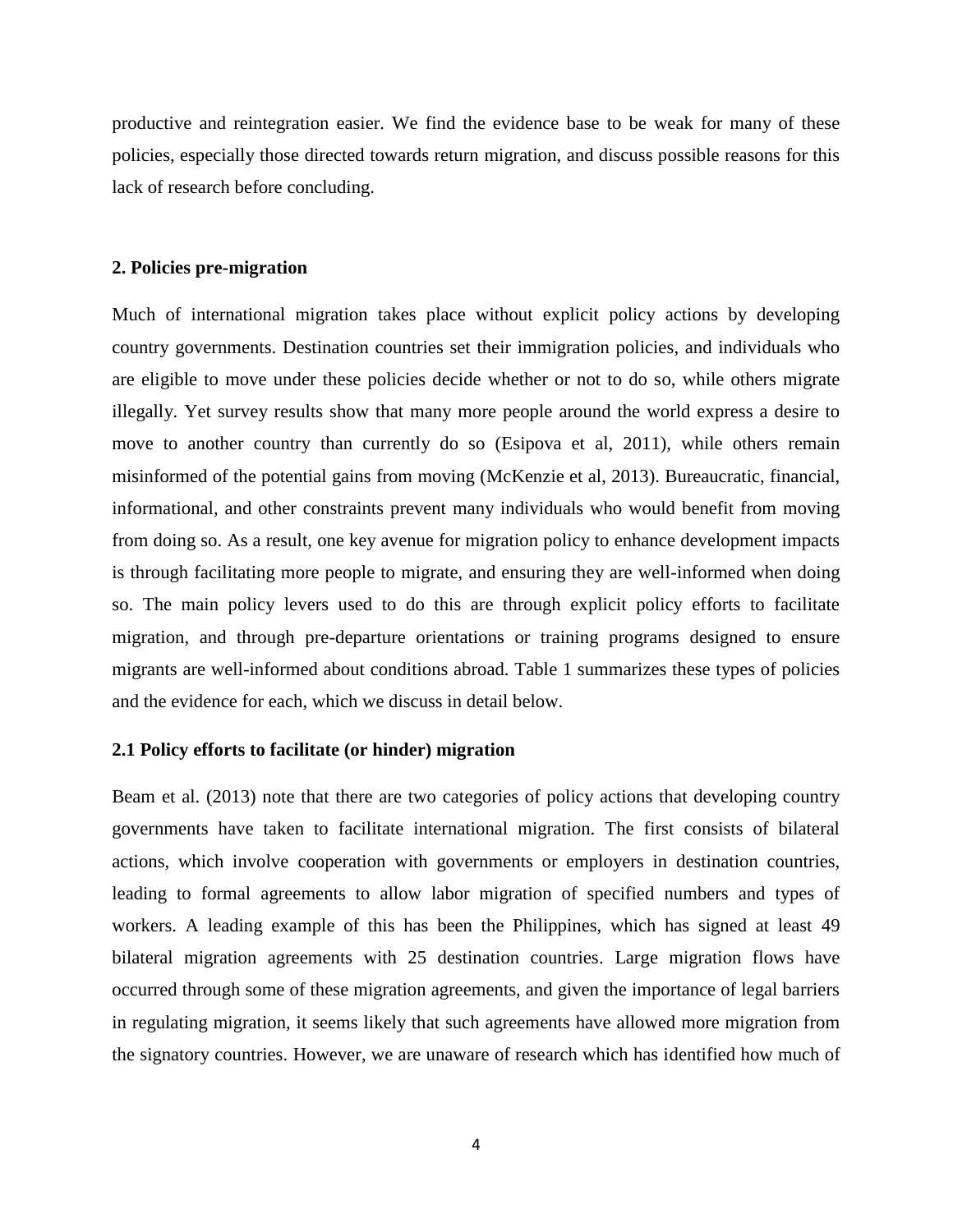this migration would have happened in the absence of such signed agreements, and hence lack evidence on the causal effect of such policies.

One exception to this comes from bilateral migration policies negotiated between New Zealand and several Pacific Island nations (including Samoa, Tonga, and Vanuatu) to allow seasonal migration to New Zealand through the Recognized Seasonal Employer (RSE) program. Gibson and McKenzie (2014) examine the impacts of this program on households in Tonga and Vanuatu. They find that individuals participating in the program lack almost any other opportunity to migrate internationally, so that the program generates new migration, and that this migration results in large increases in income and consumption for the participating households. The use a matched difference-in-difference strategy to identify these program impacts, arguing that the newness of the program and limited availability of places in the program enables comparable households to be found to those who were selected to participate in the program.

The second set of actions countries can take are unilateral actions, which do not require the cooperation of other governments. These are most evident when used to hinder migration.<sup>4</sup> For example, a number of countries restrict the rights of women to migrate (e.g. Gabon, Libya, Saudi Arabia), and others require all citizens to get government permission to travel abroad (e.g. Cuba, Iran, North Korea). McKenzie (2007) shows in a linear regression that countries with such restrictions have 5 to 6 percent less migrants per capita than countries with similar income, population, and governance levels which do not have these restrictions. Countries also can affect the ease of migration by imposing high passport fees and cumbersome procedures for obtaining a passport. McKenzie (2007) shows the cost of a passport exceeds 10 percent of per capita income in some countries, and that higher passport costs are associated with less migration. This association continues to hold after controlling for population, per capita income, and government effectiveness.

Governments can also take more positive unilateral actions to facilitate migration. Beam et al. (2013) conducted a large-scale randomized experiment in the Philippine province of Sorsogon testing the impact of unilaterally facilitating international labor migration. Prime-age adults from randomly-sampled households across the province were surveyed, and then randomly assigned to

<sup>&</sup>lt;sup>4</sup> Developing countries which are destinations for immigrants also pursue a number of policies to restrict immigration, which we do not discuss here.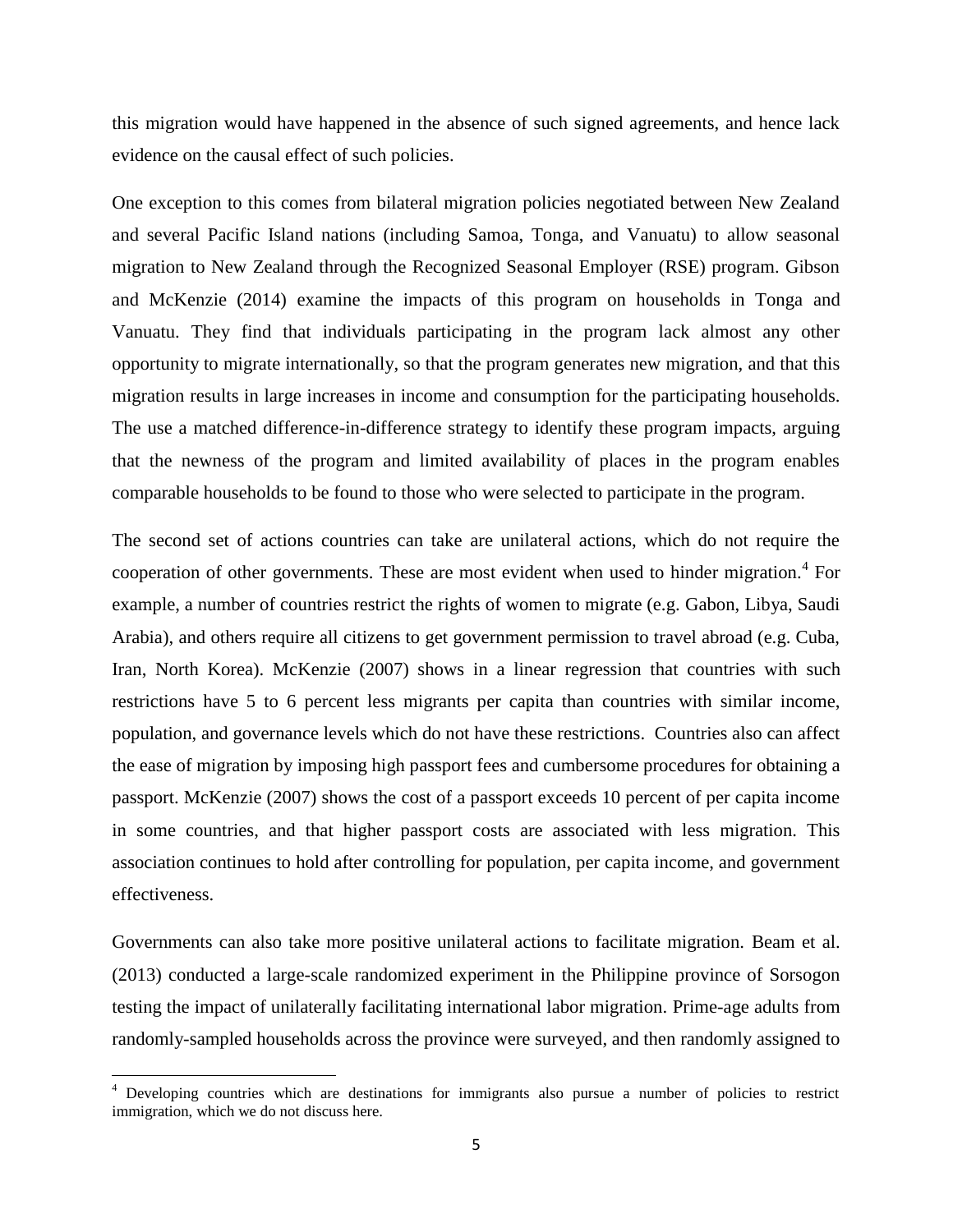either a control group or to one of many treatment groups. Households assigned to treatment groups received one or more of several possible interventions intended to facilitate international migration. A subset of treated households received the full set of interventions (the "most intensive" treatment). The interventions targeted the following possible reasons people might not migrate internationally: 1) information barriers (information about job search, migrating abroad, financing migration, and passport processing); 2) frictions in job search (assistance in enrolling in an online job-finding website set up by the project to lower search costs and facilitate matching between recruiters and workers); and 3) documentation barriers (assistance and a full subsidy for passport application). Overall, the authors find no evidence that any of the individual interventions or combinations of interventions led to increases in international migration. The most intensive treatment led to increases in job search and doubled the rate of international job offers, but had no identifiable effect on international labor migration. Even the highest overseas job-search rate induced (22%) fell far short of the share initially expressing interest in migrating (34%). The authors conclude that unilateral migration facilitation will at most induce a trickle, not a flood, of additional emigration.

A related study was conducted by Beam (2013), also in Sorsogon province, Philippines. Within a sample of prime-age adults, the study randomly assigned participants to a control group or one of a set of treatment groups. The treatments involved offering information on wages and qualifications for typical overseas jobs, or provision of an incentive (a restaurant voucher) conditional on attending a "job fair" (an event at which job-seekers connect with placement agencies for overseas jobs). Study participants in the treatment groups received the information treatment, the job fair incentive treatment, or both. The study found that the information treatments did improve knowledge about overseas wages and job qualifications. Neither information treatments nor the job fair incentive treatment lead to increases in search activity for overseas jobs. However, the job fair incentive treatment had unexpected impacts: it led to increased search for jobs in the national capital, Manila, and also to higher rates of formal employment 10 months after the job fair. Along with the previous study, this work suggests limits to the ability of unilateral facilitation policies to foster more migration.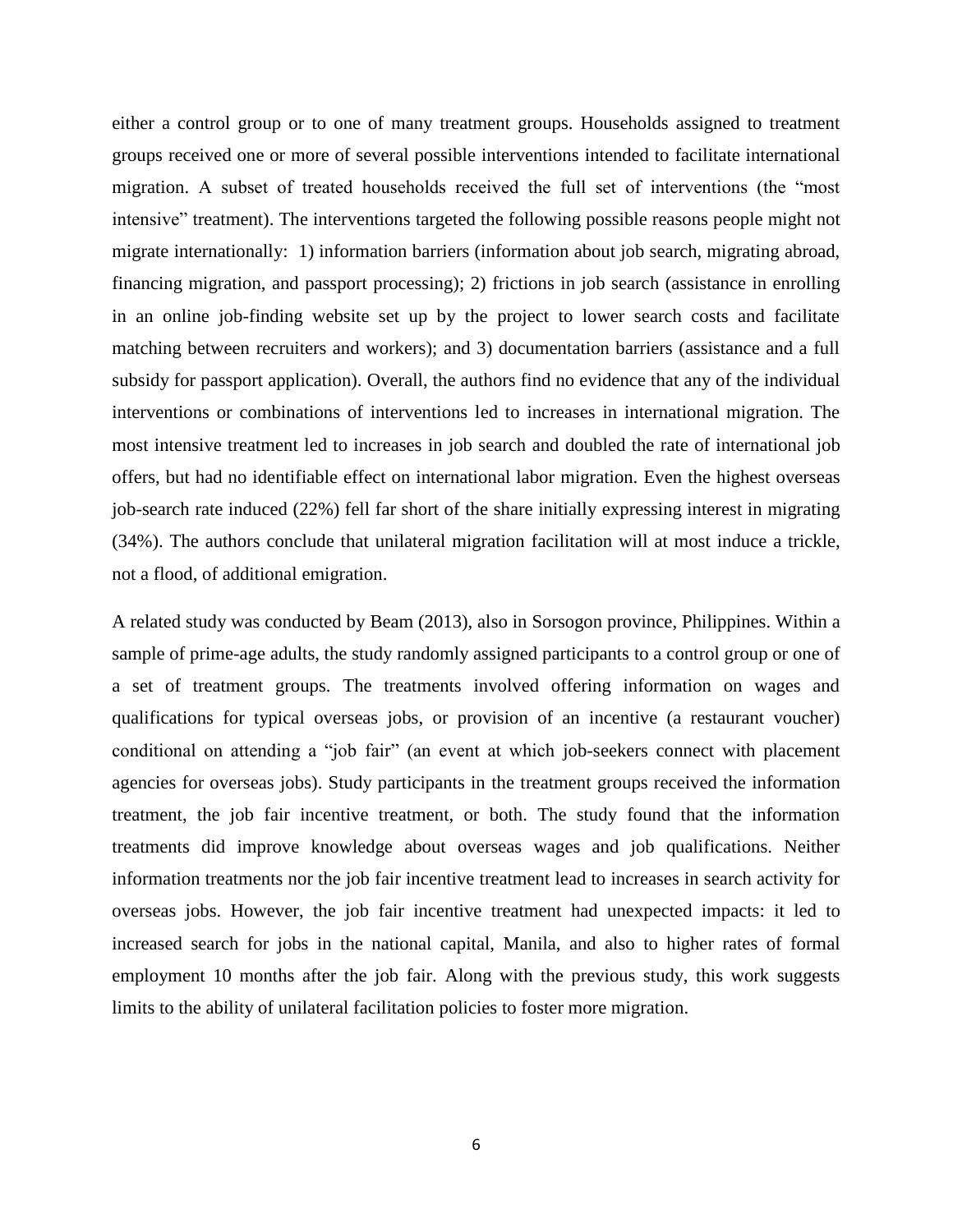#### **2.2. Pre-departure orientation or training programs**

A number of programs are designed to provide potential migrants with some type of orientation or training prior to departure. These include programs aimed at easing the transition to life abroad, programs providing technical skills to enhance their productivity abroad, programs designed to prevent human trafficking and abuse, and programs designed to teach financial literacy. (We discuss pre-departure financial literacy programs separately in the next subsection.)

Pre-departure orientations have been implemented in a variety of contexts. Perhaps the most prominent is the Philippine government's Pre-Departure Orientation Seminar (PDOS), a one-day session which has been required since 1983 for labor migrants departing for new jobs overseas and is administered by the government as well as by non-government organizations (NGOs) under contract with the government. The stated aims are to prevent abuse of migrant workers, protect their labor rights, and educate workers on laws, culture, and customs of destination countries. Additional topics covered include health and safety, financial literacy, and travel procedures and tips. Starting in 2009, the PDOS was expanded to include 4-6 days of training for migrant household service workers on job skills, first aid, language, culture, and stress management (known as the Comprehensive Pre-Departure Education Program, or CPDEP). (International Labor Organization 2013)

Other important examples of pre-departure training programs are the wide range of programs run by the International Organization for Migration (IOM). The IOM has been conducting training for migrants since the 1950s, with 352,000 migrants involved in their training programs over the decade 2001-2010. Of this number, 86 percent were resettlement migrants (refugees and humanitarian entrants), and the remainder were labor migrants, asylum seekers, marriage migrants, immigrant visa applicants, and family members of trafficked persons. (International Organization for Migration 2011).

Impact evaluation of pre-departure orientation training has been minimal thus far. A large number of evaluation reports have been conducted, but to our knowledge these are primarily "process" evaluations that involve audits of activities via examination of internal documents, site visits, and in-depth interviews with key internal and external stakeholders. An example of a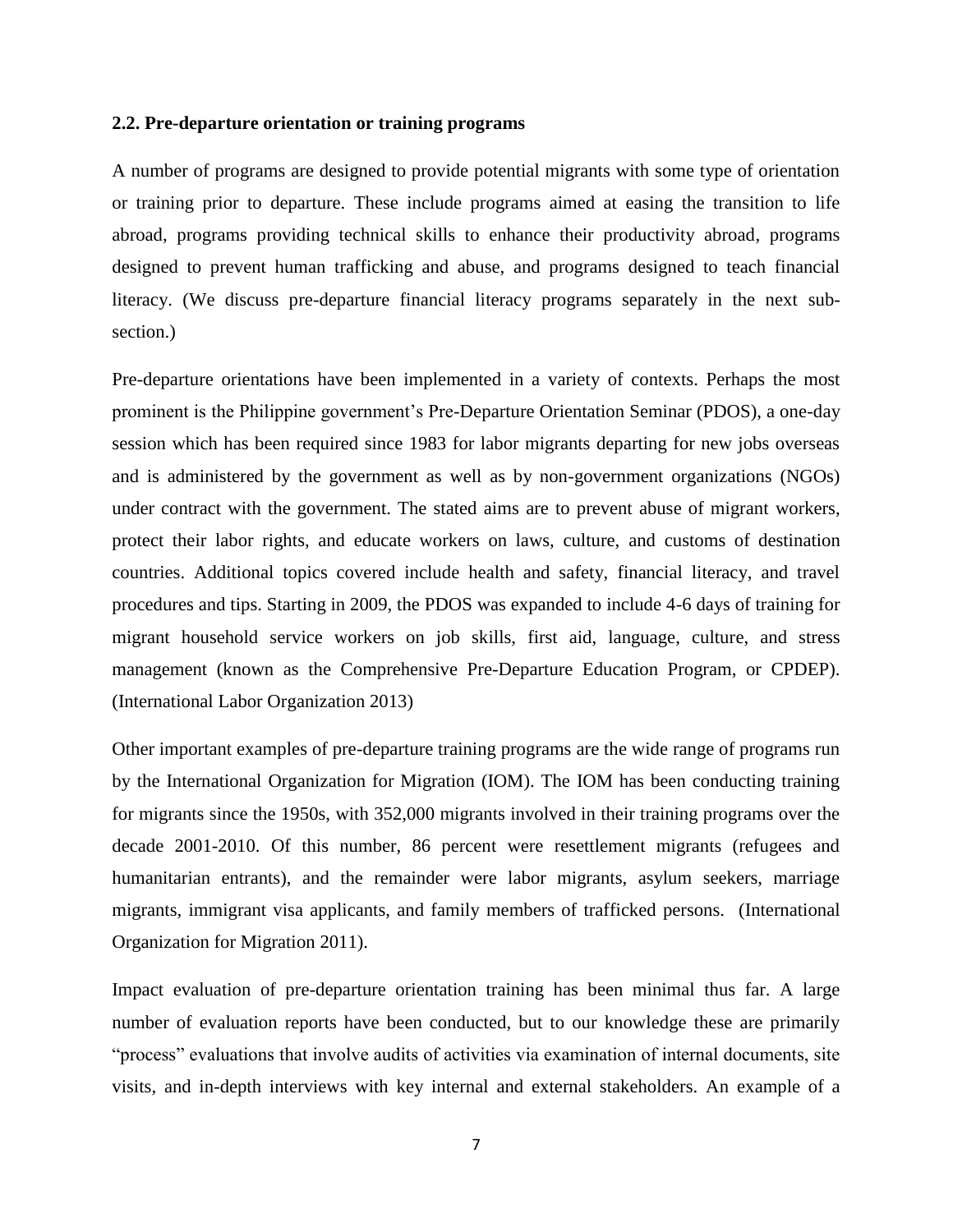process evaluation of this sort is Norad (2010), which focuses on the IOM's anti-trafficking programs. Another example is Asis and Aguinas (2012), which provides a high-level assessment of shortcomings and potential improvements in the pre-departure programs of the Philippines, Indonesia, and Nepal. Of the more limited number of impact evaluations, none to our knowledge use credible research designs that can allow identification of causal effects of the programs on migrant welfare or other outcomes. For example, IOM (2006) seeks to assess the impacts of an anti-trafficking informational program in Cambodia on the knowledge of anti-trafficking messaging among individuals remaining in Cambodia (non-migrants). It uses survey data on program participants and compares responses to surveys of non-participants, finding that participants have better knowledge about information relevant for anti-trafficking. The study does not describe how study participants and control group respondents were selected, so it is not possible to assess whether the two populations can be credibly compared so as to establish the causal impact of the program. The study also does not estimate impacts on migrants themselves, but only on knowledge of non-migrants.

Given the popularity of these programs, it is important going forward to conduct prospective, randomized evaluations of pre-departure trainings, or to find opportunities to use natural experimental designs so that causal effects can be established using observational data. It will also be important to measure impacts on the migrants themselves (rather than, for example, simply measuring information of non-migrants remaining behind). One ongoing study (Omar Mahmoud et al 2013) is doing precisely that, by randomly assigning departing labor migrants from the Philippines to different types of modified pre-departure orientation seminars, and tracking impacts on migrants over time.

## **2.3 Financial literacy programs for migrants and their families (whether before or after departure)**

Owing to the large wage gains possible when individuals migrate from developing to developed countries, and the large amounts sent home by migrants in the form of remittances, migrantorigin households are very often faced with managing amounts of money substantially larger than the household budgets of those without migrant members. This has raised concerns among policy-makers and non-government organizations that financial decision-making in migrant households may be suboptimal, particularly in households whose members migrated relatively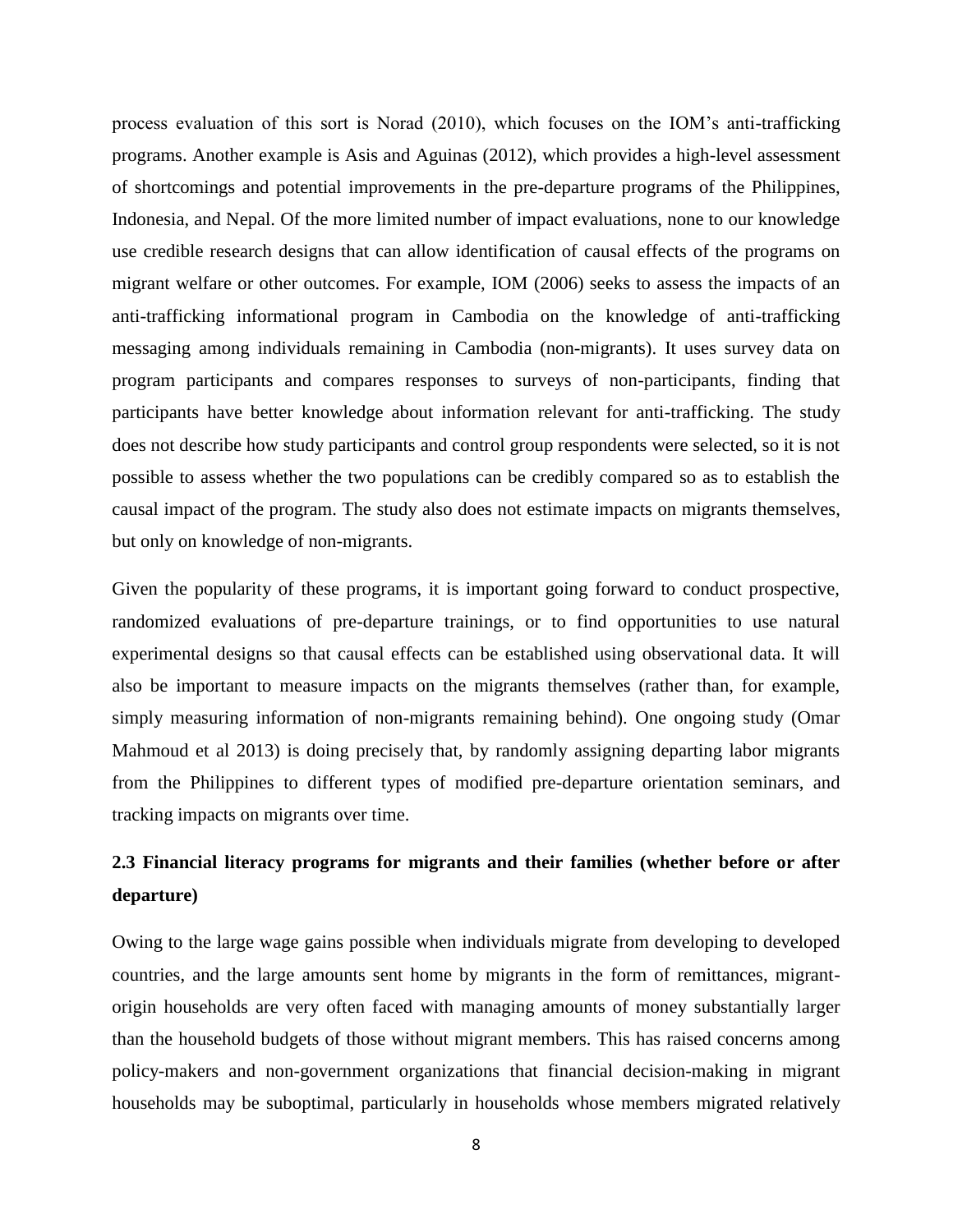recently. Motivated by such concerns, a common type of intervention provides financial literacy or financial education training to migrant workers and their families remaining behind in the home country. Financial literacy programs are commonly conducted as part of pre-departure orientation training programs (discussed in the previous section), such as the Pre-Departure Orientation Seminar (PDOS) mandated by the Philippine government for labor migrants, or the migration training programs run by the International Organization for Migration.

Important evidence on the impact of providing financial education to migrant workers and their families is provided by Doi et al. (2014), who implemented a randomized controlled trial among Indonesian women about to depart for overseas work as household servants (maids), and these women's families. Study participants were randomly assigned to either a control group (that received no training) or to one of three treatment groups. In the three treatment groups, financial literacy training was provided prior to the migrant's departure for overseas, for either: 1) the migrant alone, 2) a left-behind family member alone, or 3) both the migrant and the family member. The training was conducted over sessions lasting either 1 day (for the migrants) or 2 days (for family members), and covered financial planning and management, savings, debt management, sending and receiving remittances, and migrant insurance. The study examined impacts on families remaining behind in Indonesia, finding that each type of treatment did increase financial knowledge (for example, on knowledge of financial terminology). In addition, training both the migrant and family led to increases in savings in the origin household, but the other two treatments (migrant only and family only) did not have a similar savings impact. None of the treatments had substantial impacts on remittances received. The study highlights the complementarities from training both migrants and family members.

Financial literacy training also occurs frequently at destination, targeting the migrant. Seshan and Yang (2014) examine such a program for married male migrant workers in Doha, Qatar who were from Kerala, India and whose wives remained behind in India. Participants were randomly assigned to either a control group or a treatment group. The treatment group was invited to attend a one-time motivational session on personal financial management that stressed the importance of savings and of making joint financial decisions with spouses remaining behind in India. The session lasted 3 hours and was led by a popular motivational speaker. Impacts were measured via follow-up surveys of both migrants in Kerala and their wives in India. The treatment led both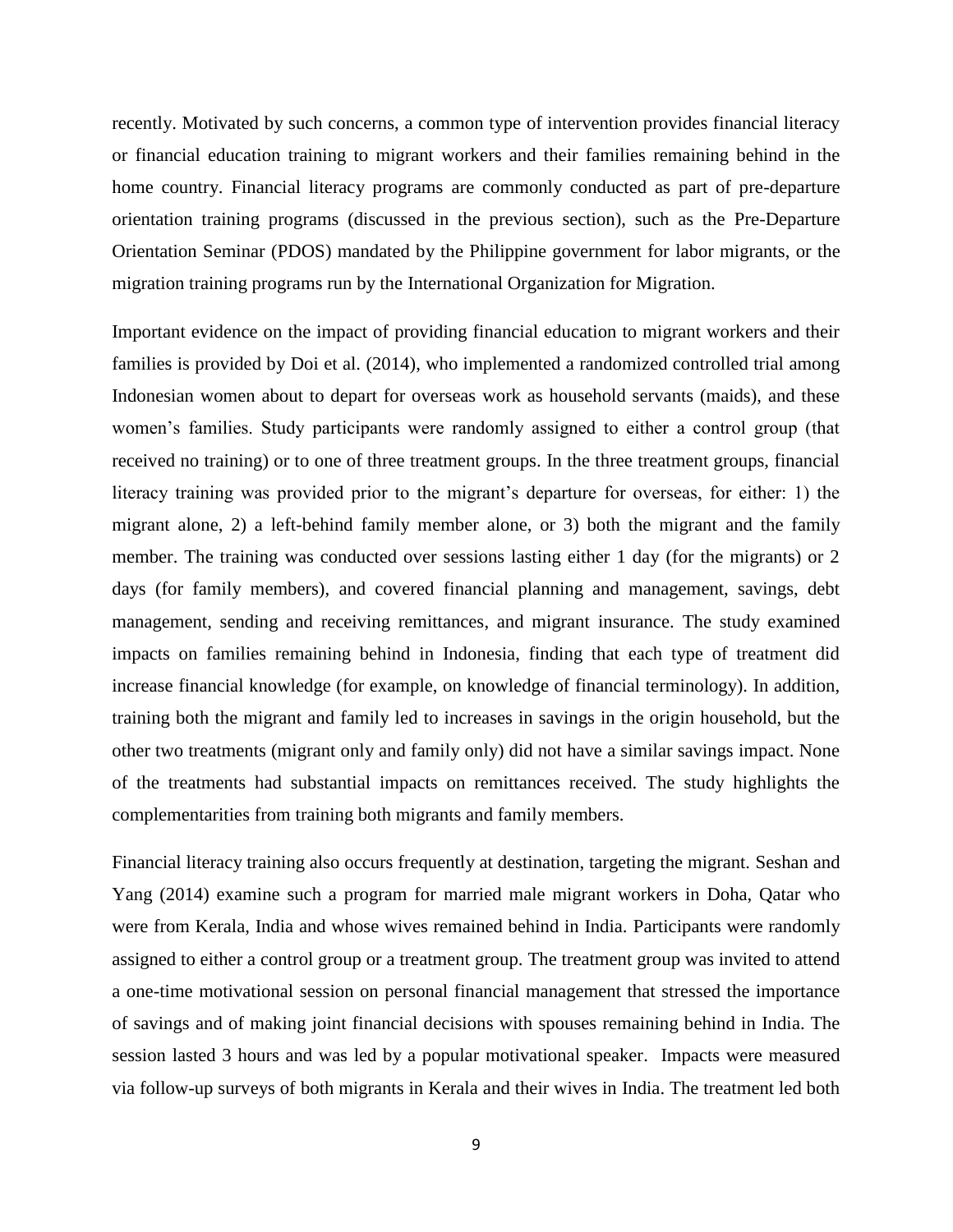migrants and their wives to be more likely to report that they made joint financial decisions with their spouses, and wives also became more likely to seek out additional financial education themselves. The study also found evidence of heterogeneity in treatment effects on financial outcomes. Among migrants with lower savings at baseline (prior to treatment) the treatment led to higher total (Qatar plus India) household savings and higher remittances sent by migrants to wives.

Gibson et al. (2014) implemented a randomized controlled trial of a financial literacy intervention among migrants in Australia and New Zealand. The study coincided with the introduction of a new online tool for comparing remittance transaction fees across providers, and the introduction of a new remittance method in New Zealand (provision to migrants of a second ATM card which could be sent to family members back home to allow withdrawals from the migrant's New Zealand bank account.) The study sample consisted of migrants from Tonga, East Asia, and Sri Lanka. Study participants were randomly assigned either to a control group that received no training and a treatment group that was invited to a financial education session that focused on helping migrants compare among different remittance-sending methods. The authors find that the treatment did lead to increases in financial knowledge and in seeking information about remittance methods for the Tongan and East Asian participants. (There were no effects on knowledge or behavior in the Sri Lankan sample, which the authors ascribe to that sample already having high education and high experience with remittances.) The authors also find no effects of the treatment on remittance frequency or total amounts of remittances sent. This absence of a treatment effect on remittance outcomes is attributed by the authors to be in part due to barriers to the use of alternative remittance methods for remittance receivers.

While additional studies of the impact of financial education in migrant populations would be useful, these studies suggest the diversity of possible impacts of different types of interventions in different populations. A particular financial education intervention (such as the one conducted among Kerala migrants in Qatar) could have different impacts in different subpopulations, suggesting that differentiated interventions targeted at the particular needs of subpopulations would be worth exploring. Both the Seshan and Yang (2014) and Gibson et al (2014) studies examined the impact of post-departure training of migrants alone, while the Doi et al (2014) study examined pre-departure training of migrants and families. Future studies could therefore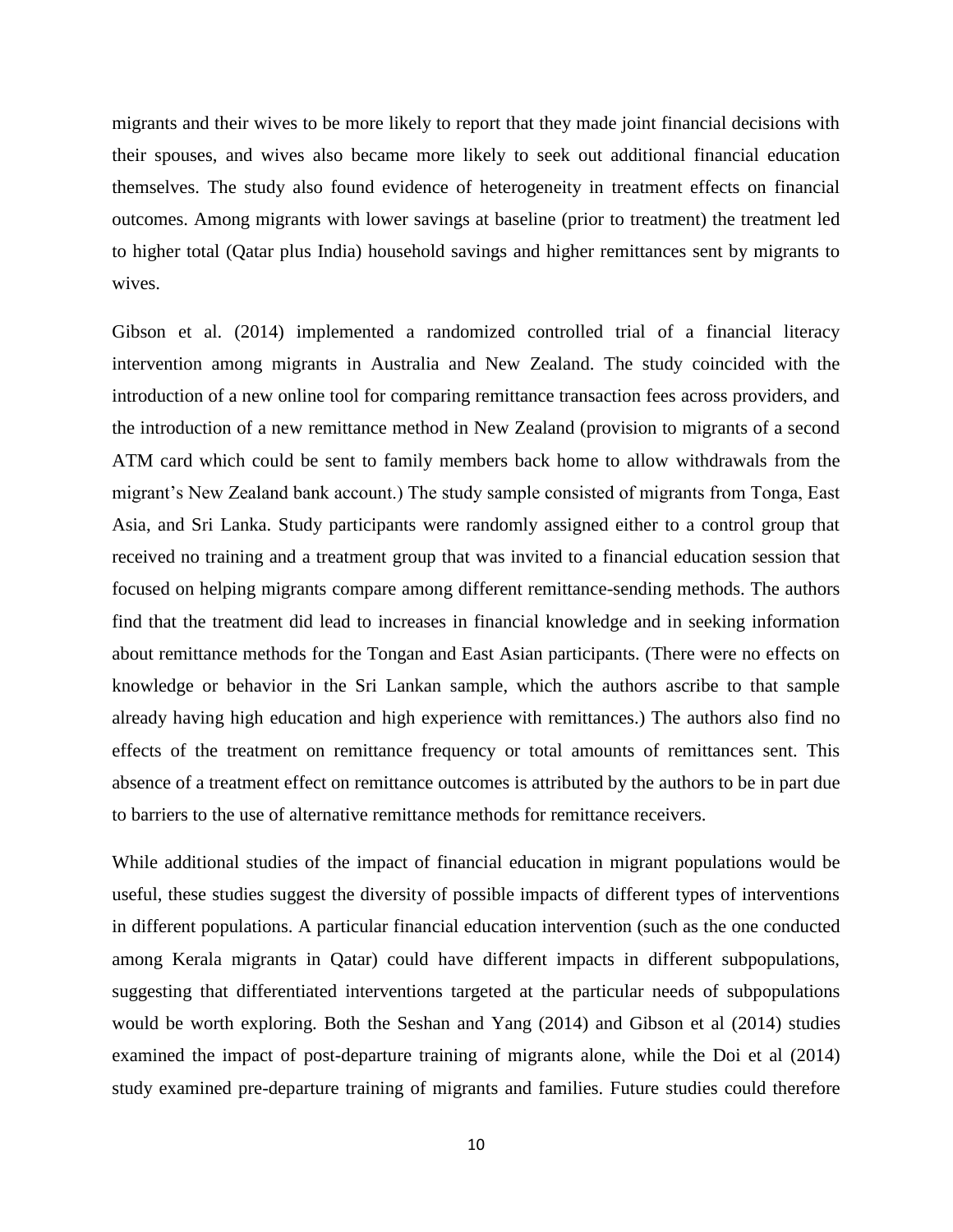examine the impact of financial literacy interventions among family members *after* the migrants have departed for overseas.

#### **3. Policies while migrants are abroad**

The widest range of policies designed to enhance development impacts of migration occur once migration has taken place. Table 2 summarizes the range of policy instruments and the evidence for their effectiveness. A first set of policies involves ensuring adequate rights for migrants, with debate as to which rights should be protected. A second broad area of policy concerns financial access and remittances, with policies to ensure migrants and their families have access to appropriate financial products, efforts to lower the cost of sending remittances, and policies to get migrants to contribute more towards activities with broader development outcomes. A related area is to get migrants to form home-town associations to build communal public goods. Finally, policies directed towards migrants who intend on staying abroad can affect their ability to integrate successfully into their new countries.

#### **3.1 Rights policies for migrants**

The United Nations International Convention on the Protection of the Rights of All Migrant Workers and Members of Their Families (CMW) of 1990 stipulates a comprehensive set of civil, political, economic, and social rights for migrants. It is based on the principal of equal treatment of migrants and nationals, including rights not to have identity documents confiscated, rights to equal treatment with nationals before the courts, the right to form associations and trade unions, and the right to equal treatment with regard to remuneration. However, this convention is the least ratified of all the major international human rights treaties, and by 2012 no major migrant receiving country had ratified it (Ruhs, 2013). The question which then arises is whether it would be good for development for more destination countries to grant all these rights?

In almost all cases we would expect migrants experiencing more rights to be directly better off as a result. However, a number of these rights impose costs on the host country government, or host country employers. As a consequence, we should expect to see greater rights for migrants resulting in either lower wages, or in fewer migrants being hired. Ruhs (2013) documents this pattern across countries, finding that countries which provide migrants with more rights in terms of access to retirement benefits, unemployment benefits, and access to public education have less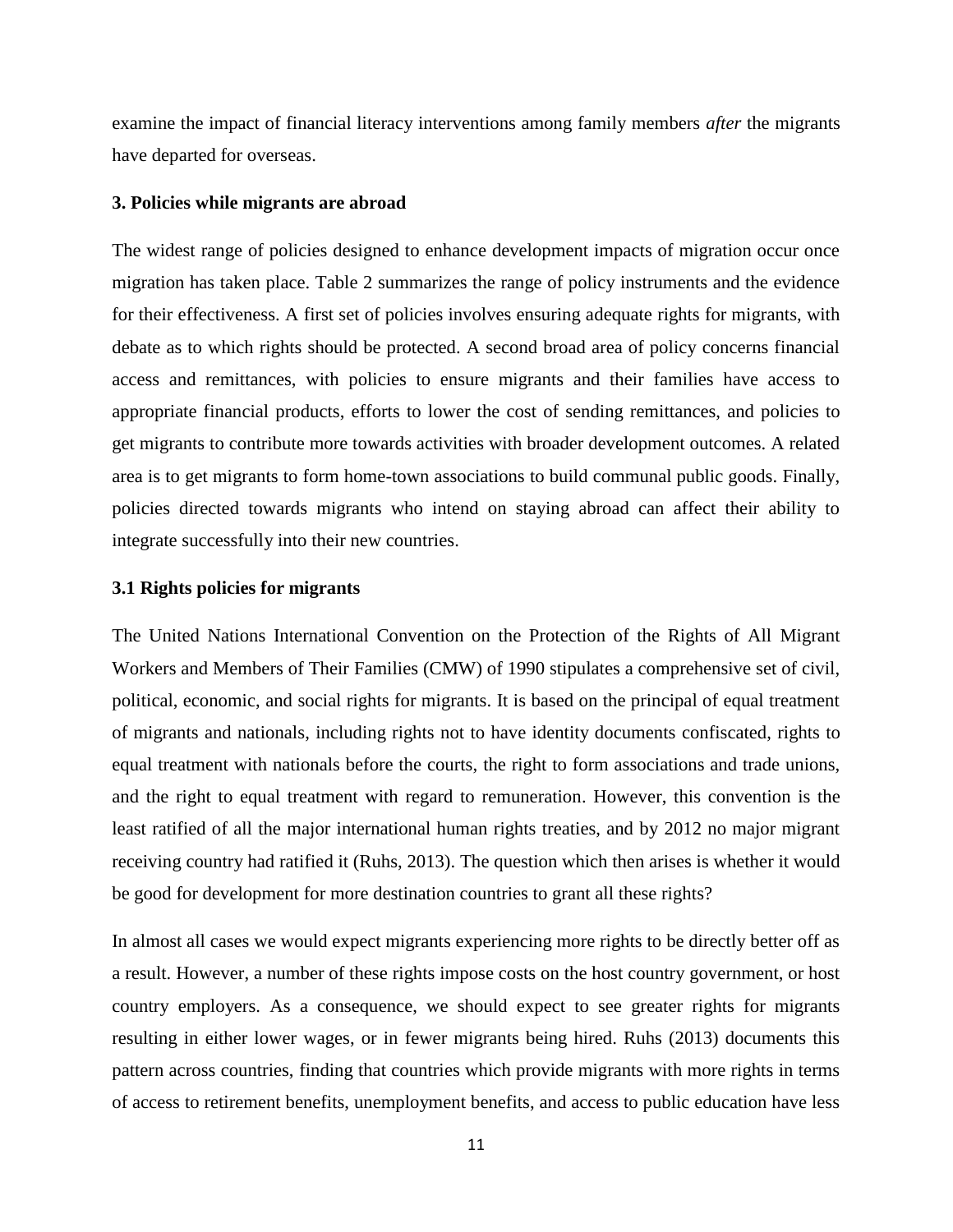open migration programs, providing fewer opportunities for individuals to migrate. McKenzie et al. (2013) look in more detail at a particular type of economic right: the right to a minimum wage or to a wage equal to that prevailing for natives. They find evidence from Filipino migrant worker contracts consistent with the idea that binding minimum wages restrict the number of individuals who can migrate, and make migrant jobs more vulnerable to economic shocks at destination than would be the case if wages could adjust. They then carry out a difference-indifferences analysis of the effect of a minimum wage change for Filipina domestic workers. They find that doubling the minimum wage that these workers must be paid did result in higher wages for the workers who did migrate, but also resulted in a 55 to 57 percent reduction in the number of workers going to the destinations where this new law was binding.

An example of a law change granting more rights to migrant workers comes from Naidu et al. (2014), who examine a reform in the United Arab Emirates which gave migrant workers the right to change employers after their contract ends without having to receive a letter of no objection from their previous employer. Using variation in the end date of worker contracts around the reform, they find that workers whose contract ended post-reform experienced a 10 percent increase in real earnings relative to workers whose contracts ended before the reform. The right to be able to change employers and move from one job to another clearly conveys benefits on migrant workers. However, the authors were not able to examine whether employers adjusted to this reform by changing their recruiting or wage-setting for new workers- it is possible that employers might be less willing to hire new workers, or will offer them lower initial wages, if there is a greater possibility of them leaving for a different employer.

Existing evidence therefore suggests that there is a trade-off between the rights of migrants to be paid equally to native workers in the destination countries, and the opportunities for poor people from developing countries to dramatically increase their incomes through migration: requiring higher minimum wages does limit the number of people who get to migrate. In contrast, a different set of rights are more basic ones that involve freedom from abuse and exploitation, and freedom to leave. This involves migrants being able to retain their passports and depart the country at any time they like, being paid the amount they are contracted to be paid, being protected from being beaten or sexually abused by their employer, and being able to report any abuse that does occur and see employers who violate these rights face the consequences of doing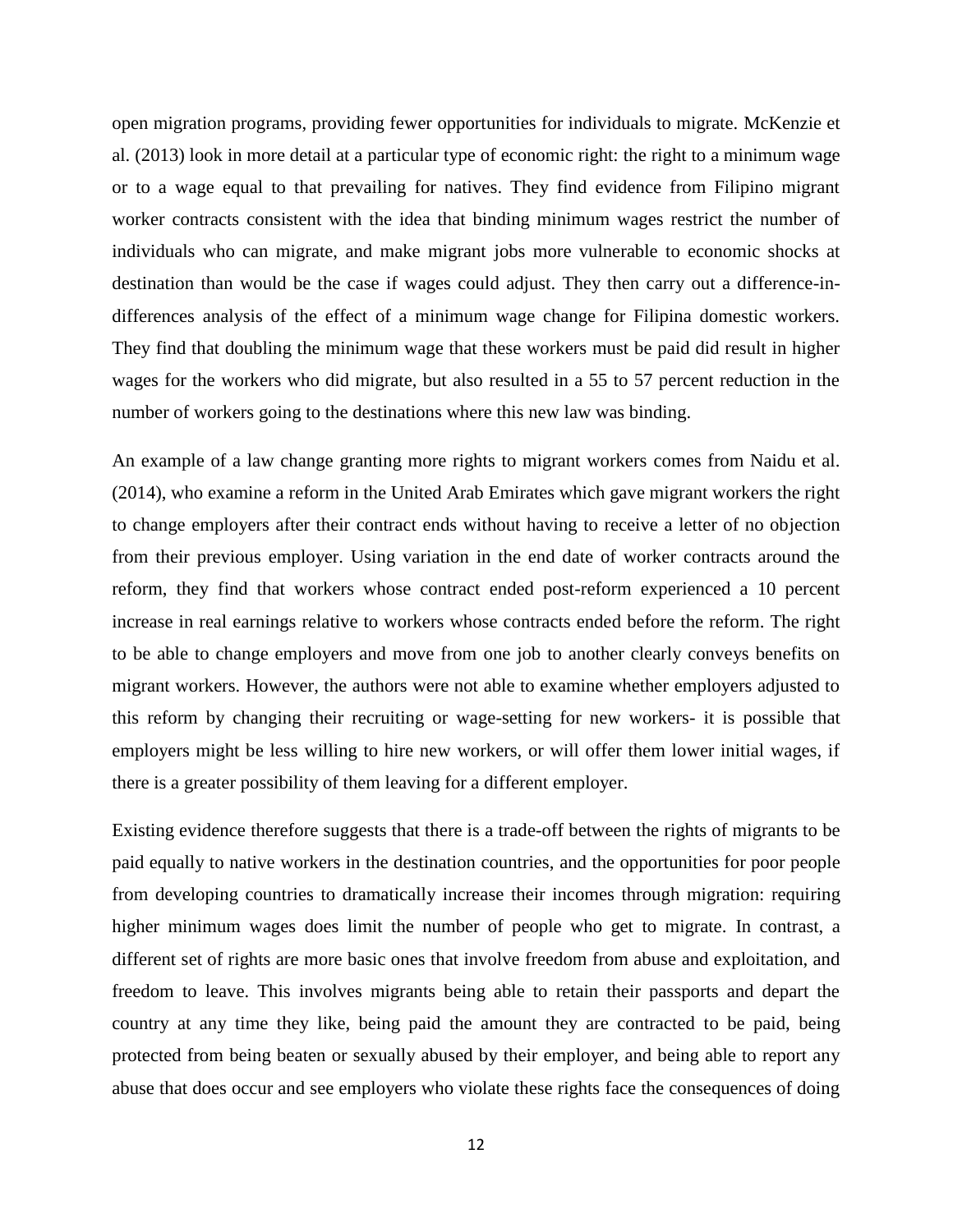so. Failure to provide migrants with these rights directly reduces the development impact of their migration (lowering the incomes migrants earn and their well-being) and also makes it difficult to use revealed preference as an argument for positive migration benefits since violations of these rights typically are violations of the conditions assumed by migrants in making their migration decisions. Moreover, while enforcement of these rights will slightly increase the cost of hiring a worker for employers, this works in the right way for development impacts – it should be more costly for more abusive employers, leading lower quality employers who provide little in the way of development benefits to exit the market, while having minimal impact on other employers. While we are unaware of studies which examine the impact of reforms in these more basic rights, there seems little economic rationale not to provide these types of rights to workers.

#### **3.2 Financial access for migrants and their families**

Recent decades have seen a dramatic increase in development efforts involving provision of financial services to the poor. Initiated by the micro-lending revolution, such efforts have expanded to include a range of financial services beyond credit, including savings, insurance, and inter-household transfer mechanisms or remittances. Given this background, it is therefore natural that interventions providing access to financial services have also been explored in the context of transnational households (international migrants and their families remaining behind).

The motivation behind provision of financial services for transnational household members is similar to motivations behind providing such services more generally: they give households essential tools that can help them achieve their financial and life objectives. Credit and savings provide lump-sums that can be invested in activities (e.g., education, health, small enterprises) that yield longer-term returns, and provide tools that help households cope with unexpected shocks. Transfer or remittance services allow households to give and receive assistance from distant members of their social network.

Transnational households do of course have special characteristics that have implications for the emphases and design of financial access interventions. Reliable remittance services in particular are crucial for allowing migrants to support family members left behind in the origin country. The fact that high proportions of transnational households already use remittance services means that it can be practically feasible for financial access interventions to be linked in some way to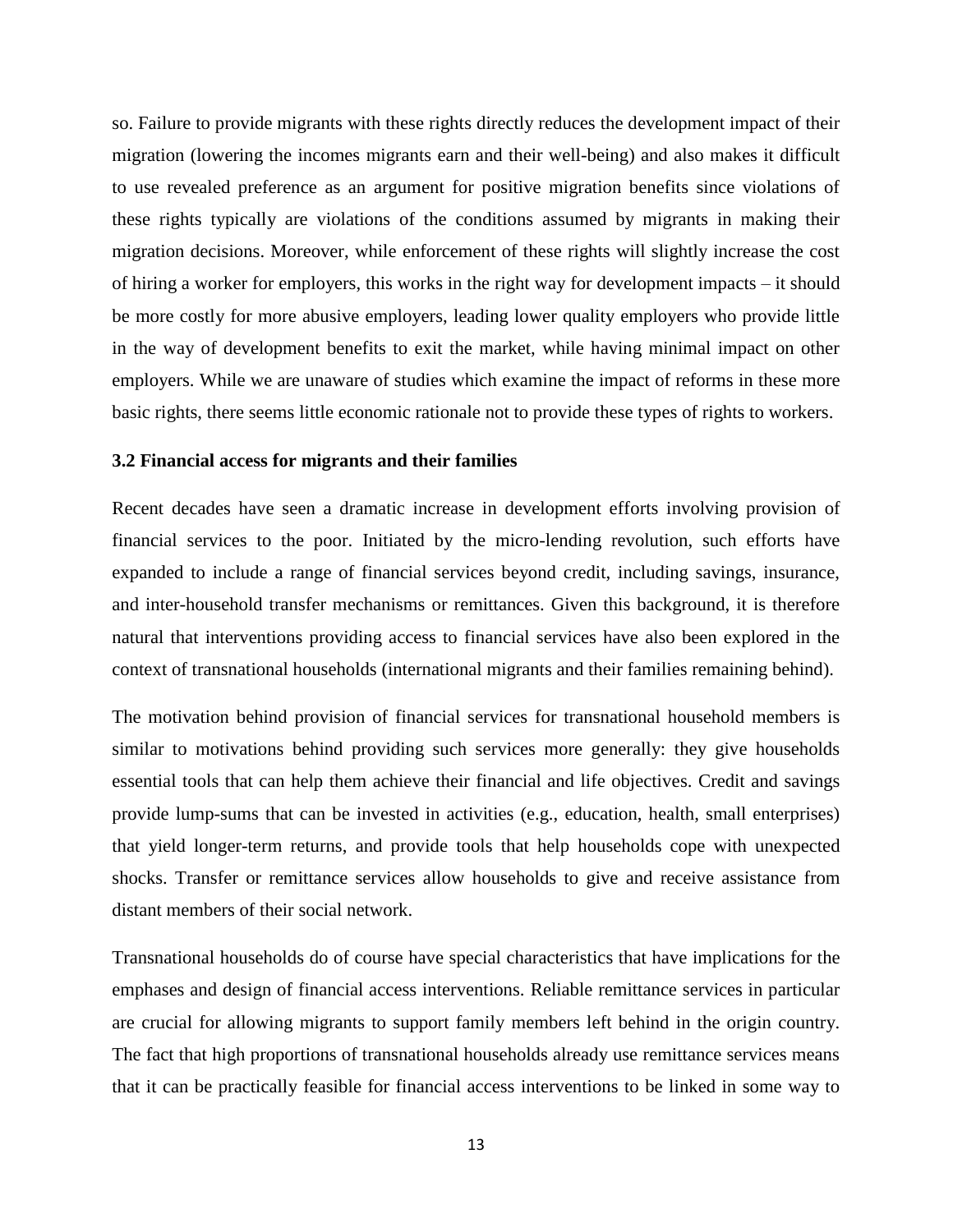remittance services. An example is offers of savings accounts into which migrants can remit in the home country. In very practical terms, offers of other financial services can occur when migrants are visiting a branch location of a financial institution to make a remittance transaction.

Private financial institutions are making great efforts to increase financial access for migrants and their families back home. There has been a dramatic expansion of money transmission services in the past few decades: market leaders Western Union and MoneyGram have expanded substantially, and there has been substantial entry into the international money transfer market of other standalone money transfer organizations as well as banks, credit unions, and other types of financial institutions.<sup>5</sup> International organizations such as the Inter-American Development Bank (in particular its Multilateral Investment Fund, known by its Spanish acronym FOMIN) and the World Bank have been actively involved, via funding and technical assistance, in facilitating the development of financial services for transnational households, in both host and origin countries of migrants. An often-heard policy objective is to seek to raise savings levels in transnational households, motivated by the aggregate benefits of higher savings levels as well as benefits at the household level (in terms of asset accumulation and self-insurance via buffer stocks in face of shocks).

For example, Hall (2010) provides an overview of a decade's worth of projects funded by FOMIN to expand financial access for remittances and related financial services. One example (out of dozens of projects profiled) is an initiative with the Asociación Mexicana de Uniones de Crédito del Sector Social [Mexican Association of Social Sector Credit Unions] (AMUCSS), to help AMUCSS strengthen provision of remittances, savings, credit, and other financial services in rural Mexico. The project included assistance with marketing remittance services to migrants in the US, financial literacy training for migrants and left-behind family members, design of new financial products, and cross-sales of other financial products to remittance clients.

Two recent randomized field experiments have provided evidence among migrants in the US of the effectiveness of different approaches to promoting savings in transnational households. A randomized controlled trial among migrants from El Salvador by Ashraf et al (forthcoming) tested ways to stimulate savings in El Salvador. The study was particularly interested in whether

 $<sup>5</sup>$  For overviews, see Orozco (2004), Orozco et al (2010), and DeParle (2007), among others.</sup>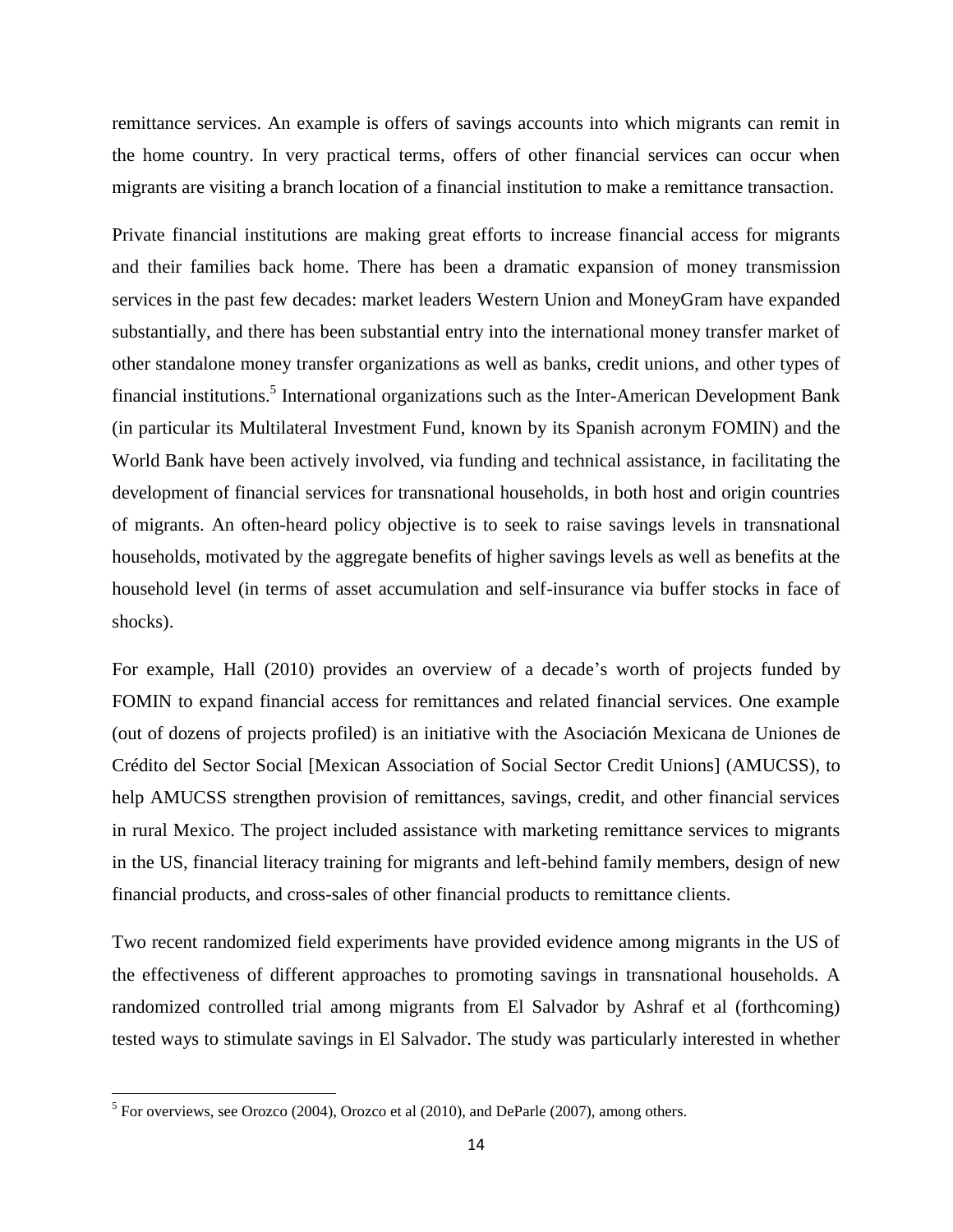migrants sought to control or influence how much was saved by family members in the home country, so the treatments offered varied in the degree to which migrants could monitor and control family members' savings in account at a bank in El Salvador that partnered with the researchers on the research project.

Salvadoran migrants in Washington, DC, were randomly assigned to either a comparison group (that experienced no savings intervention) or to one of three treatment groups. In Treatment 1, migrants were offered the opportunity to open a new account at the partner bank in the name of someone in El Salvador, into which the migrant could remit funds. This account allowed the migrant to deposit but not to withdraw, nor to observe withdrawals. Treatment 2 offered the migrant the opportunity to open an account at the partner bank to be held jointly by the migrant and someone in El Salvador. This new joint account allowed joint observability of account balances as well as joint withdrawals (both the migrant and the El Salvador person were given an ATM card for the account). Finally, in Treatment 3 migrants were offered, in addition to the accounts offered in Treatments 1 and 2, the option to open an account in the migrant's name only. Treatment 3 therefore offered migrants the greatest degree of monitoring and control over savings in El Salvador. Treatment 2 offered some control (the joint account only), but less than Treatment 3. Treatment 1 offered essentially no direct control by the migrant, since it only offered migrants the option of remitting into accounts owned by another person, which they could not directly monitor.

The results of the study provide evidence that migrants do value and take advantage of opportunities to exert control over savings in their home country. Migrants were much more likely to open savings accounts at the partner bank in El Salvador, and accumulated more savings at the partner bank, if they were assigned to the treatment condition offering the greatest degree of monitoring and control (Treatment 3). Migrants desired savings that are jointly held with family members, as well as savings only for themselves: there were substantial increases in savings in both the joint accounts shared between migrants and someone in El Salvador (offered in Treatments 2 and 3), and in the accounts for migrants alone (offered only in Treatment 3). The increase in savings in the new accounts offered was likely to be a true increase in savings, since there was no evidence that the saved funds were simply shifted over from other types of savings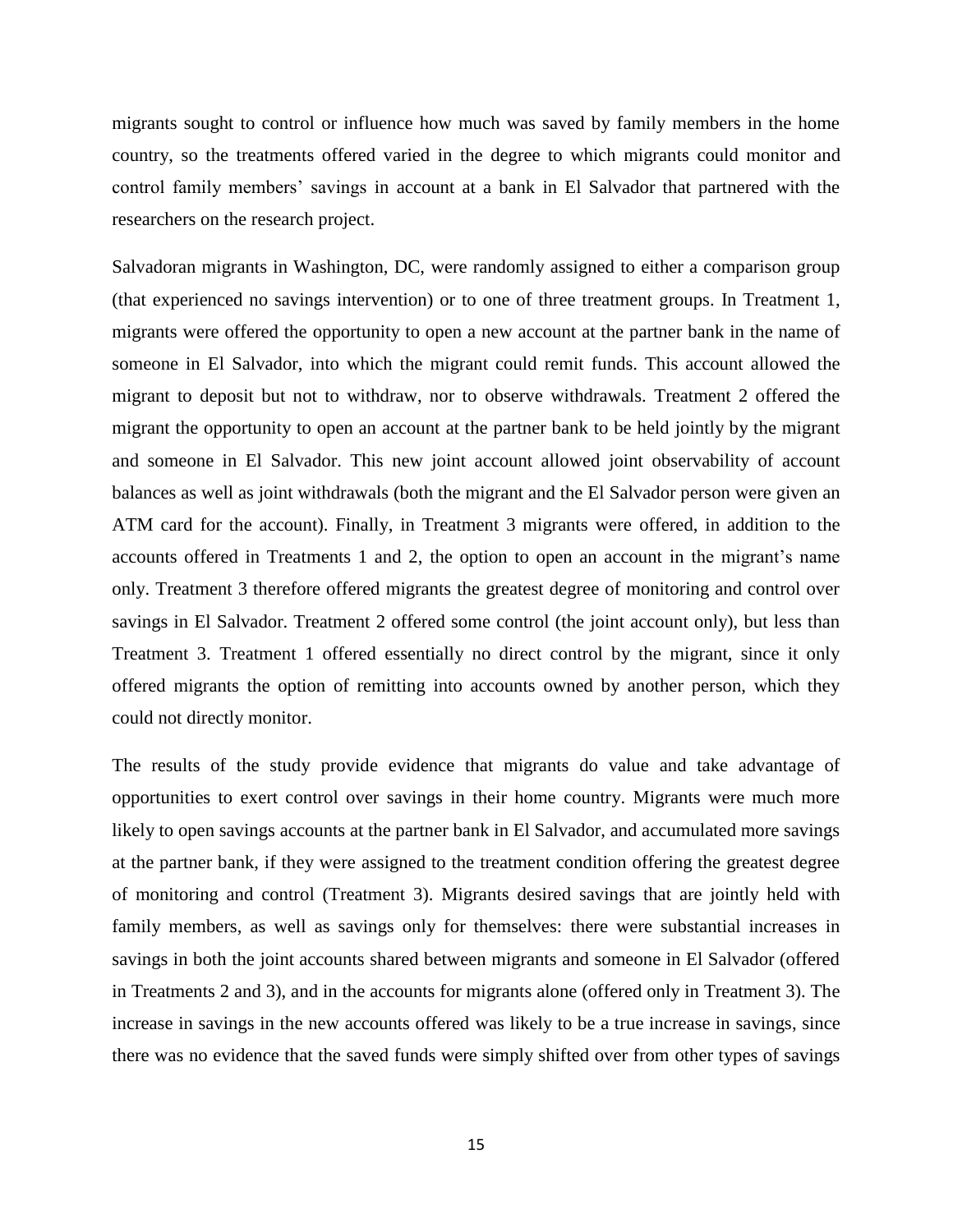(either from other accounts at the partner bank, or from other types of savings reported in a follow-up survey).

Strikingly, the impact of Treatment 1 (where accounts were offered only in the name of someone in El Salvador) on savings was much smaller in magnitude and not statistically significantly different from zero. This result is also important, as it reveals that the frequently-made policy recommendation to foster savings in migrants' home countries by encouraging migrants to remit directly into savings accounts of remittance recipients would be much less effective, compared to interventions that also improved and encouraged migrant monitoring and control over homecountry savings.

A related experiment was conducted among Mexican migrants in Texas by Chin et al (2011). That study was interested in understanding the impact of facilitating migrant access to savings accounts in the *host* country (in this case, the U.S.), rather than in the origin country. The study drew a sample of Mexican migrants and randomized them into either a control group (receiving no intervention) or a treatment group that was given assistance in obtaining a *matricula consular* identity card from the Mexican Consulate, whose primary benefit was that it could be used as identification when opening a bank account in the U.S. The study found that migrants in the treatment group were more likely to open U.S. savings accounts, accumulated more savings in the U.S., and remitted less to Mexico. The study also found heterogeneity in treatment effects: for migrants who at baseline (prior to treatment) reported that they had no control over how their remittances were used by recipients in Mexico, the treatment had larger positive impacts on U.S. bank account take-up and on savings, and also led migrants to shift more savings from Mexico to the U.S. These findings are consistent with those of Ashraf et al (forthcoming), also establishing that migrants have preferences over how the remittances they send home are used. In the Chin et al (2011) case, migrants respond to increased access to savings accounts in the U.S. by saving more in the U.S. instead of in Mexico (presumably because savings in Mexico must be done through intermediaries).

In sum, existing studies have documented the positive impacts of interventions facilitating savings access for transnational households, with account offers in both the host and origin countries. There is also consistent evidence that migrants have preferences over how remittance recipients in the home country use remittances, in particular how much of remittances are saved.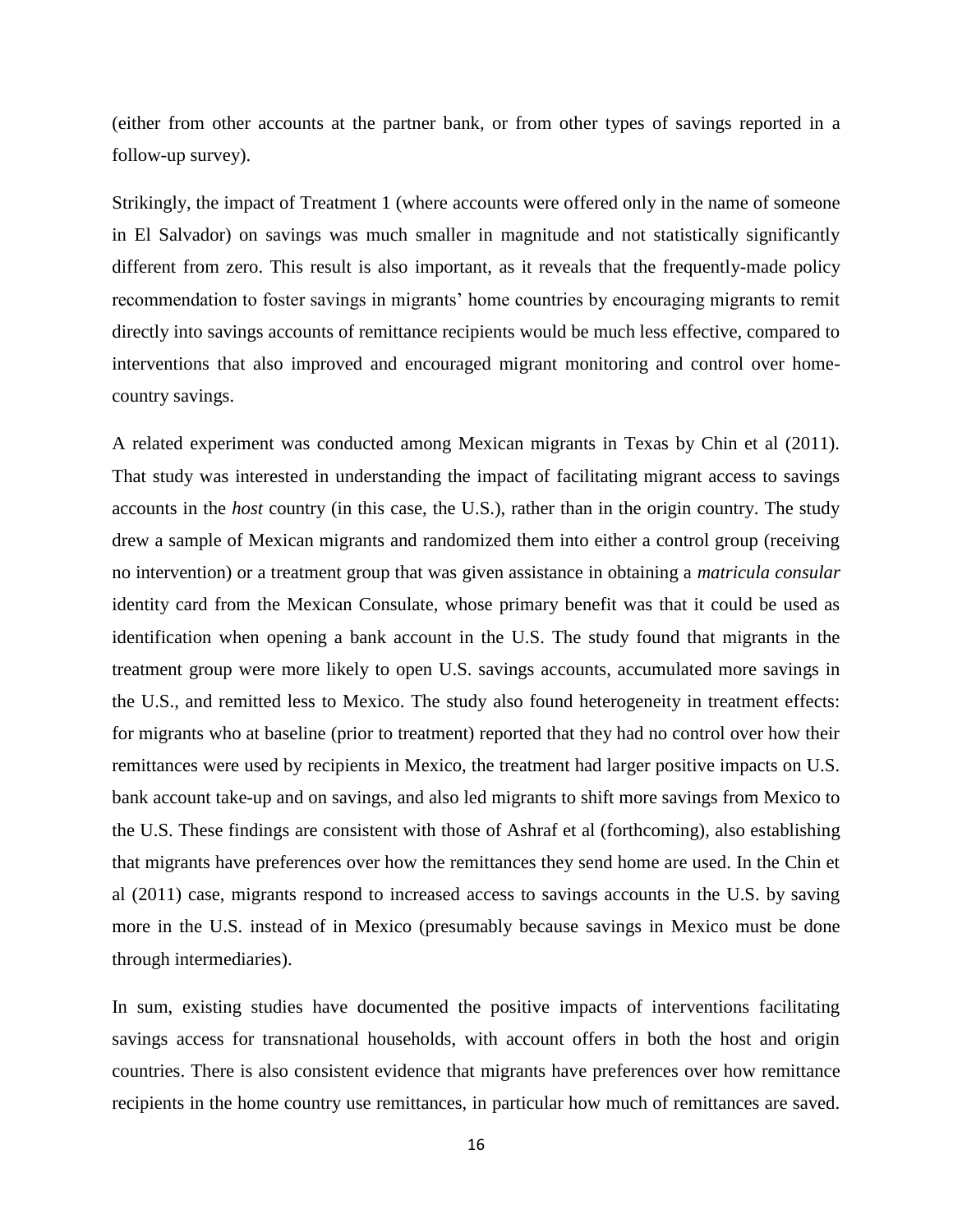A policy lesson is that if an objective is to raise savings levels in the origin country, interventions among transnational households that seek to expand access to origin-country formal savings facilities should give priority to savings services that offer migrants some ability to monitor or control savings. If the policy aim includes raising savings by migrants in the host country, then facilitating access to host-country savings facilities can help achieve this objective.

Future research on financial access in transnational households would do well to explore the impacts of financial services other than savings, such as credit and insurance, which to our knowledge have not been studied. We turn to discussion of remittance-related financial services in the next sub-section.

#### **3.3 Policies to lower remittance costs and to induce migrants to remit more**

Motivated by the positive development impacts of remittances (see Yang 2011 for an overview), several efforts are underway to seek to reduce barriers to remittance flows. In 2009, the G8 Heads of State Summit agreed to an objective of reducing the average cost of sending remittances from 10% to 5% in five years (the so-called "5X5 objective") via policies such as improved information, transparency, and promotion of competition in the money transmission market (G8 2009). For example, FOMIN has supported initiatives to create regulatory and legal frameworks for remittance transfers in Latin America and the Caribbean, with the objective of promoting the development of remittance markets, increasing access and lowering costs for migrant remittance senders and their recipients in the home country (Hall 2010).

An important approach that has been attempted in a variety of contexts is to improve migrants' ability to compare remittance transaction fees. Migrants who are able to access lower-fee money transmitters may send more remittances in response. In addition, improved ability to comparisonshop may increase competition across money transmitters and lead them to lower their prices. One example is Remittance Prices Worldwide, a website ([http://remittanceprices.worldbank.org\)](http://remittanceprices.worldbank.org/) maintained by the World Bank that provides remittance fee prices across 226 country corridors covering 32 major remittance sending countries and 89 receiving countries. Governments and institutions like the World Bank have also set up remittance-price-comparison website targeted at specific markets, such as Mexico [\(www.remesamex.gob.mx\)](http://www.remesamex.gob.mx/), the UK [\(www.sendmoneyhome.org\)](http://www.sendmoneyhome.org/), Italy [\(http://www.mandasoldiacasa.it\)](http://www.mandasoldiacasa.it/), and in Australia and New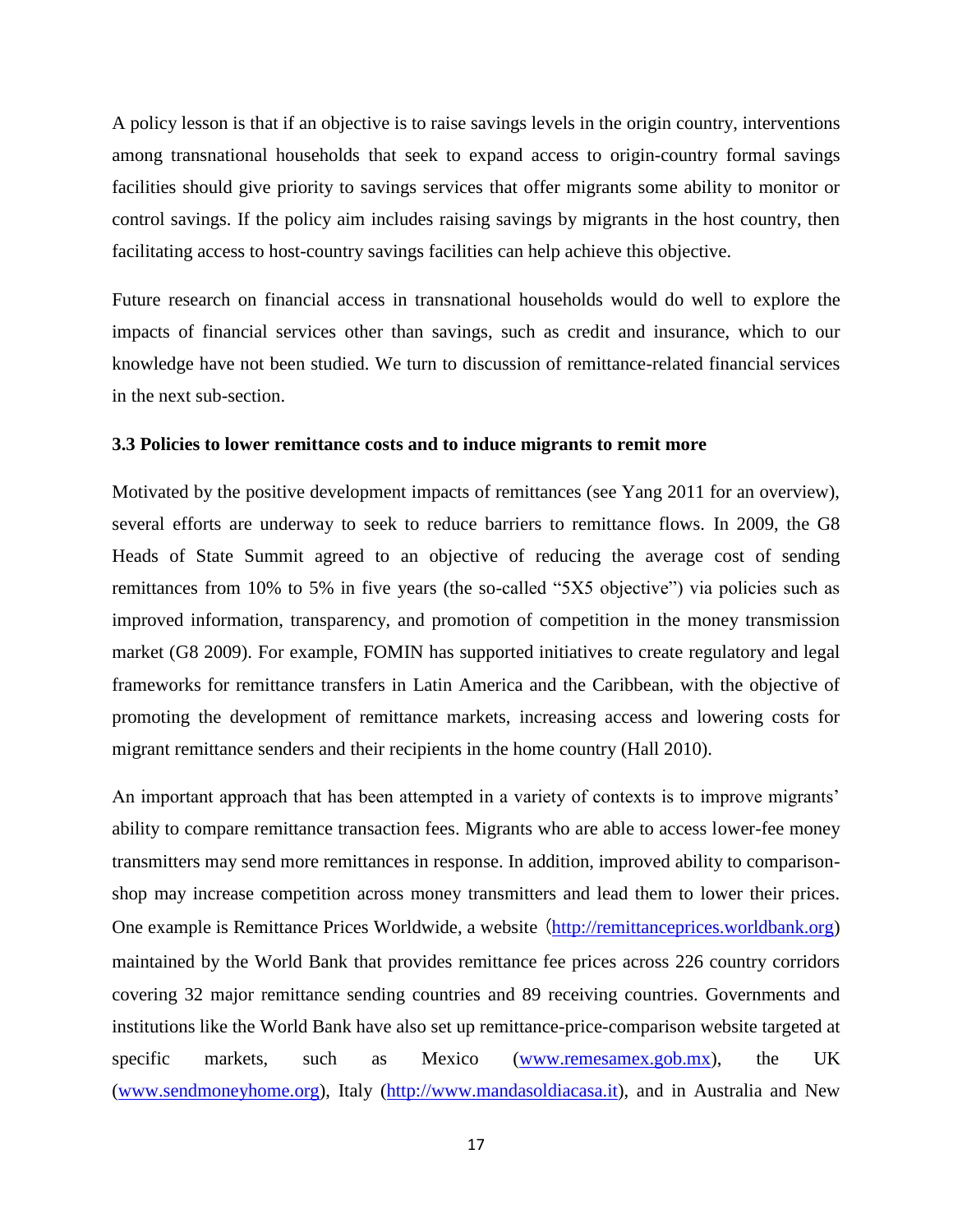Zealand [\(www.sendmoneyhomepacific.org\)](http://www.sendmoneyhomepacific.org/), with the latter being the subject of the Gibson, McKenzie, and Zia (2014) remittances financial literacy experiment.

Although remittance costs have fallen following these policy efforts, it is unclear how much of the reduction in costs is due explicitly to the policy actions per se, rather than arising from technological advances and competition that might have lowered costs anyway. Several recent randomized field experiments offer insights on how migrants are likely to react to reductions in remittance costs.

The existing evidence suggests that response to fee reductions can be quite large. Aycinena et al. (2010) implemented a randomized field experiment that estimates the causal impact of remittance transaction fees on remittances. In partnership with a money transfer operator, Salvadoran migrants in Washington D.C. were randomly assigned differently-sized discounts on remittance transaction fees. The remittance fee reductions led to higher transaction frequency by remitters: each \$1 fee reduction led to an additional 0.11 transactions per month. There was no change in the dollar amount remitted per transaction. These remittance responses to price reductions are large in magnitude: a \$1 reduction in the remittance transaction fee leads to average fee savings per month of only \$0.47, but the corresponding increase in average remittances sent per month is an order of magnitude larger, \$25.

Given that the impacts found in the Aycinena et al (2010) were surprisingly large, a related study, Ambler et al. (2014b), aimed to confirm these results and to make some improvements in research design. The Ambler et al (2014b) study also examined the impacts of offering migrants in the Washington, DC metro area discounts on remittance fees, this time among migrants from either Guatemala or El Salvador. Migrants were randomly chosen to be offered \$3 discounts on remittance fees (off a base price of \$8) for remittances sent through the partner organization. The discounts were valid for 10 weeks, for as many transactions as the respondent chose to carry out. In contrast to the previous study, in this case the discount was limited to remittances sent to one specific remittance recipient (the one the migrant had just remitted to at the time of enrollment in the study). This was done to limit the possibility that migrants would allow others to use their discount to send to other recipients, which would lead to a spurious upward bias in the estimated treatment effect on remittances.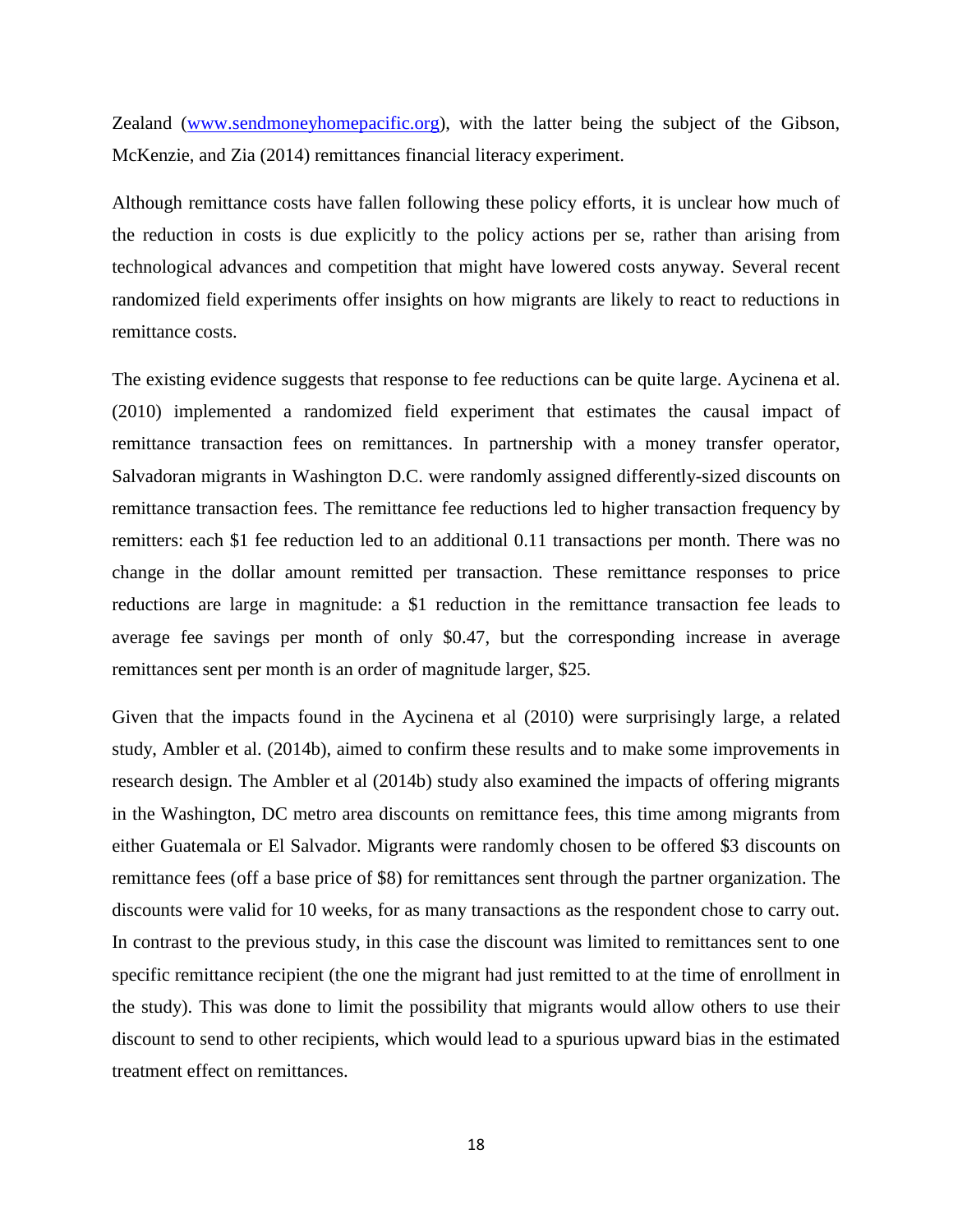Ambler et al (2014b) find that these discounts lead to large increases in the number of transactions and total amount remitted (measured using administrative data from the partner money transfer company). These effects of the discounts persist up to 20 weeks after migrants are no longer eligible to receive them. These are real increases in remittances: follow-up survey responses help rule out that migrants are sending remittances on behalf of others or shifting from other remittance channels.

An important question that arises from the findings of both these studies is why migrants send so much more in total remittances in response to relatively small changes in remittance fees. Ambler et al (2014b) suggest that the pattern of results could be generated if remittance recipients in the home country have reference dependent preferences regarding their expected level of remittances, which evolve slowly as remittance levels change, and if migrants are partially naïve about the extent to which recipients' preferences exhibit such reference dependency. With this characterization of preferences, migrants might respond to the remittance fee discounts by sending more remittance transactions during the discount period, intertemporally substituting for remittances later (post-discount) remittances. But once migrants increase their remittance frequency during the discount period, recipients in the home country raise their reference point for remittance receipts (now expecting higher total amounts per time period). Migrants, however, don't fully anticipate this change in recipients' reference points. Once the discount ends, migrants find that recipients expect them to maintain the level of remittances (in total dollars per time period) that they experienced during the discount period. Migrants therefore do not immediately return to their previous level of remittances, but only do so in a gradual fashion. This can explain the persistence of higher remittance levels for some time after the end of the discount.

Other non-experimental work comes to similar conclusions that reductions in remittance fees would raise remittances. Gibson et al. (2006) provide evidence on remittance responses to fee reductions from survey hypotheticals. Tongan migrants in New Zealand who they surveyed say that they would send substantially higher remittances in response to reductions in the fixed cost component of the remittance fee. The estimated elasticity of remittances to changes in the fixed cost component of the remittance fee is -0.22. Freund and Spatafora (2006) use cross-country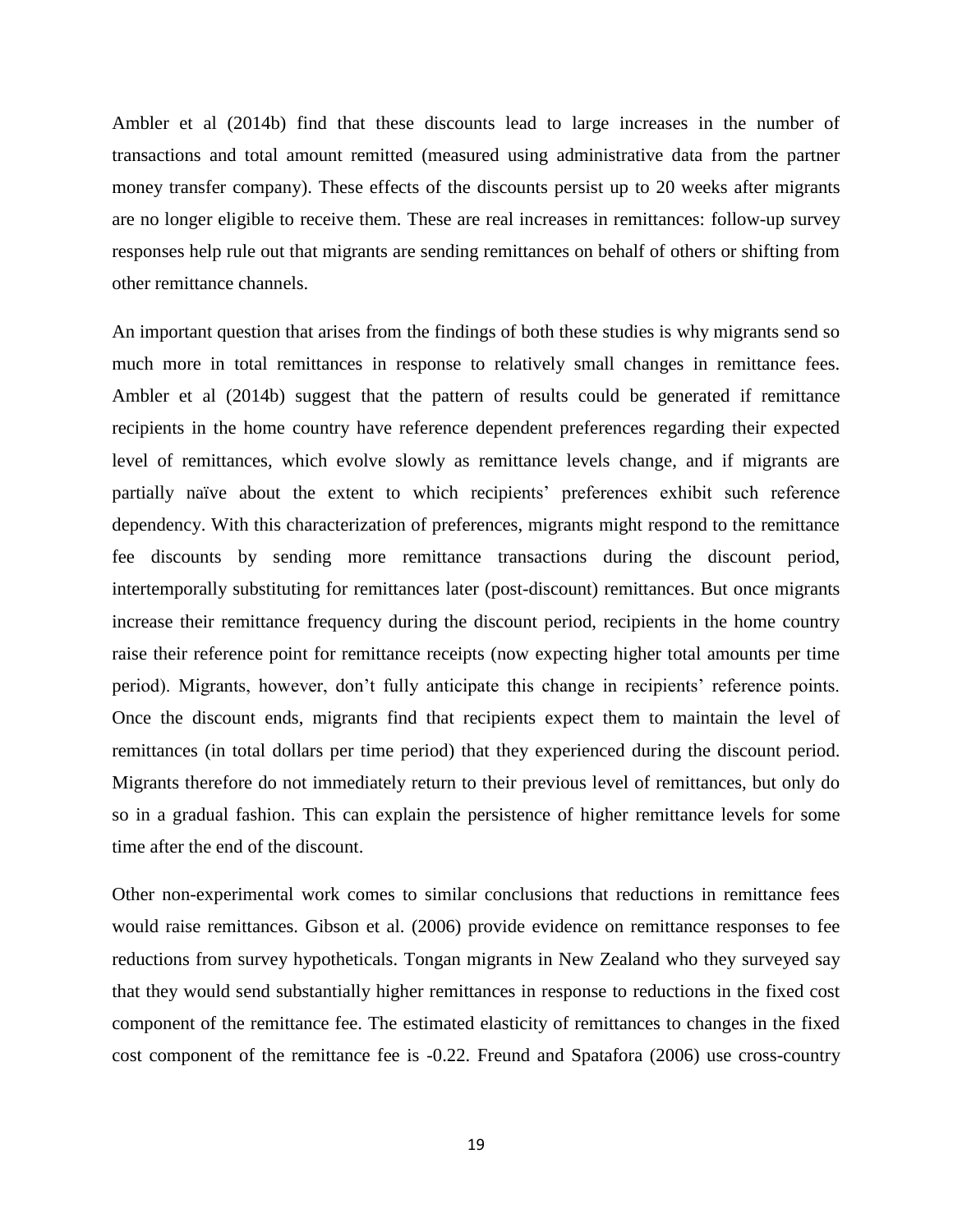data to show that remittance fees are negatively correlated with total remittance flows at the country level.

Additional research has found that alleviating information asymmetries within transnational households (between migrants and families back home) could also raise remittances sent by migrants. Improved information on the conditions of families back home could lead migrants to send more. In addition, if families know more about the conditions of migrants overseas, and in particular if migrants have incentives to understate their economic situation so as to dampen requests for assistance, improving families' information on migrants' situations could lead to higher remittances.

Ambler (2013) implements a lab-in-the-field experiment aimed at revealing the consequences of asymmetric information within transnational households. Study participants are migrants from El Salvador who are living and working in the US (in Washington DC), and a close relative in El Salvador. A key question in the study is whether migrants send more remittances home out of their earnings when potential remittance recipients in the home country have better information about migrant earnings. Specifically, migrants are asked to specify how much of a \$600 windfall they would like to share with their El Salvador relative, and are randomly assigned to a treatment where the relative is told that the migrant got this windfall and had to decide how much to share (otherwise, the relative is told nothing). Strikingly, migrants do share significantly more with relatives when relatives are informed about this windfall. This result suggests (extrapolating outside the experimental context) that migrants may share more with their families back home when families have better information on migrants' income realizations.

A complementary set of findings comes from Batista and Narciso (2013), who implemented a randomized study among 1,500 immigrants in Ireland to estimate the impact of facilitating communication between migrants and their contacts abroad on the extent and value of remittance flows. In the experiment, migrants were randomly assigned international telephone calling credit to their home country for a given time period. The authors find a sizable, positive impact of the intervention on the value of migrant remittances sent to individuals who have been receiving remittances from the migrant already, but no impact on other individuals.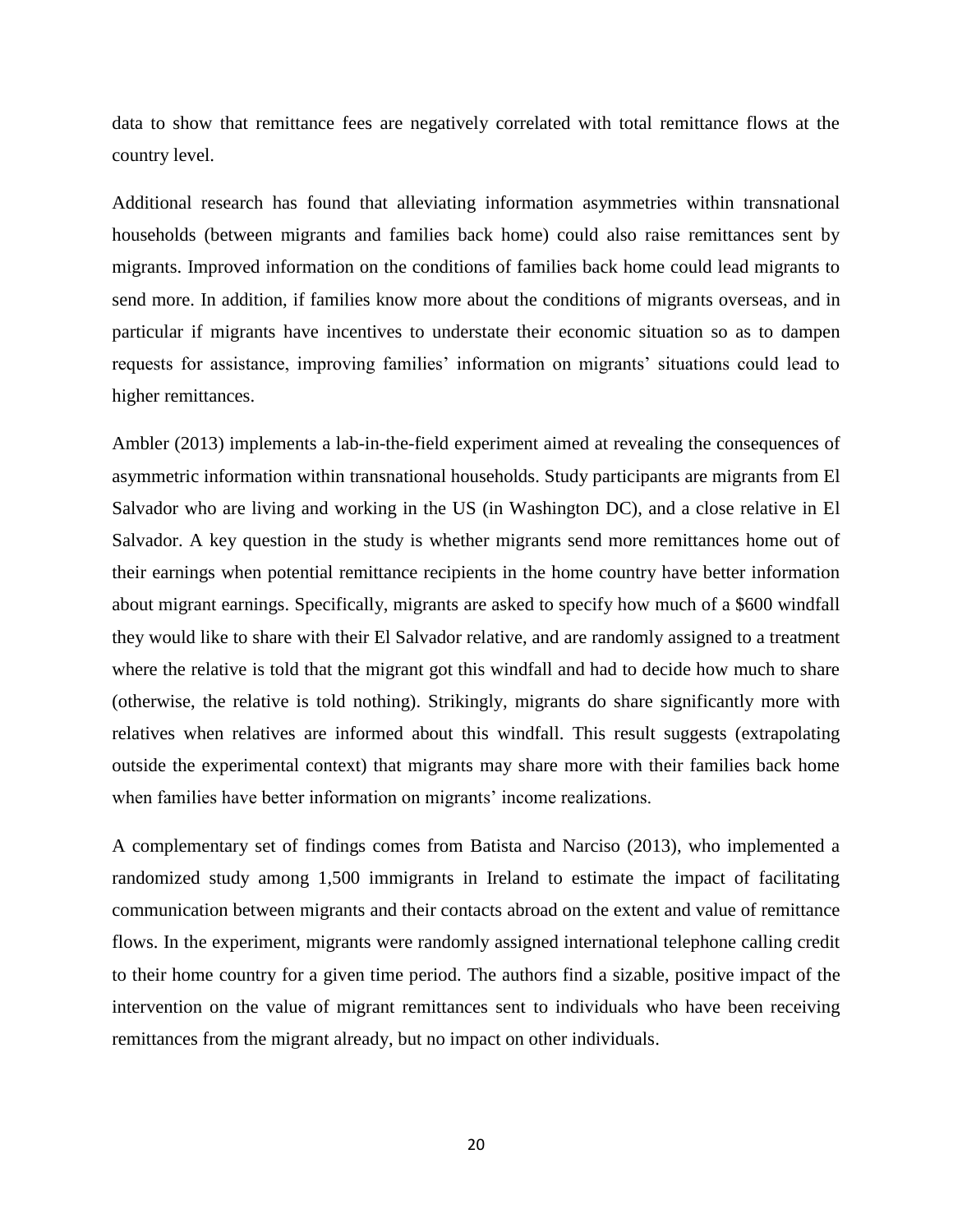On the policy front, the evidence suggests that reforms that reduce migrant remittance fees can have larger impacts on remittance flows than might have been expected. Such reforms include increases in competition in money transmission markets or improvements in information for migrants on the relative costs of different money transmission services. These results also suggest policies which improve information flows between migrants and their families back home (e.g., improved telecommunications) may promote greater remittance sending.

#### **3.4 Policies to channel remittances towards purposes with broader development impacts**

The recent experimental studies on facilitating savings access for migrants, Ashraf et al (forthcoming) and Chin et al (2011), reveal that migrants value control over savings, both in the origin country and in the host country. These findings raise the possibility that migrants may have preferences for other uses of remittances in their origin countries, aside from savings. Such preferences have potential development implications if migrants have stronger desires to see remittances used for purposes that have longer-term and broader development impacts. For example, migrants may have stronger desires that remittances be used for productive investment, housing, education, or other purposes that enhance households' longer-run income prospects and/or generate positive spillovers to other households. Migrants may also prefer that some of their remitted funds be used to directly fund public or investment goods for the broader community. It is also possible that migrants might send more remittances in total if a reliable way could be found to channel their funds to these various purposes.

A large variety of initiatives are ongoing to channel migrant remittances towards longer-run household investments (enterprises, housing, human capital investments) as well as public goods at the community level. One example is an initiative in collaboration with a Brazilian stateowned bank, Caixa Economica Federal, and the Serviço Brasileiro de Apoio à Micro e Pequena Empresas [Brazilian Service of Support to the Micro and Small Enterprise] (SEBRAE) to catalyze small enterprise investment in Brazil by Brazilians in the U.S. The project provided web-based entrepreneurship training for migrants, and a suite of financial products (remittance, credit, and savings) to support establishment and development of the new businesses in Brazil. This and other projects supported by FOMIN are surveyed in Hall (2010). Programs that are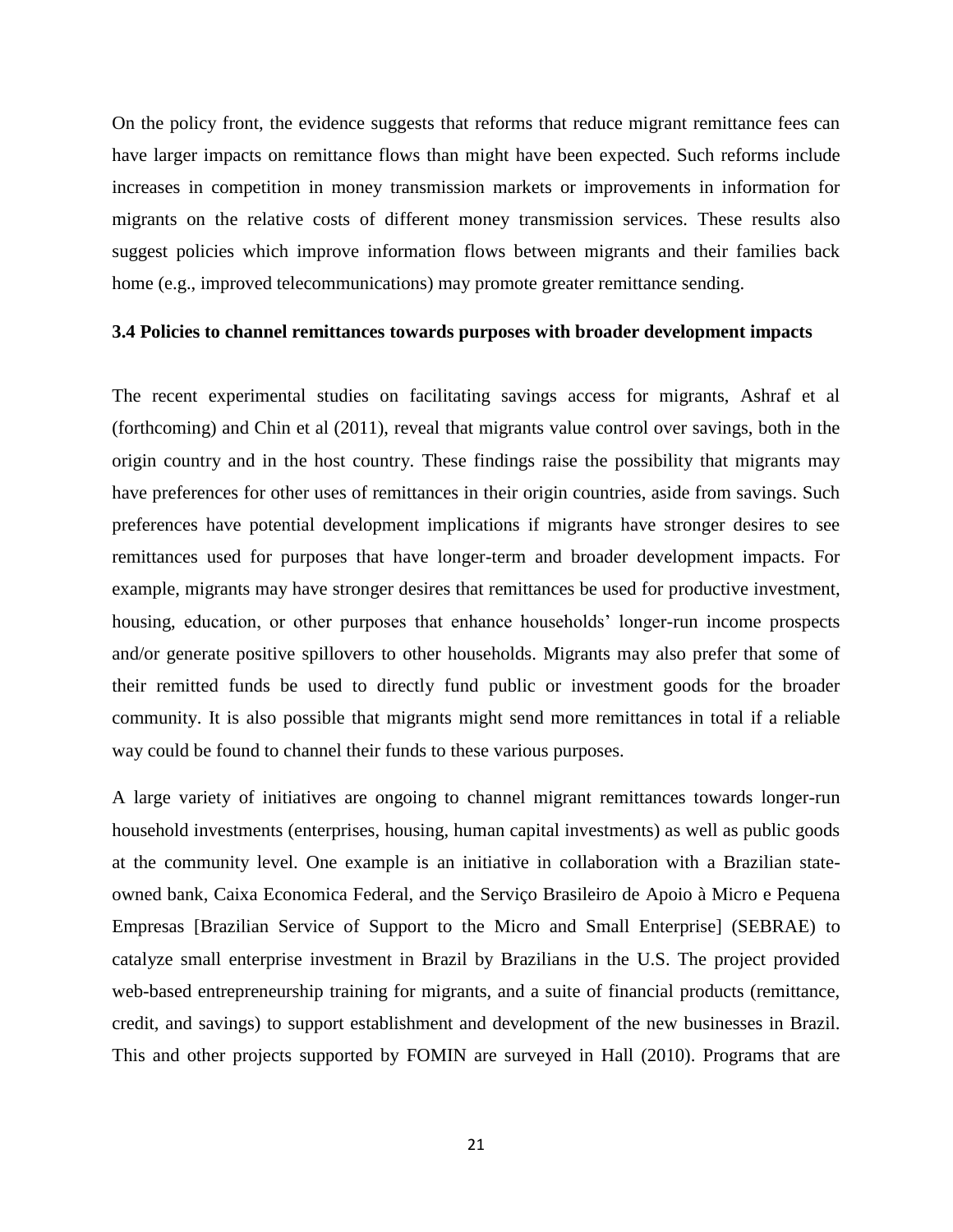more oriented towards promoting investments by home-town associations (HTAs) are covered in the next section.

Evidence on the demand for and impact of mechanisms that help migrants make such investments in the home country is somewhat limited at present, but a couple of studies provide initial insights. Both studies are focused on use of remittances for education, and seek to enhance migrant ability to channel funds towards the education of particular individuals (of their choice) in their home country.

Ambler et al (2014a) implemented a randomized controlled trial to test migrant demand for a mechanism that allowed them to channel remittances towards educational expenditures for a particular individual of their choice in the home country. The study population was migrants from El Salvador intercepted at Salvadoran Consular locations in Washington, DC. Migrants in the study were randomly assigned to either a control group (that received no intervention) or to one of three treatment groups. Respondents in each treatment group were offered a new remittance product, named "EduRemesa", that allowed migrants to target remittances towards the education of a specific student they selected in El Salvador. Migrants would allocate funds to an EduRemesa in certain amounts (ranging from US\$300 to US\$800), and the selected student in El Salvador would receive an ATM card. The total amount of the EduRemesa funds would be deposited over 10 equal monthly increments over the course of the school year. The EduRemesa did not actually control use of the funds for education (the students simply withdrew cash which could be freely spent on anything), but sponsored students were told that the funds were intended to support their education.

The three treatment groups differed in the level of subsidy provided for the EduRemesa. In the "no match" treatment group, migrants had to provide the full amount of EduRemesa funds. This treatment group was included to establish migrant demand for a remittance mechanism that enhanced targeting of remittances for education of a particular student. The second treatment group provided a 1:1 match for the EduRemesa: the research project contributed \$1 for each \$1 the migrant contributed. The third treatment provided a 3:1 match. The match treatments were offered to assess the extent to which migrant demand for the EduRemesa mechanism could be enhanced with matching funds.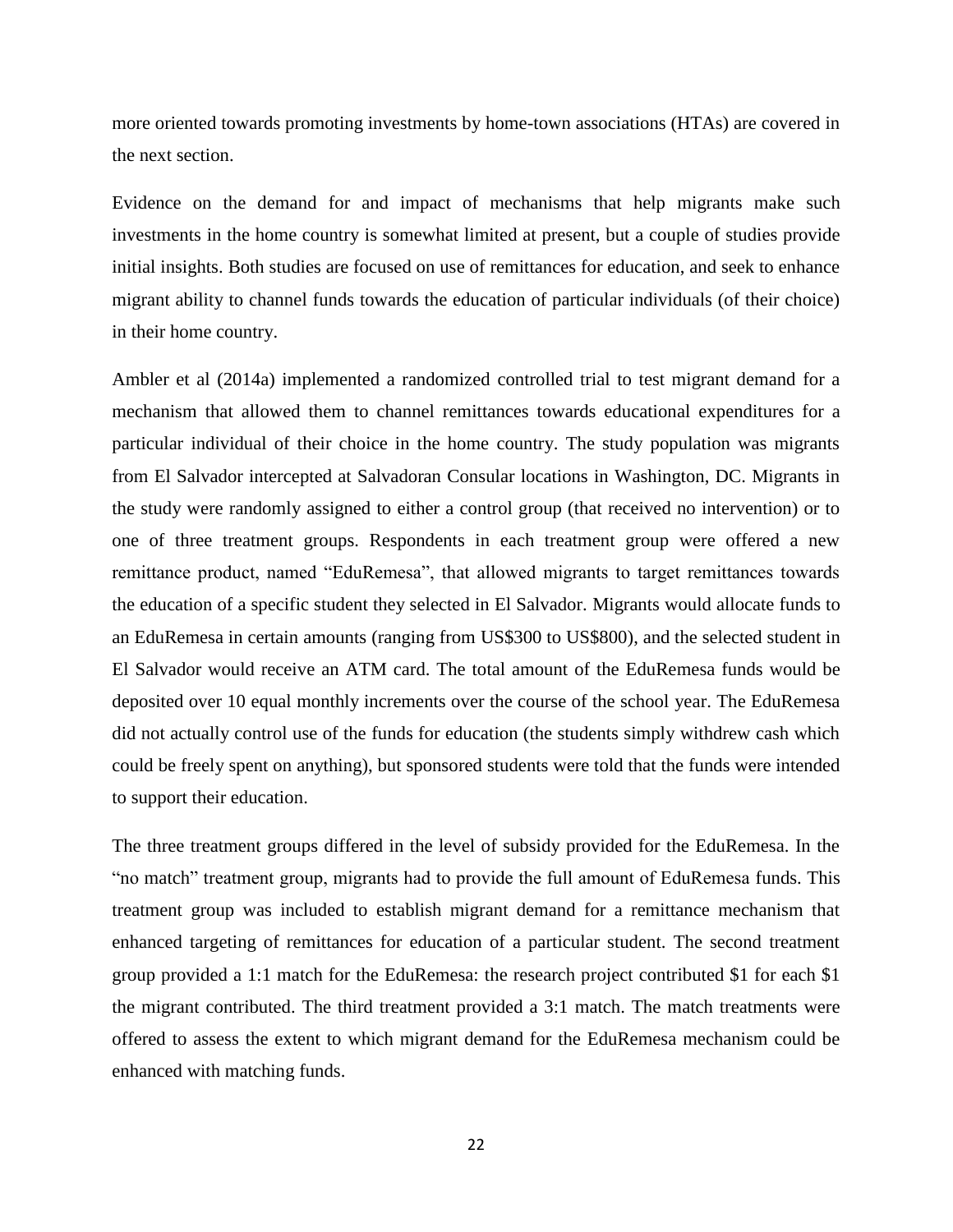The study found no demand at all (exactly zero take-up) for the EduRemesa among migrants in the "no match" treatment group, a small amount of take-up (7%) in the 1:1 match treatment, and 19% take-up in the 3:1 match treatment. The 3:1 match treatment led to statistically significant increases in total educational expenditures on the target student, a reduction in that student's labor supply, and an increase in the likelihood the target student attended private school. The increase in target student educational expenditures did not appear to come at the expense of reduced expenditures on other students in the household.

All told, the EduRemesa study finds no evidence that migrants have an unsubsidized or "pure" demand for control over the use of remittances for educational purposes. But migrants do appear interested in channeling remittances toward educational expenditures of specific students when given matching funds to do so, and when this occurs there are positive impacts on beneficiary students.

In a complementary study, De Arcangelis et al (2014) partnered with a Philippine bank (Bank of the Philippine Islands) with branches in Rome to design and pilot-test a new remittance product, called EduPay. This product allowed migrants overseas to channel tuition payments for particular students directly to those students' educational institutions in the Philippines, avoiding the need to send tuition payments via family members or others in the Philippines who might not be completely trusted to make such payments reliably. This pilot study consisted of two components: 1) the pilot implementation of new remittance product, to provide proof of concept and estimate the level of demand, and 2) a survey to better understand how enhanced control over education expenditures in the home country might affect the volume of remittances sent home by migrants.

Proof of concept was demonstrated by successfully implementing a total of 178 EduPay payments for 55 students in the Philippines. In a relatively population-representative sample (not screened for interest or suitability in any way), 6.6% of those approached went as far as to fill out an authorization form allowing our study to contact the Philippine student and school and to make payment arrangements, although bureaucratic delays from some of the schools acted as a constraint on some transactions being made. In another sample screened for suitability and who were willing to respond to an extensive research survey, 43.9% filled out the authorization form.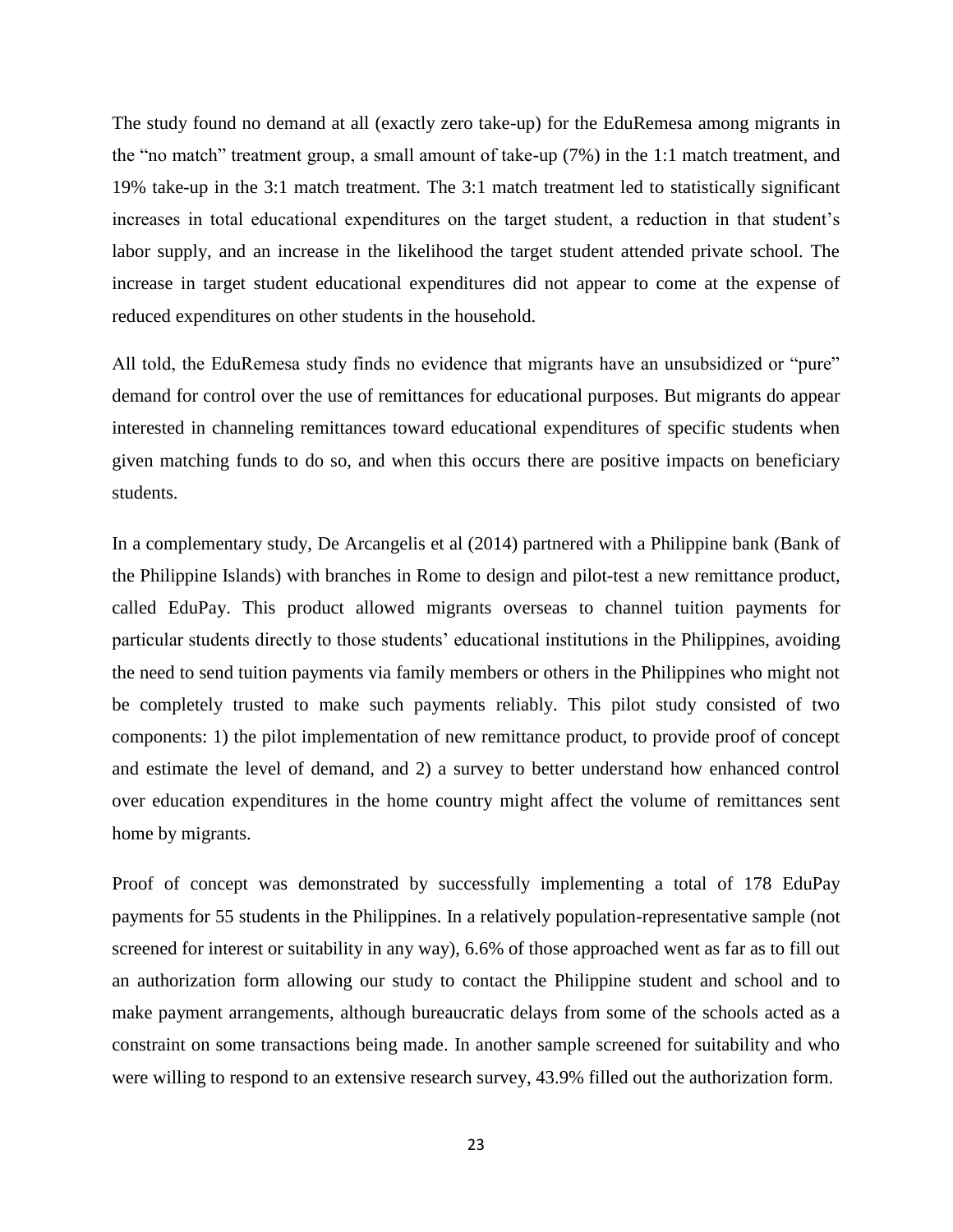Experimental responses indicated that migrants are willing to remit more to beneficiaries in the Philippines when their transfers can be "labeled" as intended for educational expenses. The impact of allowing labeling was to increase transfers by 15.3%. On top of this "labeling", the impact of actually channeling funds to educational institutions is relatively modest (only a 2.2% increase on top of the labeling). These results indicate that a remittance product that simply allowed senders to attach a label to remittances as intended for education could have nearly as much impact on remittance sending as a product that actually channeled payments to schools. Note that this result is inconsistent with the finding of Ambler et al (2014a), discussed above, that Salvadoran migrants have zero demand for the unsubsidized EduRemesa educational remittance product. The inconsistency in results across these studies mean that it is important to investigate the relative impacts of education-labeled vs. education-channeled remittance products in follow-up work, to ascertain whether the experimental responses found by De Arcangelis et al (2014) hold up in a real-world setting.

#### **3.5 Policies to encourage communal remitting and home-town associations**

A home-town association (HTA) consists of a group of migrants coming from the same community in the migrant-origin country. Often these associations have been spontaneously created by migrants as a way of socializing with one another, providing services for new migrant arrivals, and potentially acting to work together to help implement social projects back in their home community. Beauchemin and Schoumaker (2009) use event history models to show that, controlling for other observables, villages in Burkina Faso with a migrant association, are four times as likely to have a health center, 2.8 times as likely to have a primary school, and 2.6 times as likely to have a road, suggesting that these HTAs help build local infrastructure. Chauvet et al. (2013) examine the impact of Malian HTAs in France on the provision of local public goods in Mali using panel data analysis. This way they can use a difference-in-differences strategy to compare changes in infrastructure in villages which have an HTA start activities to changes in villages without HTAs. They find evidence that Malian HTAs have helped improve schools, health centers and water amenities in Mali. A challenge facing both studies is the non-random formation of HTAs and their activities, which methods such as difference-in-differences only partially deal with.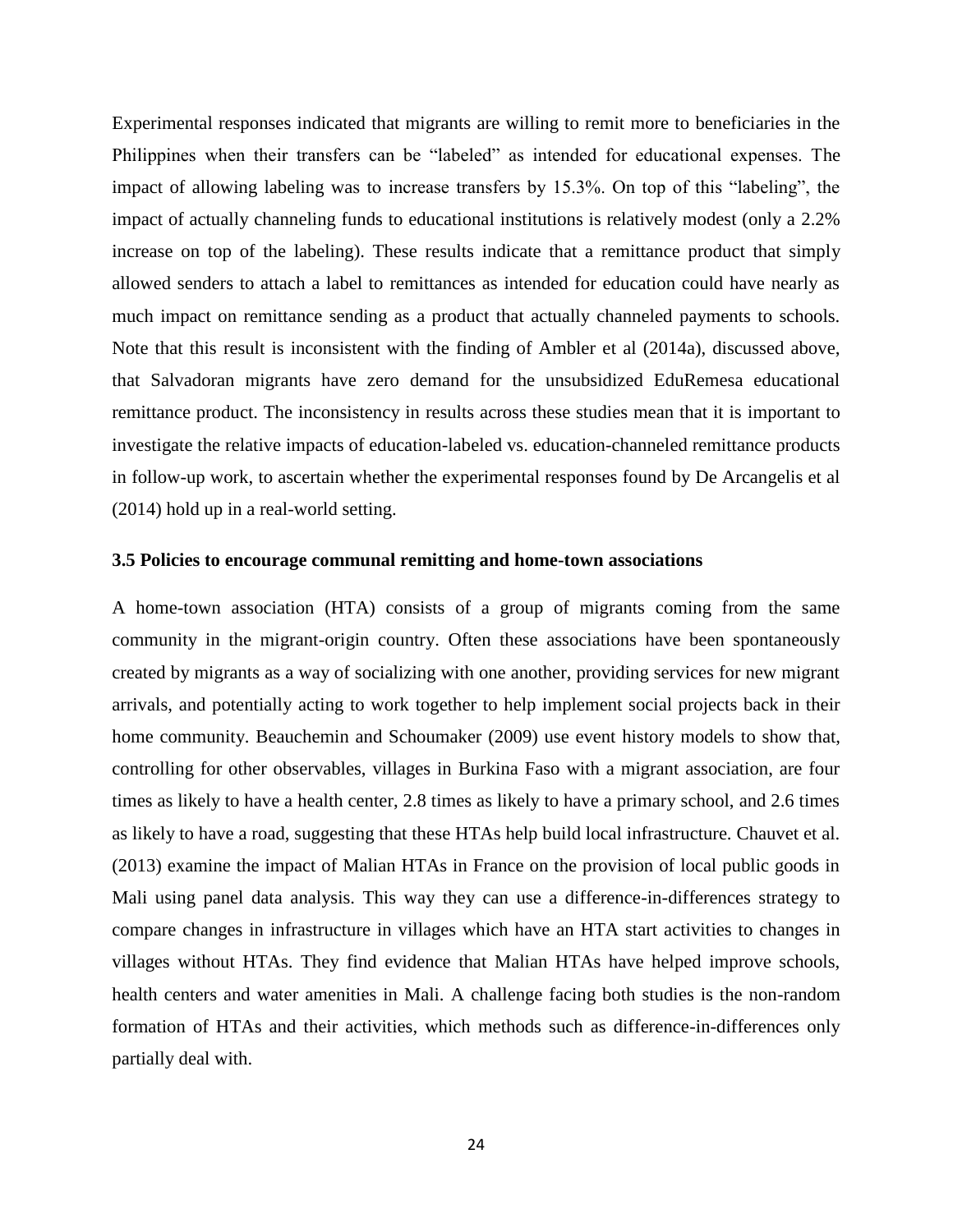Nevertheless, these results do suggest that HTAs can have positive effects on local infrastructure provision, helping alleviate concerns that collective remittances may simply substitute for public finance, or end up being spent on projects that have more limited development impacts for their home communities. This then raises the question of whether policy should try to encourage the formation of such associations, and/or try to encourage such associations to engage in more of such activities. One simple thing governments can do is not stand in the way of such associations: Chauvet et al. (2013) note that French law prohibited foreigners from gathering in associations, and the rise in Malian HTAs occurred following a change in this law. But a number of migrant-sending countries also implement policies to actively encourage HTAs, and to try to get them to send more collective remittances.

The most famous example of such an approach is the Mexican *tres por uno* (3 x 1) program. This program has a long history, beginning in the state of Zacatecas in the 1970s, where some municipalities agreed to match the contributions of migrant associations towards public works (1 for 1). In 1992, the state government added to the match so that each dollar sent by migrants was matched by a dollar each from the municipality and state (2 x 1), and in 1999, federal funding was also added to the match to make it three dollars matched for each dollar contributed by the association (Garcia Zamora, 2007). The program became a nationwide program in 2002, administered by the Ministry of Social Development (SEDESOL), and by 2010 had a program budget of \$US1.7 billion (Duquette-Rury, 2014). The money is used to finance local development projects such as electrification, water, road paving and maintenance, education and health projects, and town beautification (Aparicio and Mesguer, 2012).

Despite its long history, until very recently the program had not been subject to any rigorous evaluation. One key challenge is the non-random selection of municipalities to participate in the program. Aparicio and Mesguer (2012) examine the correlates of participation, and find that participation is unsurprisingly higher in high migration communities. However, since very poor municipalities have little migration (McKenzie and Rapoport, 2007), the result is that the program can be somewhat regressive, directing state and federal funding towards somewhat wealthier communities. Moreover, the program was launched nationwide by President Vicente Fox of the PAN party, and they find that municipalities and states with greater PAN electoral support were also more likely to participate.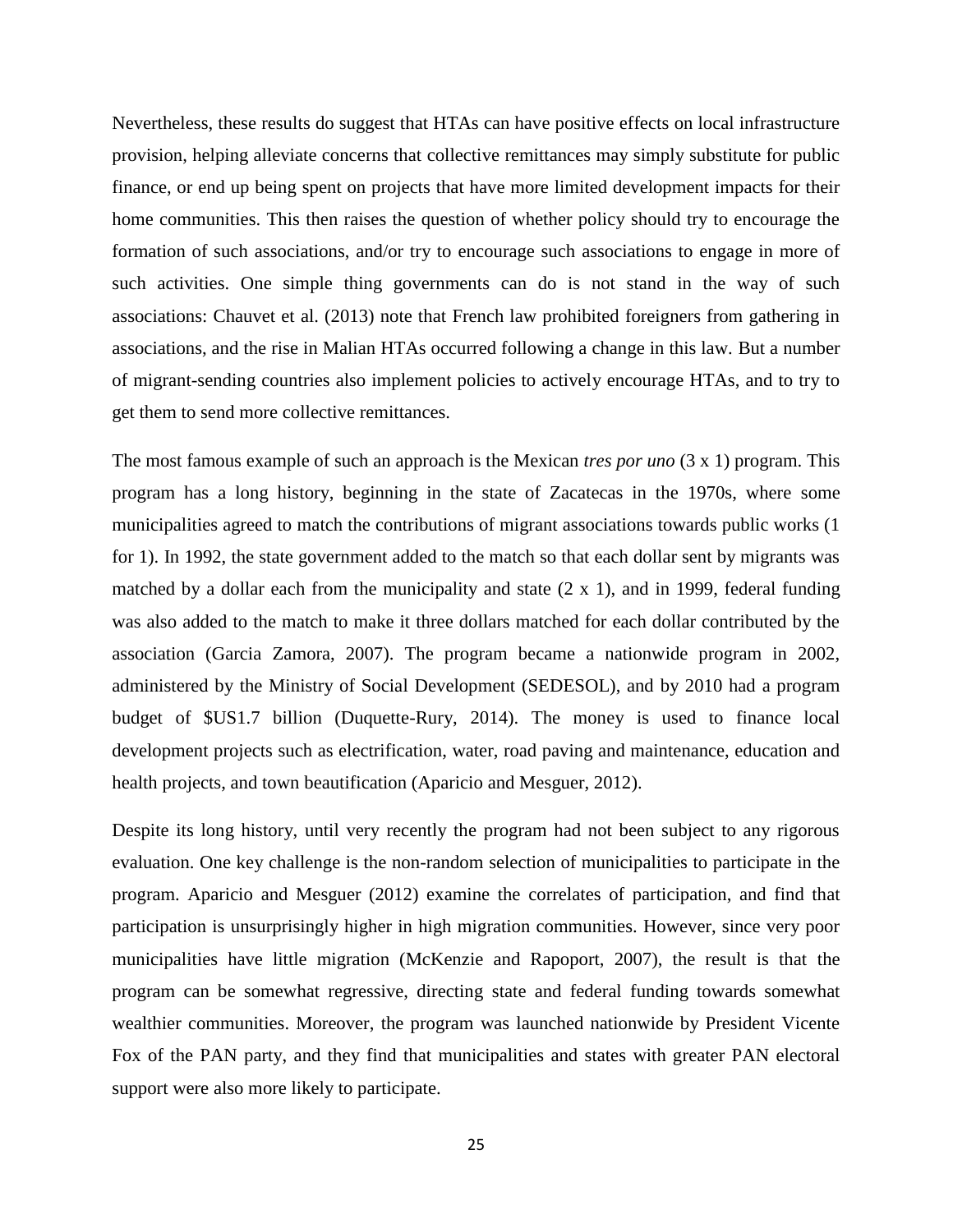Duquette-Rury (2014) provides the first evaluation of the program that tries to control for selective participation. She estimates the impact of participating in 3x1 over the 2002-2008 period on changes in public goods infrastructure between 2000 and 2010. To attempt to deal with selection, she estimates a Heckman selection equation to model participation in the program, with the exclusion restriction being that having a PAN incumbent in the 2000 electoral cycle, conditional on vote shares in later elections, predicts participation in the program but has no independent effect on public goods provision. Under this assumption, she finds 3x1 program expenditures to significantly and positive affect household access to sanitation, water and drainage in participating rural villages. However, she also finds that households receive less family remittances as collective remittances to their municipalities increase.

Taken together, this evidence does support the idea that home town associations can increase the provision of local infrastructure. A number of qualitative studies have expressed concerns about the extent to which these projects are sustainable, with funding not often being provided for maintenance (Torres and Kuznetsov, 2006). But the larger concern from the point of view of policy is twofold: first, it is unclear empirically the extent to which the matching funds lead to more of such projects being undertaken, versus crowding out funding that the associations would otherwise provide on their own. In particular, evidence from the charitable giving literature has found that 2 for 1 and 3 for 1 matches lead to no increase in giving relative to 1 for 1 matches (Karlan and List, 2007). Second, given the sometimes regressive nature of such programs, it is unclear whether public funding devoted to this program is better for development than other uses this social funding could be put towards – for example, in Mexico SEDESOL also runs the Progresa/Oportunidades program, and it is far from clear that additional dollars going towards 3x1 have greater impact than using this funding instead for cash transfers to poor households. Since a number of other countries, including Haiti, Somalia, the Philippines, Peru, and Colombia (Duquette-Rury, 2014) are looking to implement their own co-financing programs with HTAs, additional evaluations to answer these questions are important.

In addition to promoting collective remittances, several countries also try to encourage their migrants abroad to invest in projects in the origin country. For example, the Philippines Embassy in Qatar brings agricultural projects to pitch as potential investments to migrants there. Most of these programs seem relatively small in scale, and it is unclear whether the government has a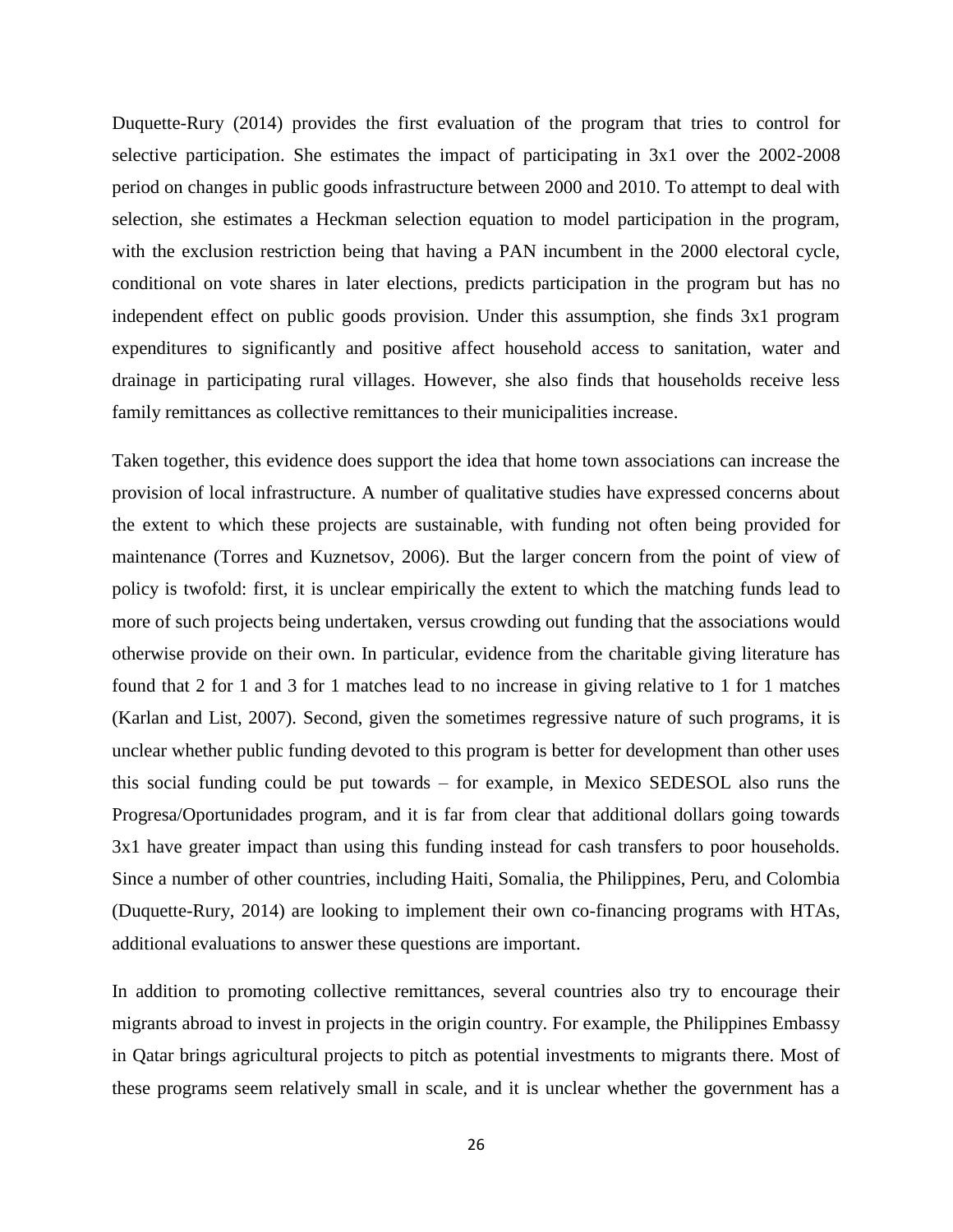comparative advantage in identifying investment projects. A notable example is the *Mi Comunidad (*My community) project that was launched in 1996, by the Mexican state of Guanajuato. The idea was to use investments by migrants to start small maquiladora garment manufacturing plants in migrants' communities of origin. The state provided technical assistance, worker training, and assistance to get the projects working. Torres and Kuznetsov (2006) looked at the program around 2000, and viewed it as highly promising, noting it had set up 21 plants and generated 500 permanent jobs in the home communities. But Iskander (2005) notes that the program was a dramatic failure, with only four maquilas surviving after five years, and those that remain were struggling. She notes several issues: the very physical isolation and lack of opportunity that was a spur for migration also isolated plants from production and supply chains, and workers, once trained, often migrated for better prospects in larger cities or abroad.

#### **3.6 Integration policies for migrants**

A number of destination countries offer public programs designed to facilitate the economic and social integration of immigrants. In some cases these are voluntary, while in others they are compulsory for certain groups of migrants such as asylum-seekers or migrants receiving welfare benefits. These programs have been used for some time in the Nordic countries, but have also been introduced recently in several other countries such as Germany (Rinne, 2013). Such programs can include language training, assistance finding jobs, and also information on the culture and norms of the country. These programs can improve development outcomes to the extent they allow migrants to access better jobs, earn higher incomes, and/or have better mental health and subjective well-being through easier assimilation.

There is a large literature which shows associations between earnings and being proficient in the language of the destination country (e.g. Chiswick and Miller, 1995), although some evidence suggests the returns to knowing the native language can be relatively low for low-skill occupations (Berman et al., 2003). Despite this, there is very little rigorous evidence that shows that stand-alone language training for migrants is successful in increasing language proficiency and raising employment outcomes. A before-after study of migrants in Canada by Weiermair (1976) found gradual improvement in immigrant wages after undertaking a language course, but it is unclear how much of these wage gains would have occurred anyway. Hayfron (2001) uses an instrumental variables approach to try to measure the impact of language training in Norway,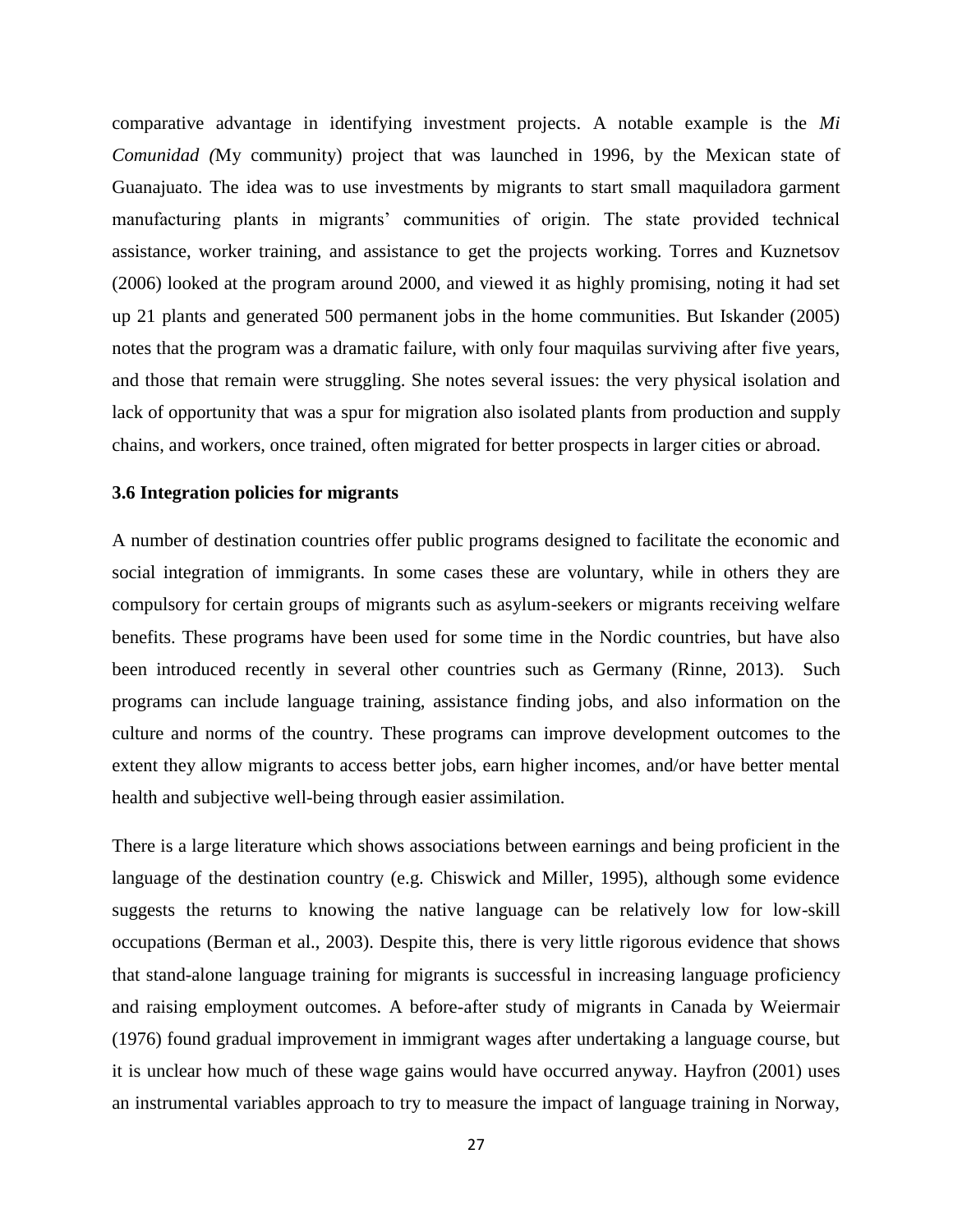finding positive impacts on proficiency, but no impact on earnings. However, the instruments used for language proficiency (whether or not they have a Norwegian wife, and their mother tongue) seem likely to also have independent effects on labor market outcomes.

More rigorous evidence comes from an evaluation of an immigrant integration program in Finland (Sarvimäki and Hämäläinen, 2012). They take advantage of a discontinuity induced by a law change, whereby participation in the integration program was only obligatory for those who entered the population register less than two years before the reform was launched. Using regression-discontinuity analysis to compare outcomes for migrants on either side of the reform deadline, they estimate that the integration plan increased employment and annual earnings threefold, and halved social benefits. They note their estimate is a local treatment effect, applicable to individuals on unemployment benefits who only took courses when required to. They suggest that one of the main impacts of the reform was to provide more resources for language training, and to allow immigrants to retain unemployment benefits while taking a language course. The training course is relatively expensive (13,000 euros), but the benefits in terms of higher earnings for those induced to take the courses appear to be larger than this. However, they note that even with this program, the average person induced to take courses as a result of the reform was still out of work for half of his sixth year in Finland.

A related set of policies aims to better connect immigrants to jobs. Rinne (2013) and Butschek and Walter (2013) provide overviews of evaluations of active labor market policies intended to help immigrants, noting that few of these programs are explicitly targeted at immigrants. Joona and Nekby (2012) use a randomized experiment in Sweden to examine whether more intensive counselling and coaching by public employment caseworkers improves the employment of immigrants relative to those just participating in the standard introduction programs for new immigrants. They find intensive coaching results in a six percent higher probability of being employed, but based on this, calculate that the costs of the program exceed the benefits.

#### **4. Policies directed towards returning migrants**

Given the large expected income gains most international migrants face when comparing working abroad to working in their home country, staying abroad may be the privately optimal option for many migrants. Nevertheless many migrants do return. This is most obvious for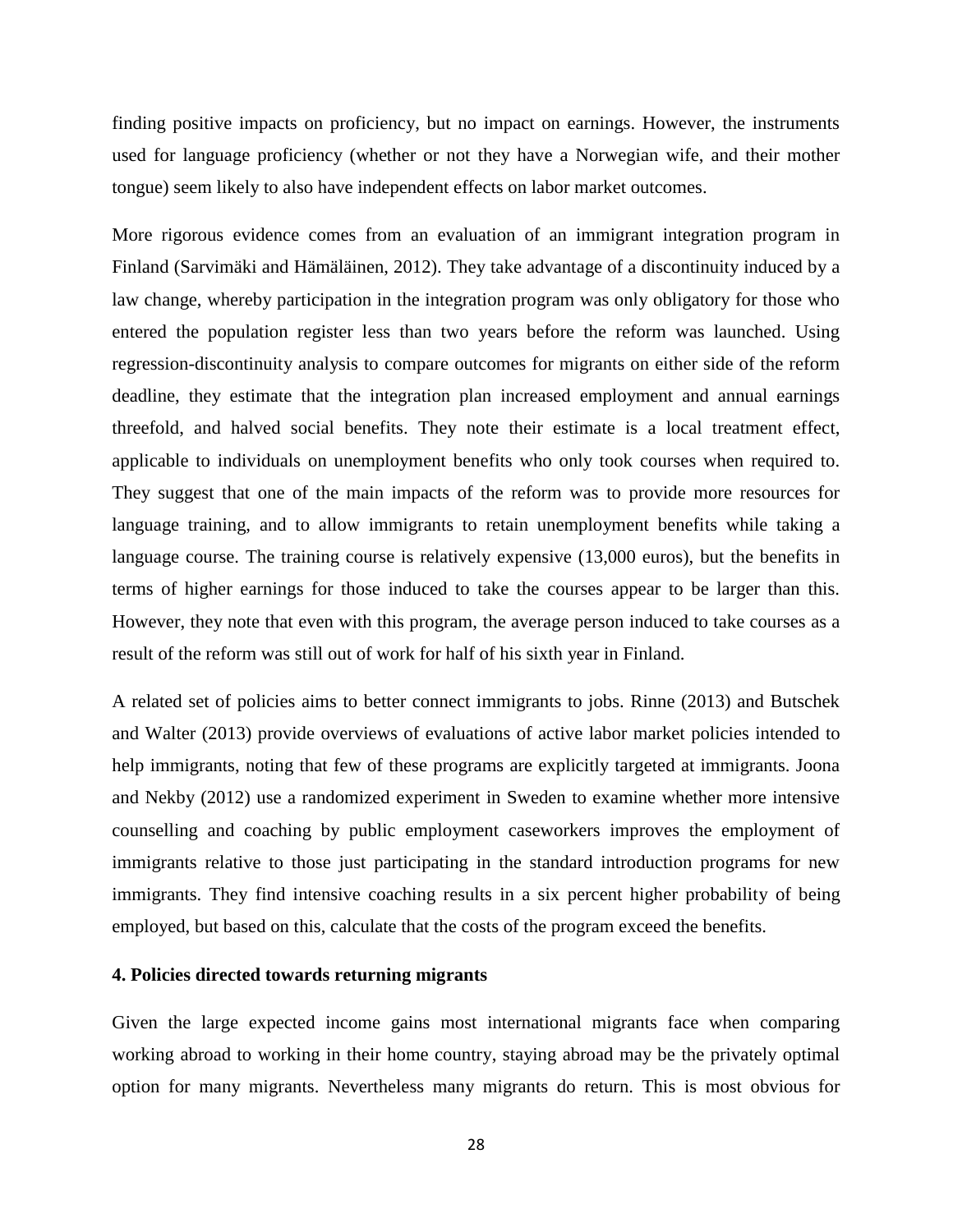temporary worker programs which require workers to return at the end of a specified period, and migrant-receiving countries use a number of policies to try to ensure that these workers do return.<sup>6</sup> However, return rates can also be quite high for migrants not participating in temporary programs: for example, Dumont and Spielvogel (2008) report exit rates within the first five years of residence ranging between 19 percent in the United States and 60 percent in Ireland, while Gibson and McKenzie (2012) show high return rates for the highest academic achievers from five countries. Such return can be motivated by preferences to be closer to family or to other non-income aspects of their home country, by relative changes in the circumstances of the home and destination countries that change the relative attractiveness of the two, by particular migrants not doing as well in finding work as they expected ex ante, and by target savers having achieved some savings goal abroad that enables them to then carry out some investment they desire in their home country.<sup>7</sup>

Many migrants are thus choosing whether to return or stay abroad, and presumably making what they feel is the best choice for them. There are three broad types of policies that then interact with these decisions. The first are policies that seek to remove regulatory, bureaucratic, and informational barriers that prevent individuals who might want to return from doing so, or from being as productive as they could be upon return. The second are policies that seek to get people to return who would otherwise choose not to, by changing the financial and other incentives facing their return decision. The third are policies that focus on making return migrants more productive and reintegration easier for migrants when they do return. Table 3 summarizes these types of policies, and we discuss each in turn, although note that in practice these categories are not mutually exclusive, with a number of policies having components of each of these types. Furthermore, we note that the evidence base is extremely weak for almost all of these policies.

 $\overline{a}$ 

<sup>&</sup>lt;sup>6</sup> These policies can include restricting the ability of the migrant to bring his or her family members, penalties on employers if workers overstay, using the potential of future work spells as incentives, implicit competition between sending communities, etc. See Gibson and McKenzie (2014) for discussion of this in the New Zealand seasonal worker case, and Dumont and Spielvogel (2008) for more OECD evidence. These policies are not intended to directly improve development outcomes (although they may of course still affect them), and so we do not discuss them in this paper.

 $7$  Yang (2006) shows that return migration of overseas Filipino workers is more likely when migrant host countries experience more negative economic (exchange rate) shocks.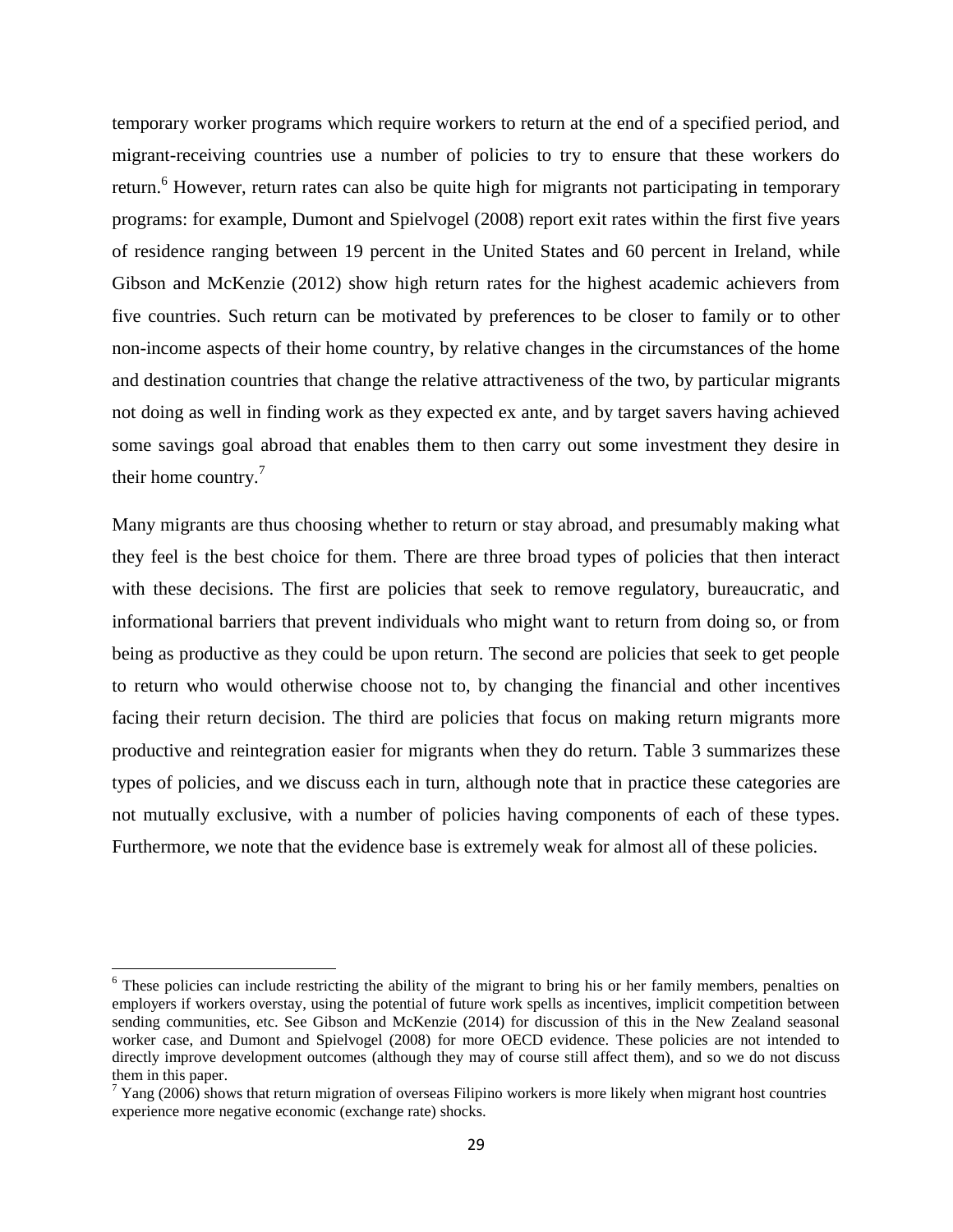# **4.1 Policies to remove the regulatory, bureaucratic, and informational barriers that inhibit return migration**

There are a number of regulatory and bureaucratic barriers that can make it more difficult and costly for migrants to return to their home countries. One important example is citizenship or residency rights. Migrants from countries without dual citizenship may have had to give up their home country citizenship in order to gain citizenship abroad. If they wish to return later to their home countries, they may face difficulties in being allowed to move permanently back, as well as the disincentive of having to close off the option of migrating again by potentially giving up their newly acquired foreign citizenship. Individuals with only legal residency abroad may be even more reluctant to move back than those with foreign citizenship, since returning home can result in violating continuous residence requirements required for them to retain permanent residence status. For example, permanent residents in the United States can lose their permanent residence status if they remain outside the U.S. for more than one year.<sup>8</sup>

Le Blang (2011) uses cross-sectional data on migrants in Spain and Germany, and finds an association whereby migrants from countries which offer dual citizenship send more remittances and express higher intents to return. Dual citizenship also can confer benefits on migrants if they do not return. Mazzolari (2009) uses a difference-in-differences approach to compare immigrants in the U.S. from five Latin American countries which granted dual citizenship rights in the 1990s to migrants from other Latin American countries, and finds the migrants granted dual citizenship rights increased employment and wage earnings, and reduced their use of welfare benefits relative to the comparison group. The number of countries which allow for dual citizenship has grown dramatically, from only 26 in the mid-1970s to 84 countries in 2006 (Le Blang, 2011).

Dual citizenship makes it easier for migrants to return. However, many migrants marry citizens of other countries, and so another constraint they face are limits to the ability of their non-citizen spouse and children to live, work, and attend schools in the migrant's country of origin. Malaysia gives permanent residence status to foreign spouses and children as part of its efforts to facilitate return migration (Lowell, 2001). It is likely such efforts help, and they are certainly unlikely to reduce development impact, but we are unaware of any evaluation evidence.

l

<sup>&</sup>lt;sup>8</sup> <http://www.uscis.gov/green-card/after-green-card-granted/maintaining-permanent-residence> [accessed March 26, 2014].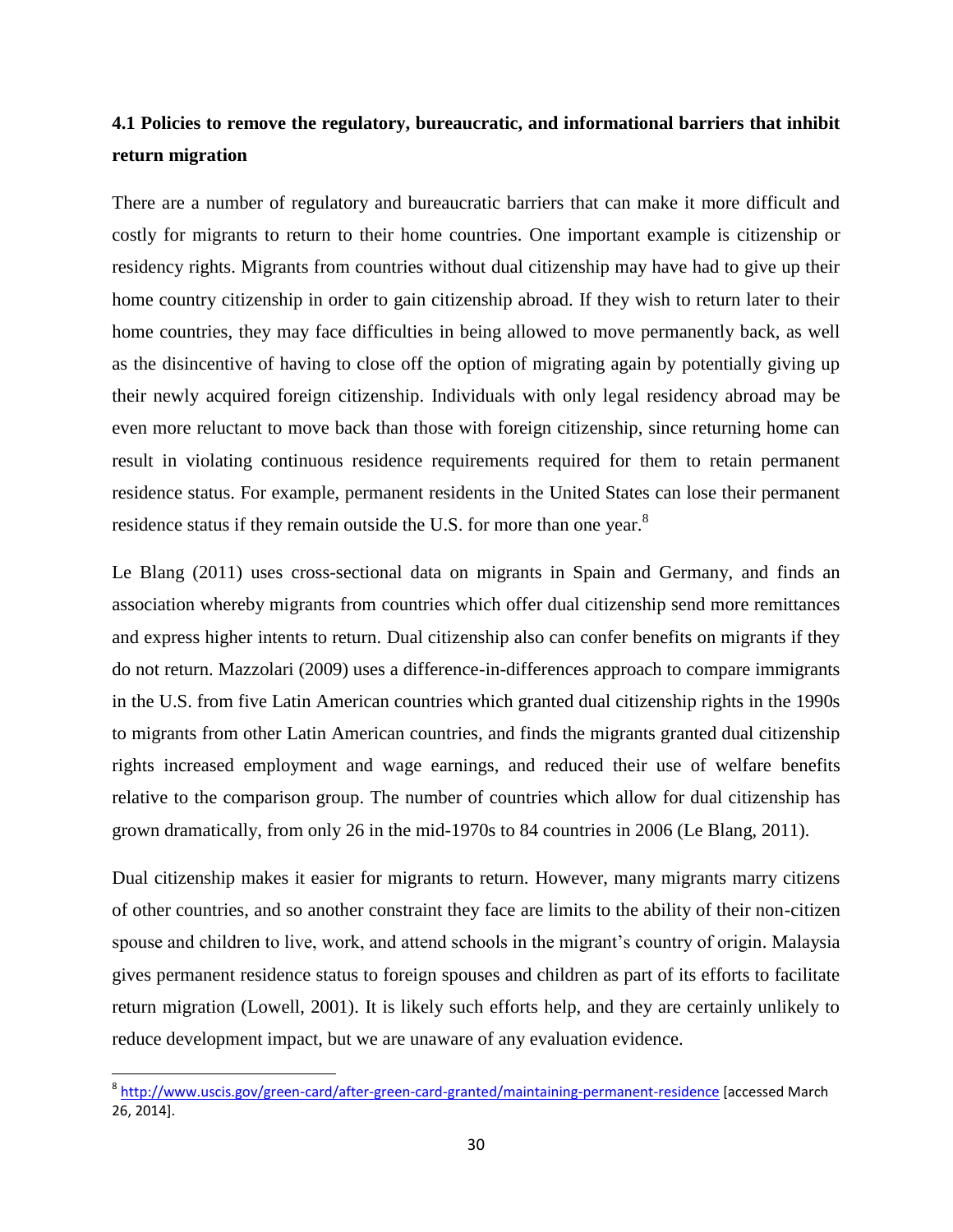An additional bureaucratic constraint to return migration for many migrants concerns the portability of their social benefits, particularly retirement benefits. There are two issues here. The first is that migrants who work in multiple countries may not accrue enough years of work to become fully vested in the pension systems of either their home or their destination countries. The second is whether they retain eligibility to receive pension payments if they return to their home countries. OECD countries have many bilateral agreements, but coverage is very limited for migrants who move from one developing country to another (Avato et al, 2010). Pension portability can directly improve the well-being of return migrants, but we are unaware of literature which quantifies this, or which looks at its impact on the rate of return migration.

In addition to regulatory and bureaucratic barriers, informational barriers may prevent some migrants from returning. Information may be lacking about specific job opportunities at home, or about changes in conditions in the home country. A number of governments attempt to reduce job search frictions by making it easier for domestic firms to locate emigrant workers who may be interested in returning, and vice versa. For example, Jamaica's returning residents programme has a databank of migrants abroad that prospective employers can use (Thomas-Hope, 2004), Bulgaria runs an annual job fair to try to initiate direct contact between Bulgarian emigrants and leading companies in Bulgaria (TFMI, 2012), and Moldova has held job fairs in Italy to provide information about job opportunities back in Moldova.<sup>9</sup> It is unclear how successful any of these efforts have been in terms of increasing return migration or improving the jobs that return migrants get.

A more specialized information barrier is that facing refugees, who may not have migrated for work reasons, and who may wish to return to their home communities providing that peace and reconciliation efforts, or disaster recovery, has made the home community safe to return to. They may lack information as to the conditions on the ground, making them cautious about returning. The UNHCR and IOM programs for the reintegration of refugees organize "go-and-see" visits which are intended to overcome this constraint<sup>10</sup>. There does not appear to be evidence as to whether this leads to more return and better outcomes for these refugees.

<sup>&</sup>lt;sup>9</sup> <http://www.legal-in.eu/en/archive/100-job-fair-regarding-moldovan-labour-market-in-italy> [accessed 26 March,  $20141$ .

<sup>&</sup>lt;sup>10</sup> <http://www.unhcr.org/pages/49c3646cfe.html> [accessed 26 March, 2014].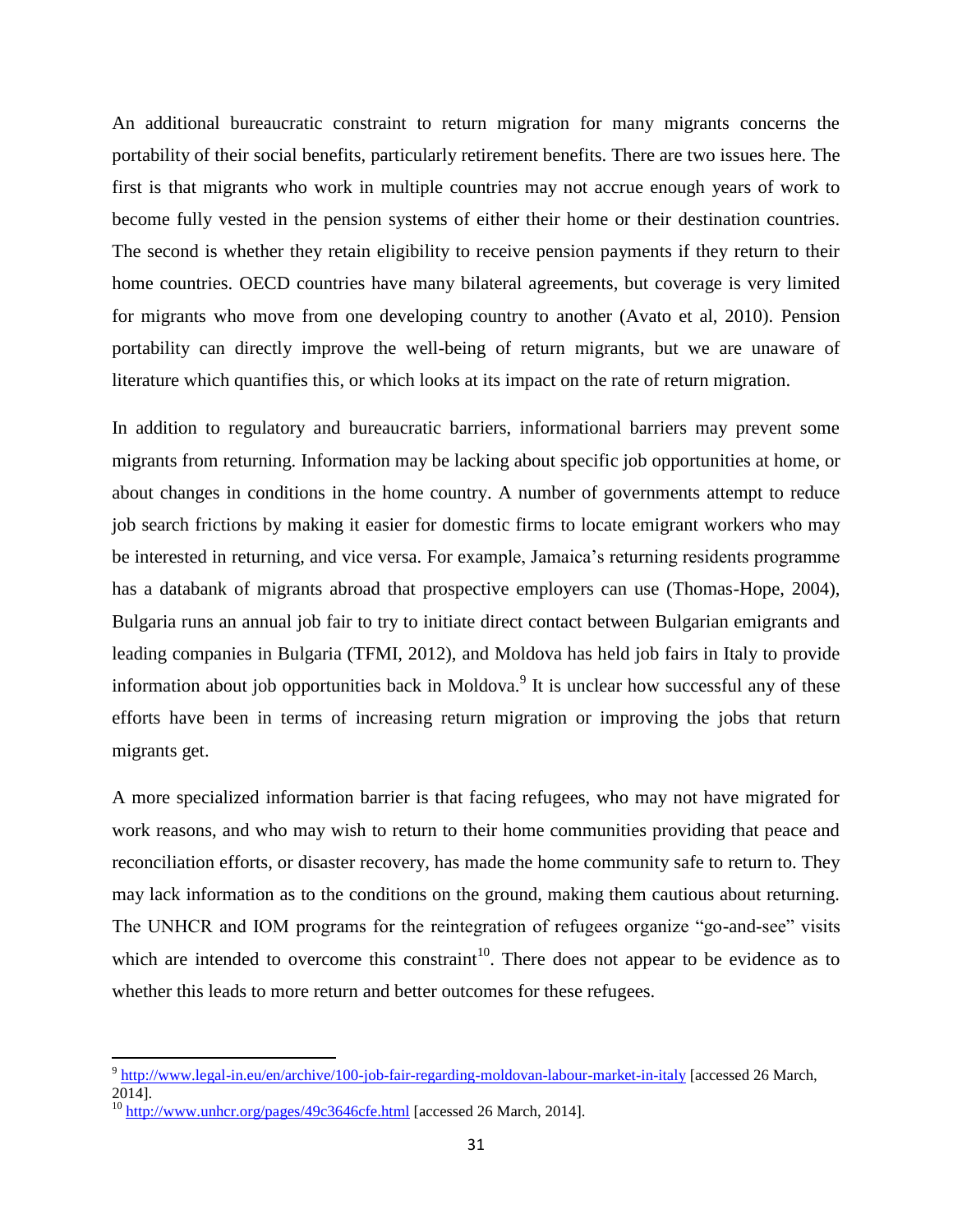#### **4.2. Policies intended to change the financial and other incentives to return**

Even in the absence of regulatory, bureaucratic, and informational barriers, many migrants may not choose to return to their home countries. There are two main cases where policy efforts try to change these private decisions. The first case concerns asylum-seekers and some refugees and unemployed migrants, with two potential policy motivations  $-$  a desire of migrant receiving countries to avoid the costs and expenses of either forcefully deporting individuals or of having individuals dependent on welfare benefits, along with an idea that these are vulnerable groups who may be financially constrained from returning and setting up viable livelihoods. The second, quite distinct case, concerns high-skilled emigrants, where the idea is that their return will have positive externalities for their home countries that they fail to take account of in their private decisions. We discuss these two cases.

Assisted voluntary return (AVR) programs offer rejected asylum seekers assistance in returning to their country of origin.<sup>11</sup> The typical program involves paid transportation and logistics facilitation to enable travel to the home country, with some programs also offering grants to set up small businesses or access to training programs once they arrive. Destination country governments find these programs to be considerably less costly (between one-tenth (Black et al, 2011) and one-quarter (Strand et al., 2008) of the cost) than forced return of rejected asylum applicants (who may otherwise go through appeal processes and involve costly deportation procedures). The counterfactual here is not clear, since in the absence of the program, migrants may end up being forcefully deported, but could also potentially gain the right to remain in the destination country through an appeal process. The limited available evidence suggests that these programs are often not very popular. Strand et al., (2008) discuss the case of Afghan nationals in Norway, where close to 2000 had received a final rejection to their asylum application, but only 69 Afghan adults chose to return through this program over a two year period, with more than 206 forcibly returned over the same time frame.

The situation is a bit different for refugees and unemployed migrants, who have the option of remaining in the destination country. A number of destination countries have voluntary return programs or "pay-to-go" schemes intended to entice refugees to return to their countries of origin

 $11$  The IOM now refers to these programs as AVRR (Assisted voluntary return and reintegration). We follow the terminology used in the literature we cite, which allows for these programs not to include a reintegration component.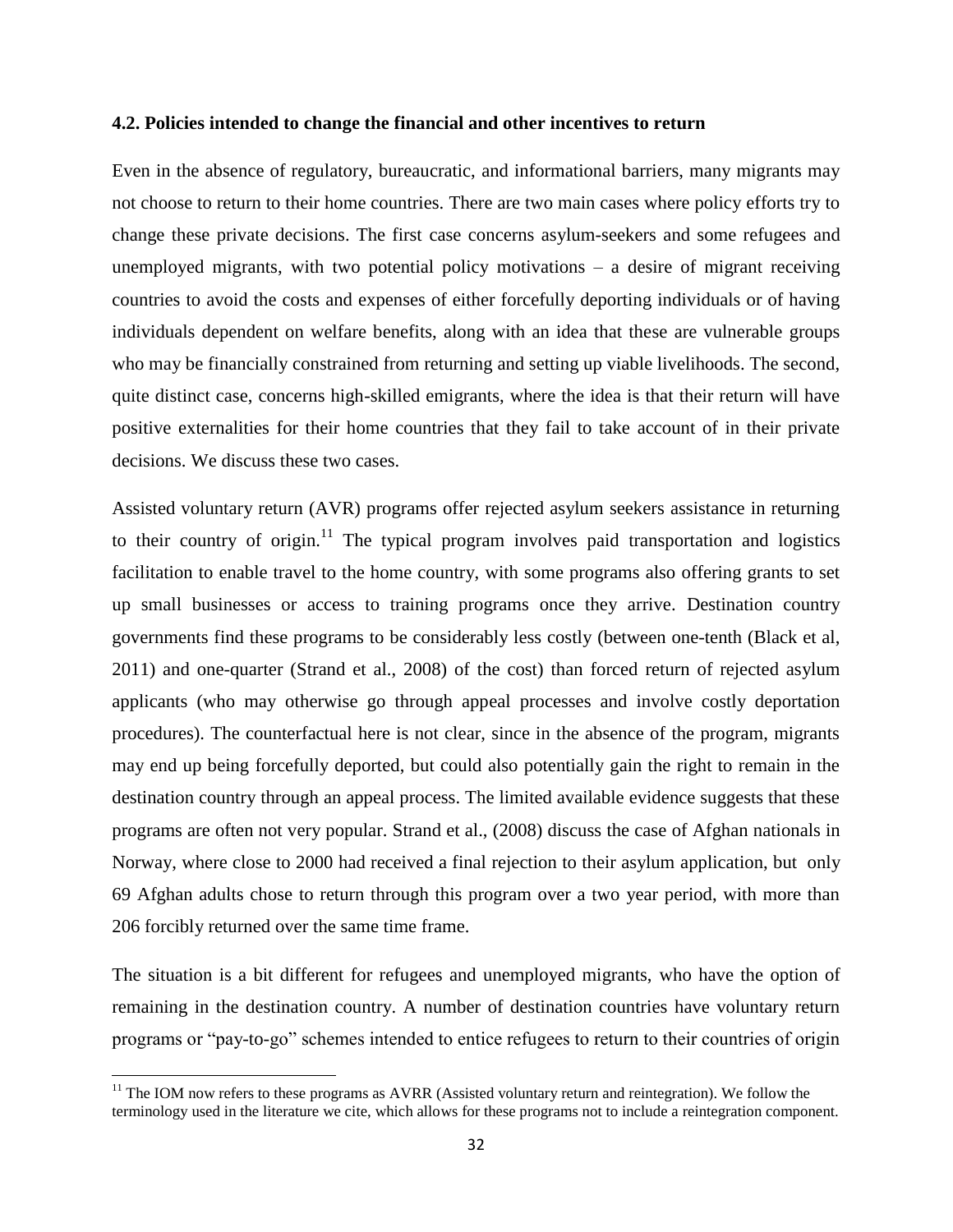after conflict has ended, and to entice unemployed migrants to return to their home countries rather than receive welfare assistance. These programs have a long history, with France's *Aide au Retour* program launched in 1977 to target unemployed migrants in France and offer 10,000 French Francs to return to their country of origin for good (Plewa, 2012). The programs typically provide airfare, some reintegration assistance, and a lump sum resettlement amount which can be reasonably sizeable (e.g. Denmark offered Iraqi immigrants up to USD 9,000 per adult and USD 10,500 per child, Dumont and Spielvogel, 2008). Black et al. (2011) have identified 128 such programs, noting a resurgence in interest during the recent global economic crisis. As an example, they note Spain's Voluntary Return Plan targeted unemployed foreign nationals, and was launched in November 2008. However, by April 2010, only 11,400 immigrants had agreed to leave Spain through this program, which was a tiny fraction of the unemployed immigrant population, and was mostly made up of Latin Americans, despite the target of the policy likely to be Moroccans. The low take-up rates for these voluntary return programs suggest that most migrants do not think that participating in these programs will improve their well-being. It remains unclear the extent to which such programs largely subsidize the returns of those who would have returned anyway.

Concerns about "brain drain" and a desire to benefit from the skills and knowledge that migrants have gained abroad motivate a range of policies designed to foster the temporary or permanent return of high-skilled migrants. Temporary return programs typically aim to link high-skilled emigrants to opportunities to help their home countries, relying on a combination of altruism and coverage of the costs of participating. A prominent example is the UNDP's TOKTEN (Transfer of Knowledge Through Expatriate Nationals) program, launched in 1977.<sup>12</sup> The program relies on volunteers who return to their country of origin for a period of between two weeks and three months to share their expertise. They are paid travel costs and a small allowance, but not professional fees. A total of around 5,000 people have participated in this program in nearly 50 developing countries over a 20 year period (Dumont and Spielvogel, 2008). The number of consultants involved in any particular country can be small – Sri Lanka received 43 consultants over the 8-year period 1996 to 2004, going to a mixture of universities, government ministries, and NGOs. A qualitative assessment of the performance in Sri Lanka by Wanigaratne (2006)

<sup>&</sup>lt;sup>12</sup> [http://www.ilo.org/dyn/migpractice/migmain.showPractice?p\\_lang=en&p\\_practice\\_id=26](http://www.ilo.org/dyn/migpractice/migmain.showPractice?p_lang=en&p_practice_id=26) [accessed March 26, 2014].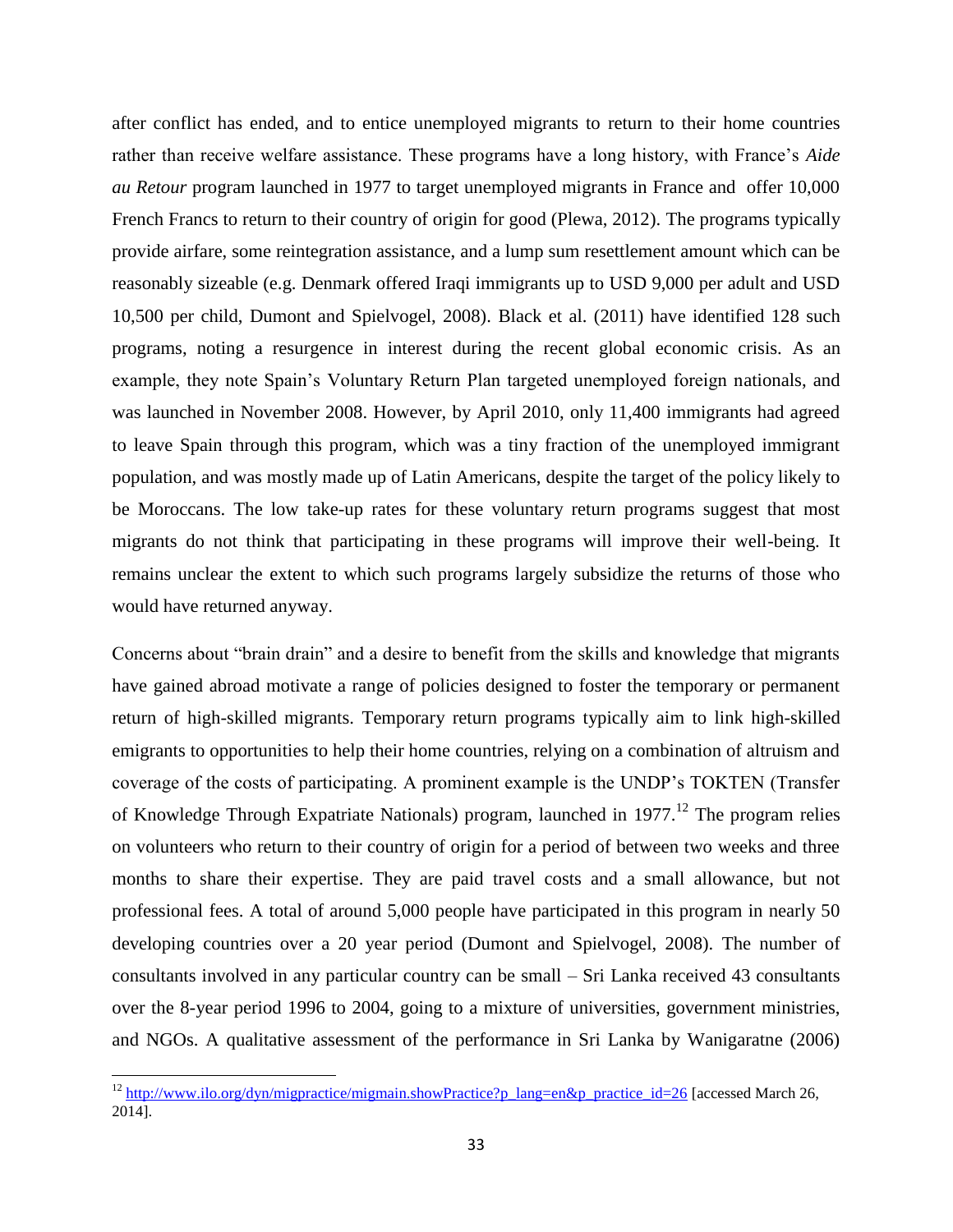revealed incidences where universities appear to have benefited from this exchange, but also cases where consultants made technical recommendations that were not suitable for local conditions, and noted that the sporadic nature of the engagement made sustained impacts doubtful.

Such programs are also offered by some developing countries themselves rather than through international agencies – Thailand's Reverse Brain Drain project aims to facilitate technical linkages between Thai institutions and migrants abroad, while Argentina's RAICES program supports short-term returns of scientists to Argentina (Lowell, 2001; Jonkers, 2008). A related example comes from the Temporary Return of Qualified Nationals to Afghanistan (TRQN) project studied by Kuschminder (2013), which brought 59 highly-skilled Dutch-Afghans to work with a variety of public and private institutions in Afghanistan for three months. Again participants are officially volunteers, receiving living, travel, accommodation, and travel allowances within Afghanistan that total up to USD 2000 per month. Kuschminder gives as examples participants who helped teach new computer skills, helped design new curricula for university courses, and a participant who was a trained engineer who taught a specialty course on electrical engineering to workers from private firms. Again participants and those they worked with complained the time period was too short in many cases, and it is unclear how much these migrants were able to add value beyond what would have occurred in their absence. This second point is perhaps less of an issue in post-conflict societies with severe skill shortages, but there is little evidence to date to measure actual impacts.

Other programs seek to encourage high-skilled migrants to permanently return to their countries of origin, or at least to return for a period of several years. Countries provide a broader range of incentives in an effort to do this. These have included features such as tax exceptions, interestfree or low interest loans, temporary salary supplements to facilitate career entry, assistance with housing, with schooling for their children, and with employment for their spouse (Lowell, 2001; Jonkers, 2008; TFMI, 2012). An example is Malaysia's Returning Expert Program<sup>13</sup>, which provides a flat tax of 15 percent on employment income for 5 years, the ability to import 2 cars tax-free, and which gives permanent residence status to a foreign spouse and children within 6 months. Sometimes these programs are targeted to recruit skilled individuals back to the public

<sup>&</sup>lt;sup>13</sup> [http://www.talentcorp.com.my/malaysians-abroad/returning-expert-programme//](http://www.talentcorp.com.my/) [accessed March 26, 2014].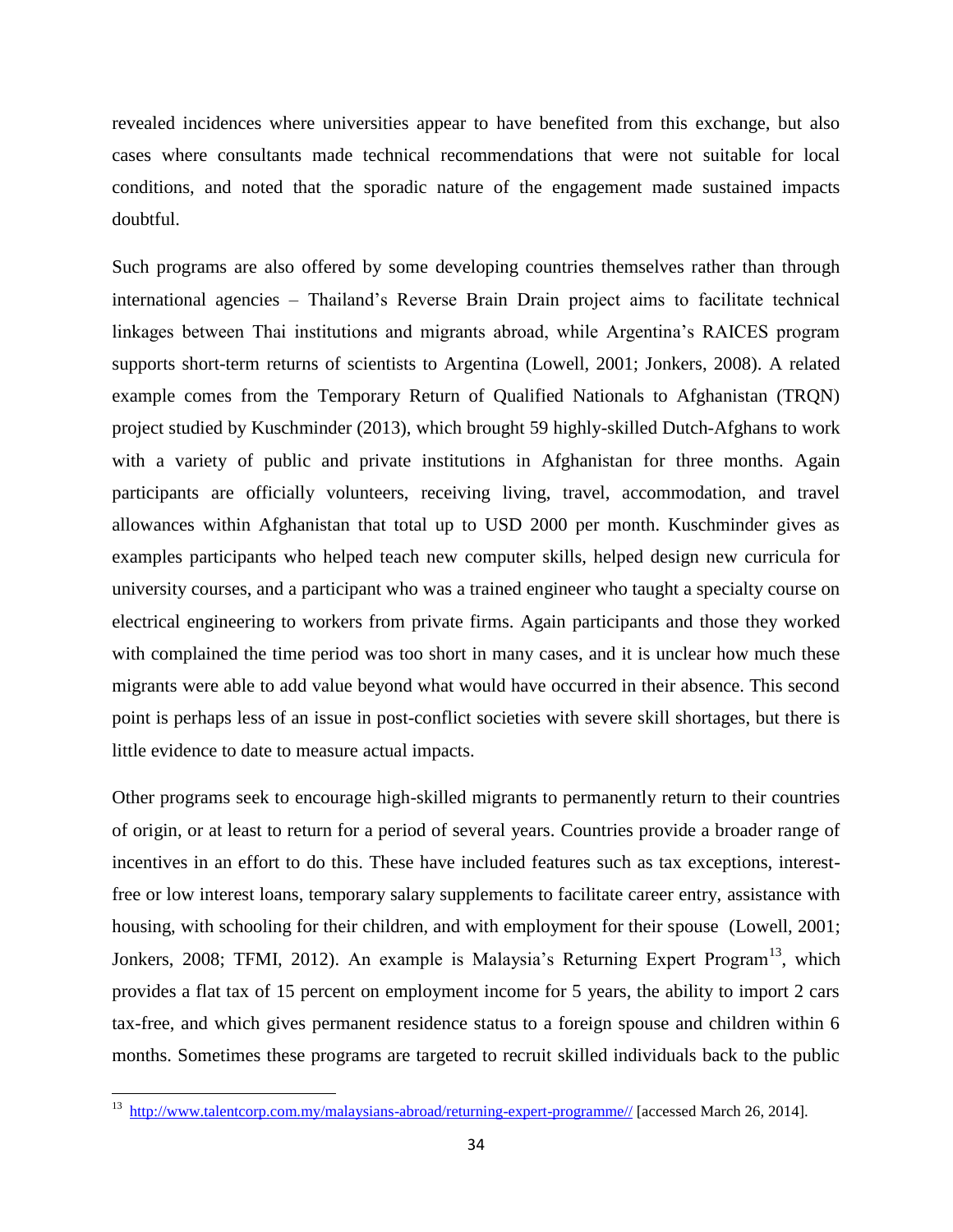sector. An example is the Phillippines' "Return of Talent" program, which over two phases recruited 60 highly qualified Filipinos abroad to fill vacant positions in the public sector (Tornea, 2003).

Perhaps the best-known of these programs is the Return of the Qualified African Nationals (RQAN) program managed by the IOM, which has since evolved to become the Migration for Development in Africa (MIDA) program. The RQAN provided airline tickets for the return migrant and their dependents, shipment of their possessions, purchase of professional equipment needed for their work, settling-in expenses, and assistance finding positions in their home countries (Lowell, 2001). It placed around 2,000 highly skilled persons in 41 African countries between 1974 and 1990 (World Bank, 2006), so the effective placement in any given African country in a particular year was low on average. Existing "evaluations" of this program appear to consist largely of surveys which directly ask those participating whether they feel they are contributing to development in their home country, and whether they felt the program was important in their decision to return (e.g. Pires et al, 1996).

The main purpose of such programs is to generate externalities for others in the developing countries of origin. However, the numbers of people involved in these programs have often been relatively small, which coupled with qualitative evidence on the types of activities these participants have been involved in, suggest that the aggregate externalities are likely rather limited. In many cases the programs may just end up subsidizing the return of individuals who were likely to return anyway (potentially speeding up this return), and as Dumont and Spielvogel (2008) note, these policies can have adverse effects in terms of feeding resentment among nonmigrants<sup>14</sup>, or even potentially encouraging more people to emigrate in order to get these benefits upon return.

#### **4.3 Policies intended to make return migrants more productive and reintegration easier**

A final set of return migration policies are intended to make it easier for migrants returning to be productive, earn more, and re-adjust to life in their home countries. One of the most comprehensive of these types of programs is the Overseas Foreign Worker (OFW) reintegration

 $14$  For example, an evaluation of the return for qualified nationals program in Bosnia-Herzegovina noted that grants to help returnees set up businesses were criticized by businessmen who had stayed in the country (Sandgren, 2001).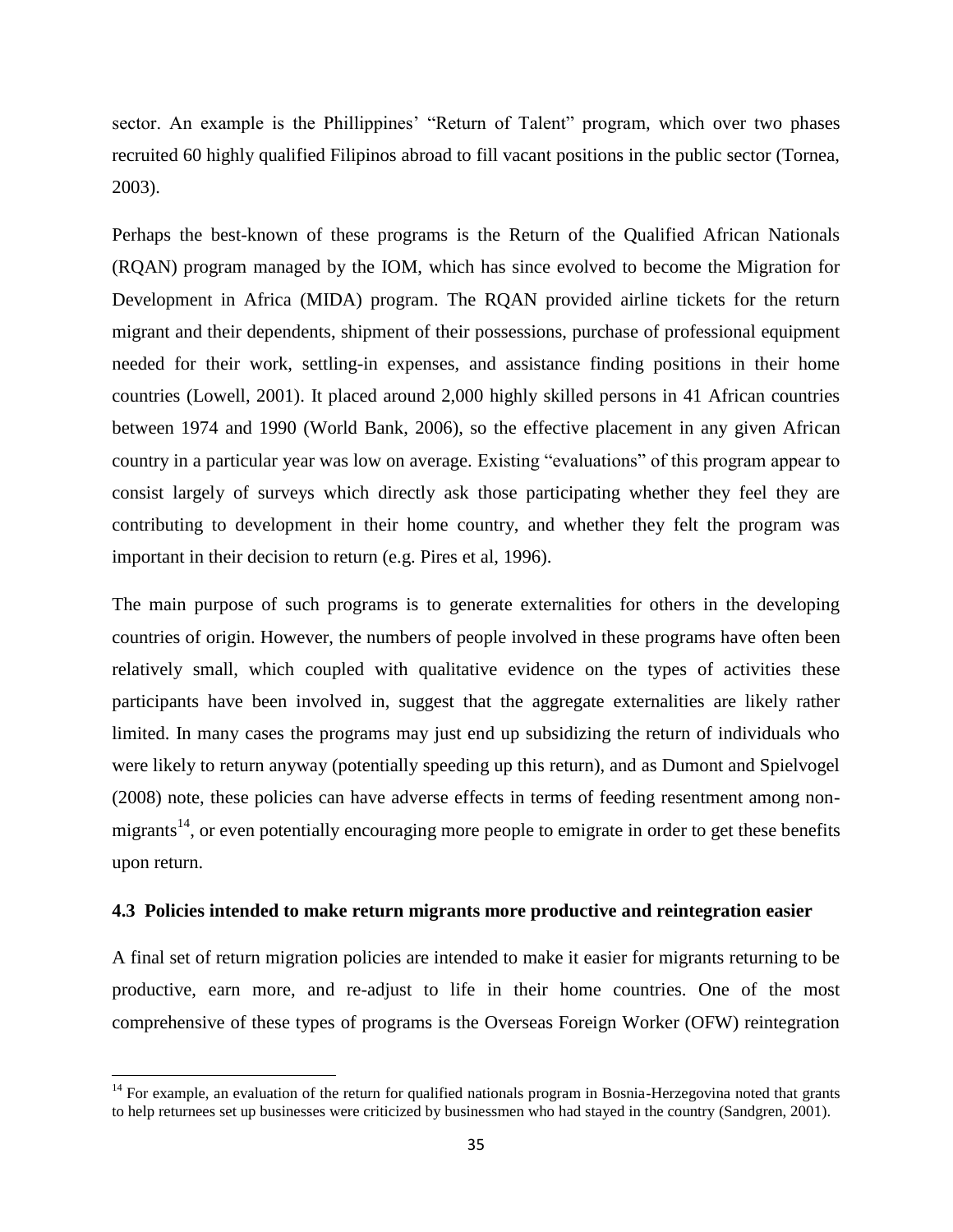program provided by the Philippines. It attempts to address both the economic and social needs of returning workers. Training programs and training are offered for those who would like to start up small businesses, while a psycho-social component includes services like family counselling, stress debriefing, and community organizing programs intended to help the migrant fit back into life in the Philippines (Tornea, 2003). As a second example, Poland offers returning migrants dedicated websites, and a 'return migrant handbook' with information on programs to help them find work and deal with the logistics of resettlement (TFMI, 2012).

Reintegration programs that involve training and/or credit to start small enterprises are also widely used in programs that help refugees resettle. Strand et al. (2008) provides qualitative evidence on the success of this approach for Afghans returning from Norway. They note that in a few cases moderately successful businesses were set up, but the majority appeared to exist only on paper, with participants using the business as a mechanism to convert start-up business grants into cash, and most respondents stating an intention to re-migrate.

While such programs can sound intuitively appealing, and potentially overcome financial or skill constraints that limit the ability of migrants to work productively, there is no existing evidence as to their success. Moreover, there are at least three concerns with such programs. The first is that not everybody wants to be an entrepreneur, and many return migrants will have been working in wage jobs previously, with no experience in running a business. Second, existing evaluations of training programs have had at best mixed results, even amongst those individuals interested in starting businesses (McKenzie and Woodruff, 2014) and there is no reason to expect return migrants to be particularly good at running businesses. Third, it is unclear why such programs should be targeted explicitly at return migrants, rather than being part of a portfolio of training and work assistance options offered to all individuals in a given region.

Finally policymakers can help make return migrants more productive by facilitating the recognition of the qualifications and skills gained abroad. For example, Argentina's RAICES program offers the translation and accreditation of qualifications formally earned abroad (Jonkers, 2008). The Bologna Process aims to formalize recognition of higher education qualifications within Greater Europe, but many migrants from developing countries can still experience difficulties getting overseas qualifications recognized within their home countries. A second issue is to how to get recognition for on-the-job skills learned abroad, and for qualified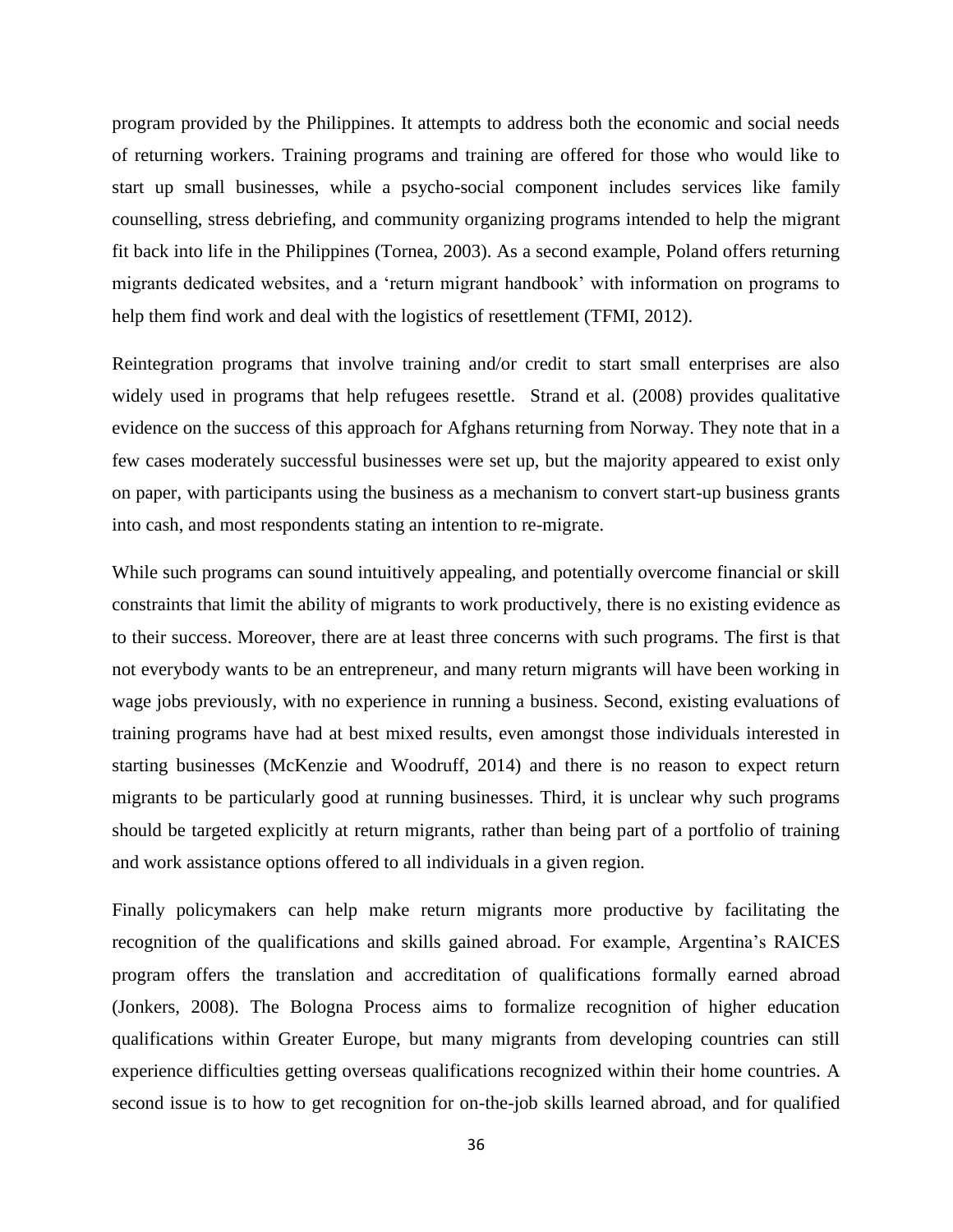migrants to be able to return to employment systems that principally reward years of service – Gibson and McKenzie (2012) find this to be an issue for highly skilled migrants returning to public sector jobs in developing countries. However, again there does not appear to be research which demonstrates the impact of policy efforts to better recognize skills earned abroad.

#### **4.4. Why is the evidence base so bad on return migration policies?**

Table 3 shows that almost all policies directed towards returning migrants have no rigorous evidence as to their effects. The following example from IOM (2005, p.iii) is representative of the state of most evidence on return migration policies "This evaluation report summarizes the findings, conclusions and recommendations of a multistakeholder team using participatory approaches to an evaluation of IOM's reintegration projects … It reflects the application of a "learning-focused" process, aimed more at identifying lessons learnt than at assessing actual performance or impact levels.". That is, the standard approach, if an evaluation is done at all, is to attempt to examine the process of the policy, with no reference to a counter-factual of what would have happened without the policy.

We can speculate at several reasons why very little in the way of rigorous evaluations have been done for these types of policies. A first reason is that the size of many of these programs is very small – a program taking 20 or 30 high-skilled workers over a couple of years is going to find it very hard to have sufficient statistical power to detect any impact of the program unless the impacts are massive. A second, related, reason is that many of these programs have not been very popular. As a result, there may seldom be a natural comparison group of people who wanted to participate in the program but who were not able to be accommodated. A third reason is that some of the intended outcomes (such as spillovers from high-skilled emigrants coming back) can be difficult to measure. A final reason may concern the types of organizations carrying out these policies. The International Organization for Migration (IOM) and national government migration agencies are the main implementers of many of these policies, and these agencies have not typically funded or had staff trained in rigorous evaluations. However, we believe none of these obstacles is insurmountable, and, especially given the dire state of existing knowledge, there is ample scope for future work to provide more credible evidence on these types of policies.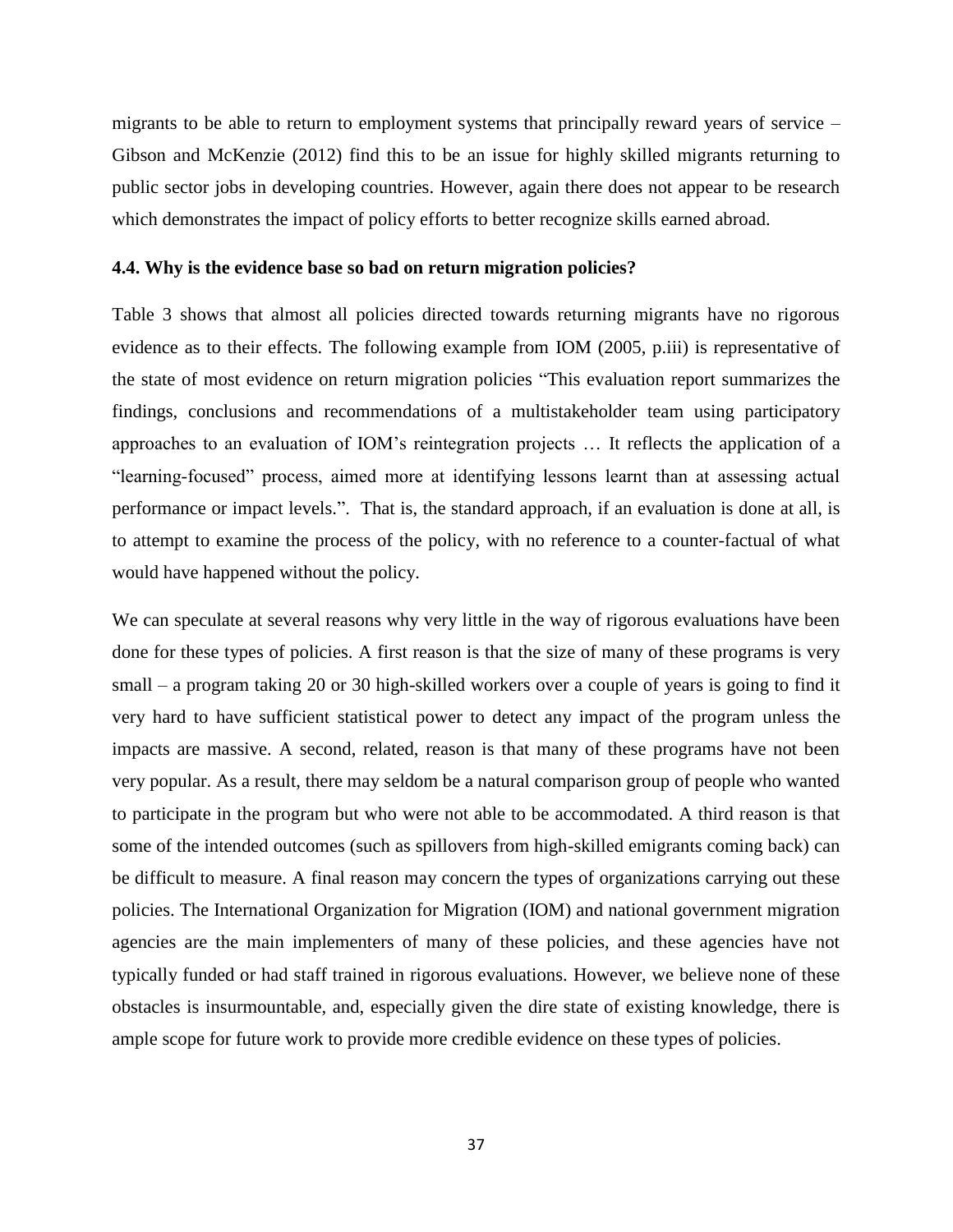#### **Conclusion**

Currently, strong evidence is lacking on the impacts of many of the wide range of policies intended to enhance the development impacts of international migration. Nevertheless, in the last few years a growing literature has begun to demonstrate the impacts of some of these programs. The evidence to date largely comes from a few studies of specific cases, and so more research is needed to examine how generalizable these results are. Nevertheless, the preliminary evidence suggests some areas of policy success: bilateral migration agreements for seasonal migration with countries whose workers have few other migration options; developing new savings products for migrants which allow them some control over how this money is used; and some efforts to provide financial education to migrants and their families. In some other areas there is suggestive evidence, which combined with theory, offers a rationale for policy action: efforts to lower the cost of remittances, reduce the cost of a passport, provide dual citizenship, and remove exit barriers to migration. Finally, existing research suggests reasons to be cautious about some other types of policies: enforcing strong rights for migrants like high minimum wages does make some migrants better off, but at a cost of reducing the opportunity to migrate for others; integration programs that provide language training and job search assistance for migrants can have positive effects, but at relatively high costs.

Nevertheless, there are many types of programs for which the only existing evidence is largely case study or process evaluation at best, with no consideration of a counterfactual. This is particularly the case for a large range of return migration programs, but is also true of popular policies like matching funds to encourage communal remittances. Moreover, while one can think of reasons to justify these programs (e.g., subsidies to get high-skilled migrants to return might be justified in terms of the externalities they bring), there are also reasons to be apprehensive about the true impacts of these programs (e.g., subsidies might just end up funding the return of people who would return anyway, or could even deter return by signaling that the home country is so undesirable that it requires subsidies to get someone to live there). There is therefore a strong need for research to provide better evidence on many of these migration policies in order to ensure that they really can enhance the development impacts of international migration.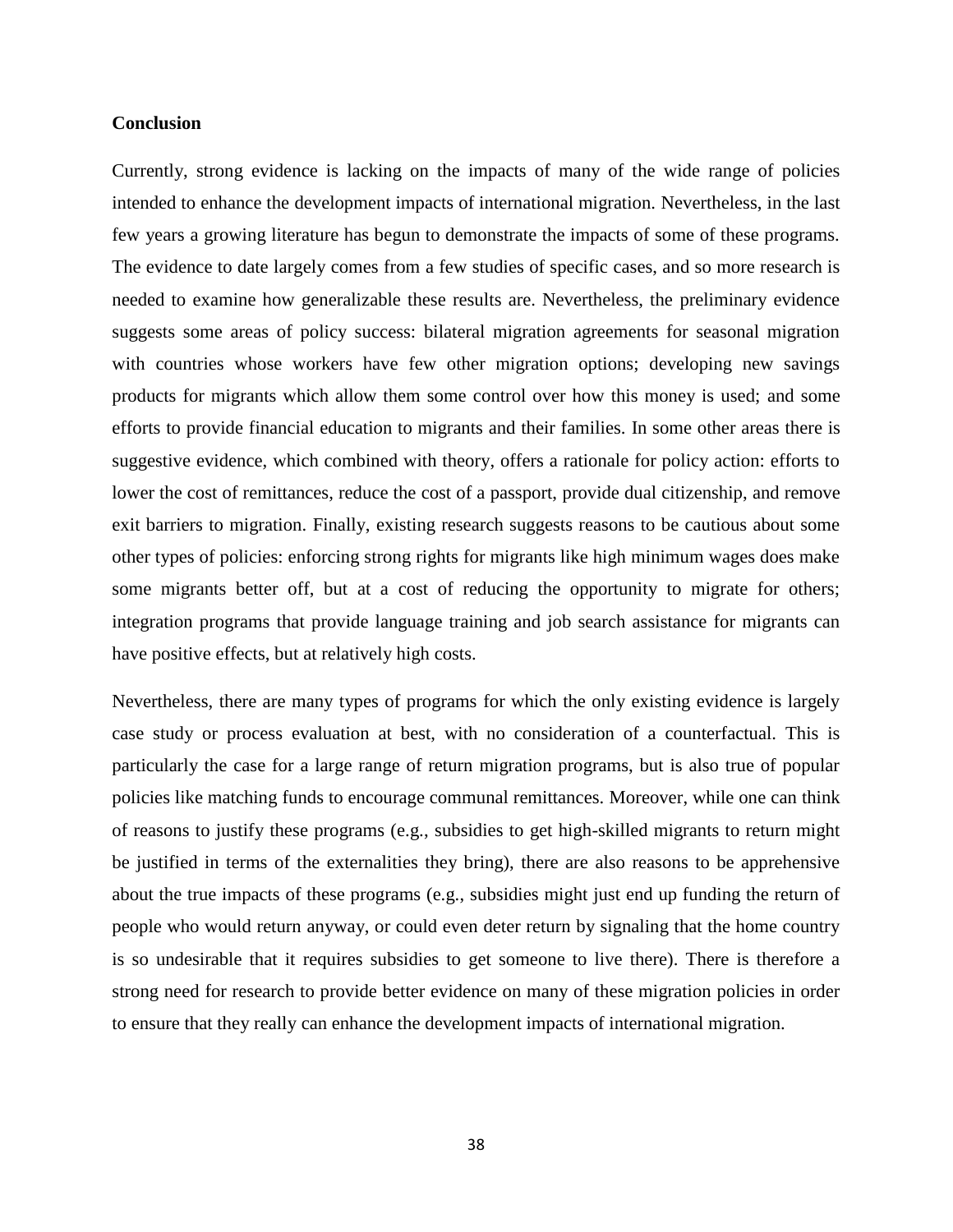#### **References**

Ambler, Kate (2013), "Don't Tell on Me: Experimental Evidence of Asymmetric Information in Transnational Households," working paper, IFPRI.

Ambler, Kate, Diego Aycinena, and Dean Yang (2014a), "Channeling Remittances to Education: A Field Experiment Among Migrants from El Salvador," *American Economic Journal: Applied Economics*, forthcoming.

Ambler, Kate, Diego Aycinena, and Dean Yang (2014b) "Remittance Responses to Temporary Discounts: A Field Experiment among Central American Migrants," working paper, University of Michigan, 2014.

Aparicio, Francisco Javier and Covadonga Meseguer (2012) "Collective Remittances and the State: The 3x1 Program in Mexican Municipalities." *World Development* 40 (1):206-222.

Asis, Maruja and Dovelyn Rannveig Agunias (2012), *Strengthening Pre-Departure Orientation Programs in Indonesia, Nepal, and the Philippines*, International Organization for Migration and Migration Policy Institute.

Ashraf, Nava, Diego Aycinena, Claudia Martinez A., and Dean Yang (forthcoming) "Savings in Transnational Households: A Field Experiment among Migrants from El Salvador," *Review of Economics and Statistics*.

Avato, Johanna, Johannes Koettl and Rachel Sabates-Wheeler (2010) "Social Security Regimes, Global Estimates, and Good Practices: The Status of Social Protection for International Migrants", *World Development*, 38(4): 455-66.

Aycinena, Diego, Claudia Martinez and Dean Yang (2010) "The Impact of Remittance Fees on Remittance Flows: Evidence from a Field Experiment Among Salvadoran Migrants," working paper, U. Michigan.

Batista, Catia and Gaia Narciso (2013) "Migrant Remittances and Information Flows: Evidence from a Field Experiment", IZA Discussion Paper no. 7839.

Beam, Emily, David McKenzie and Dean Yang (2013) "Unilateral Facilitation Does Not Raise International Labor Migration from the Philippines", World Bank Policy Research Working Paper no. 6689.

Beam, Emily (2014) "Incomplete Information in Job Search: Evidence from a Field Experiment in the Philippines," working paper, National University of Singapore.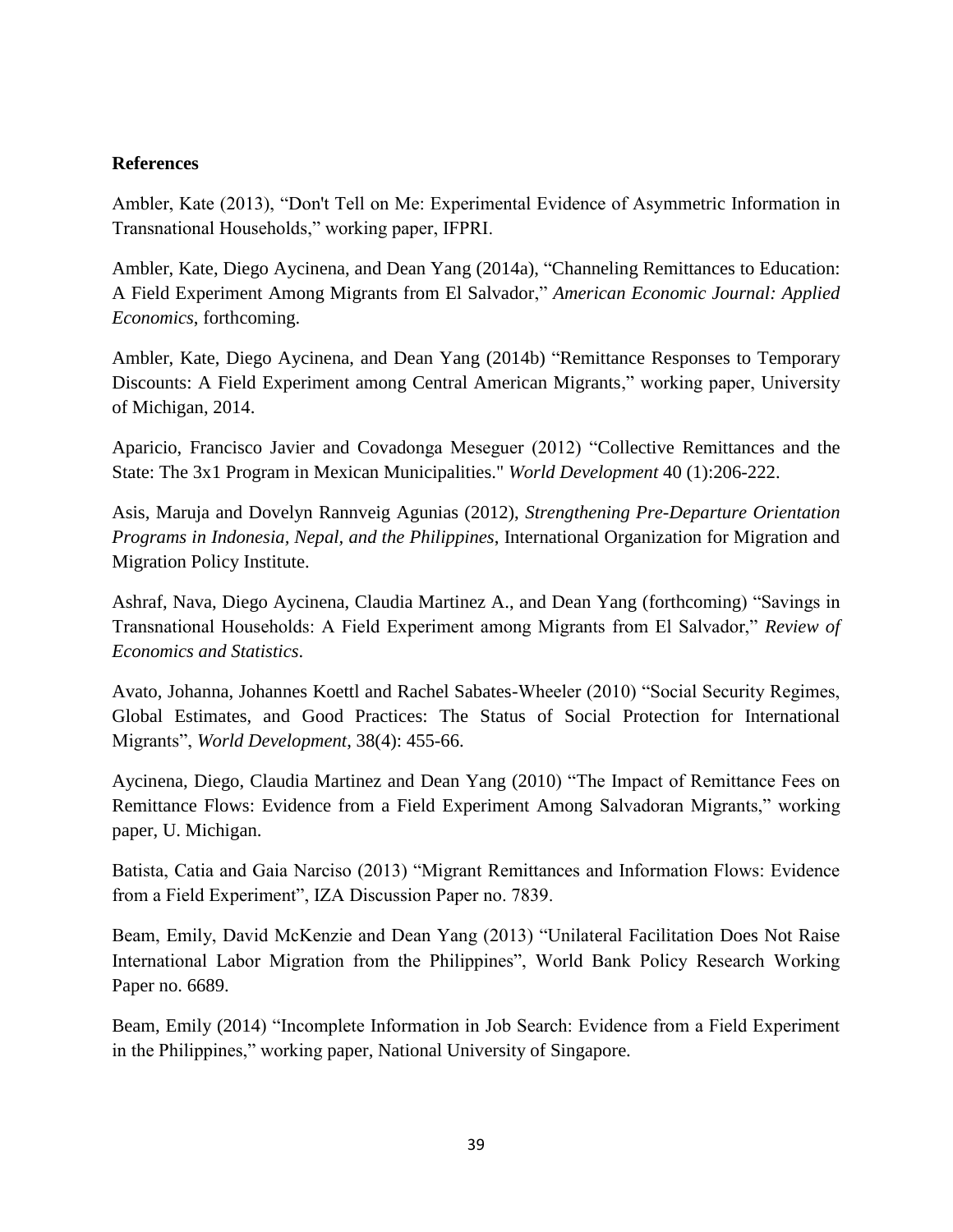Beauchemin, Cris and Bruno Schoumaker (2009) "Are migrant associations actors in local development? A national event-history analysis in rural Burkina Faso" *World Development* 37 (12):1897-1913.

Beck, Thorsten and Maria Soledad Martinez-Peria (2011) "What Explains the Price of Remittances? An Examination Across 119 Country Corridors", *World Bank Economic Review*  25(1): 105-31.

Berman, Eli, Kevin Lang, Erez Siniver (2003) "Language-skill complementarity: returns to immigrant language acquisition", *Labour Economics* 10 (3): 265–290

Black, Richard, Michael Collyer, and Will Somerville (2011) "Pay-to-go schemes and other noncoercive return programs: is scale possible?", *Migration Policy Institute Paper.*

Butschek, Sebastian and Thomas Walter (2013) "What active labour market programmes work for immigrants in Europe? A meta-analysis of the evaluation literature", *ZEW Discussion Papers*, No. 13-056

Chauvet, Lisa, Flore Gubert, Marion Mercier, and Sandrine Mesplé-Somps (2013) "Migrants' Home Town Associations and Local Development in Mali", Mimeo.

Chin, Aimee, Leonie Karkoviata, and Nathaniel Wilcox (2011) "Impact of Bank Accounts on Migrant Savings and Remittances: Evidence from a Field Experiment," mimeo, University of Houston.

Chiswick, Barry and Paul Miller (1995) "The Endogeneity between Language and Earnings: International Analyses "*Journal of Labor Economics*, 13(2): 246-288

Clemens, Michael and David McKenzie (2014) "Why don't remittances appear to affect growth?", *World Bank Policy Research Working Paper no.*

Clemens, Michael, Claudio Montenegro, and Lant Pritchett (2009) "The Place Premium: Wage Differences for Identical Workers across the US Border." HKS Faculty Research Working Paper Series, No. RWP09-004.

De Arcangelis, Giuseppe, David McKenzie, Erwin Tiongson, and Dean Yang (2014), "Increasing the Development Impact of Migrant Remittances: A Field Experiment on Educational Finance by Migrant Workers," working paper, Sapienza University of Rome, World Bank, and University of Michigan.

DeParle, Jason (2007) "Western Union Empire Moves Migrant Cash Home." *New York Times,* Nov. 22.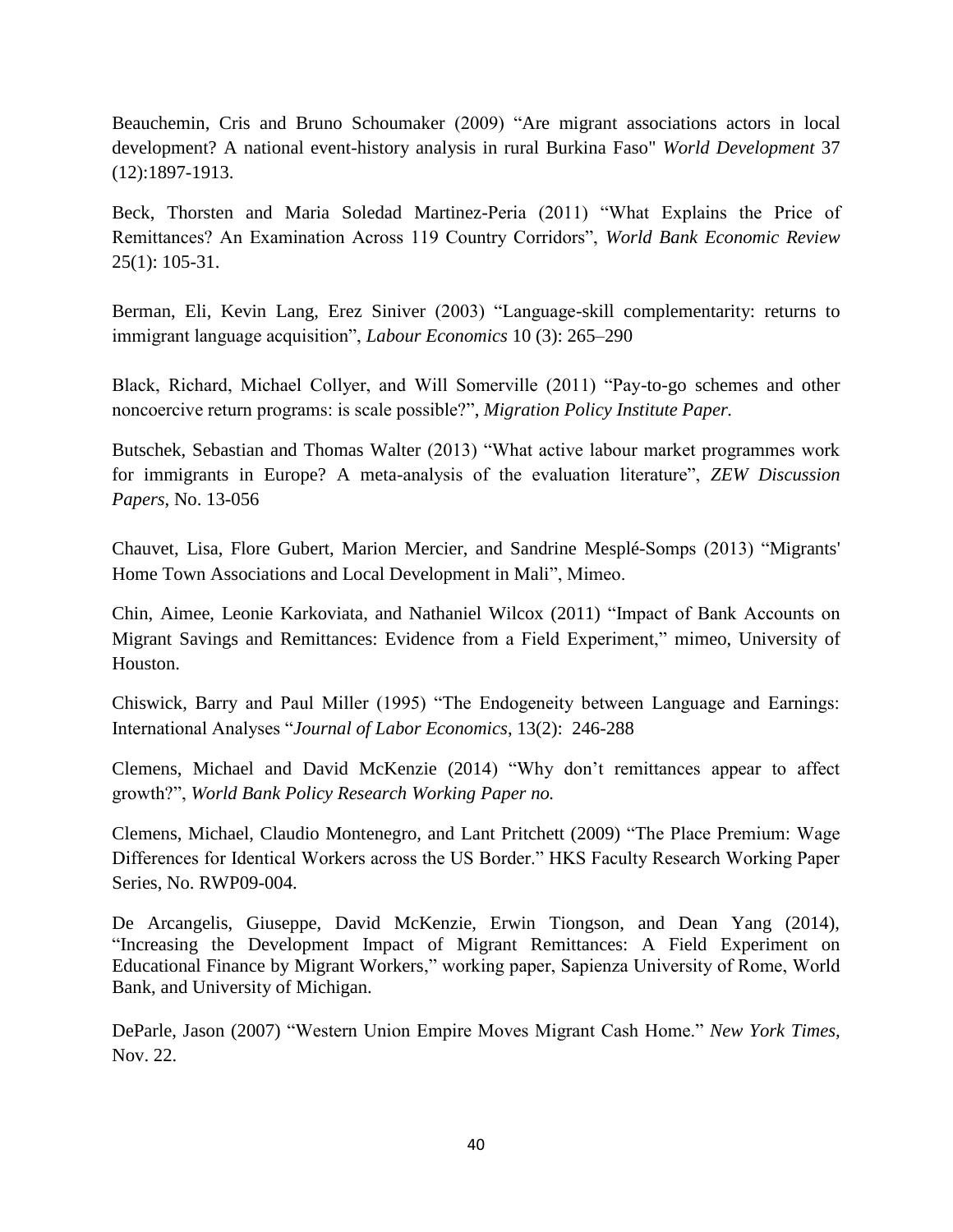Doi, Yoko, David McKenzie and Bilal Zia (2014) "Who You Train Matters: Identifying Complementary Effects of Financial Education on Migrant Households," *Journal of Development Economics*, 109: 39-55.

Dumont, Jean-Christophe and Gilles Spielvogel (2008) "Return migration: a new perspective", pp. 161-222 in OECD *International Migration Outlook 2008*. OECD, Paris.

Duquette-Rury, Lauren (2014) "Collective remittances and transnational coproduction: the 3x1 program for migrants and household access to public goods in Mexico", *Studies in Comparative International Development* 49: 112-39.

Esipova, Neli, Julie Ray and Anita Pugliese (2011) *Gallup World Poll: The Many Faces of Global Migration.* Gallup and International Organization for Migration Report.

Freund, Caroline and Nikola Spatafora. (2005). "Remittances: Transaction Costs, Determinants, and Informal Flows." World Bank Policy Research Working Paper 3704.

G8 (2009), *Final Declaration on Responsible Leadership for a Sustainable Future*, Heads of State Summit, Summit, L'Aquila. [http://www.g8italia2009.it/static/G8\\_Allegato/G8\\_Declaration\\_08\\_07\\_09\\_final,0.pdf](http://www.g8italia2009.it/static/G8_Allegato/G8_Declaration_08_07_09_final,0.pdf)

Garcia Zamora, Rodolfo (2007) "El Programa Tres por Uno de remesas colectivas en México: Lecciones y desafíos", *Migraciones Internacionales* 4(1): 165-172.

Gibson, John and David McKenzie (2014) "The Development Impact of a Best Practice Seasonal Worker Policy", *Review of Economics and Statistics* 96(2): 229-43

Gibson, John, David McKenzie, and Hala Rohorua. (2006). "How Cost Elastic are Remittances? Evidence from Tongan Migrants in New Zealand." *Pacific Economic Bulletin,* 21(1): 112–28.

Gibson, John, David McKenzie and Bilal Zia (2014) "The impact of financial literacy training for migrants", *World Bank Economic Review* 28(1): 130-161.

Gibson, John and David McKenzie (2012) "The Economic Consequences of "Brain Drain" of the Best and Brightest: Evidence from Five Countries", *Economic Journal*, 122: 339-75.

Hall, Joan (2010), *Ten Years of Innovation in Remittances: Lessons Learned and Models for the Future*, Independent Review of the Multilateral Investment Fund Remittance Portfolio, Inter-American Development Bank.

Hanson, Gordon (2010) "International Migration and the Developing World", pp. 4363-4414 in Dani Rodrik and Mark Rosenzweig, editors*: Handbook of Development Economics, Vol. 5*, The Netherlands: North-Holland.

Hayfron, John (2001). Language Training, Language Proficiency and Earnings of Immigrants in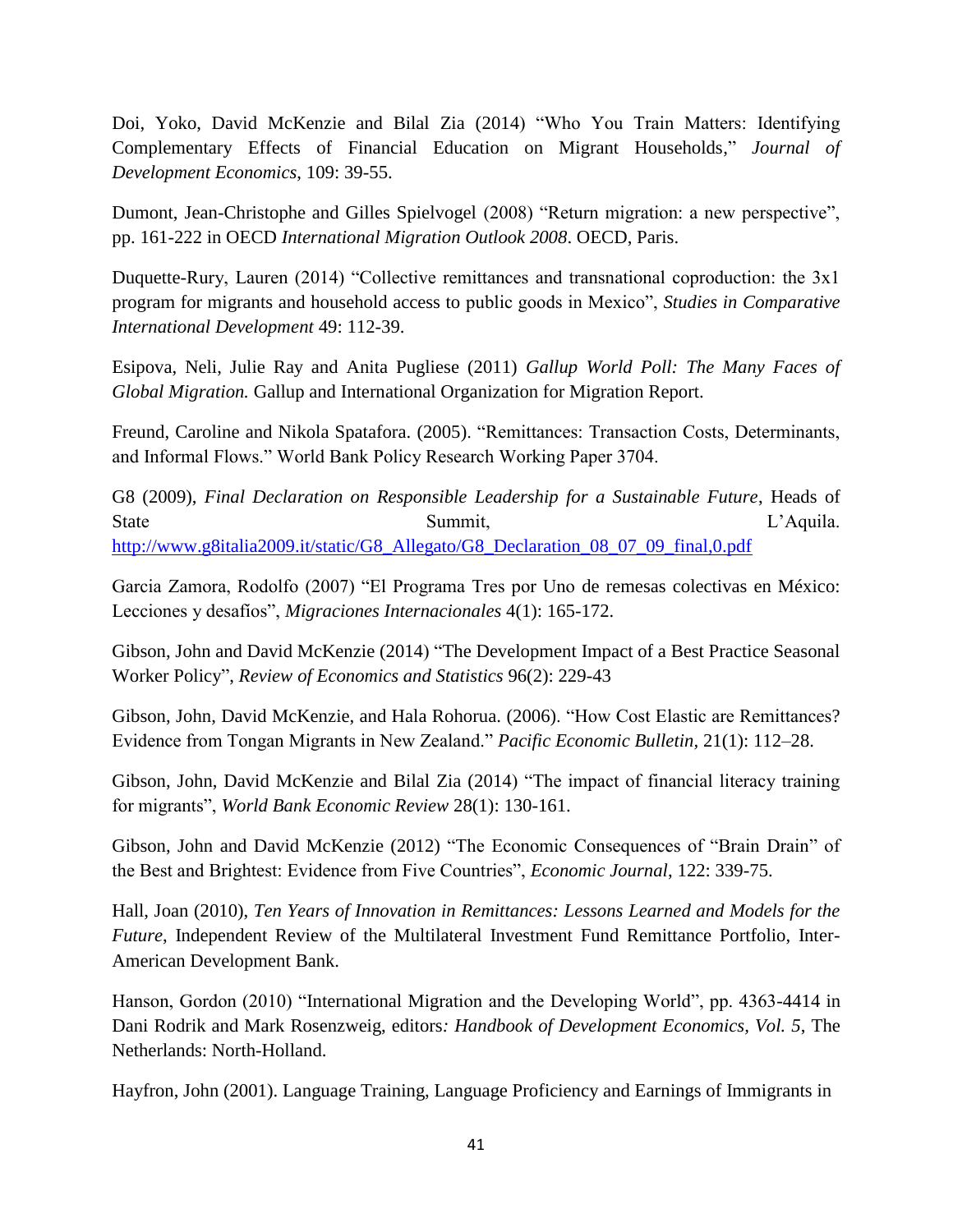Norway. *Applied Economics* 33(15), 1971–1979.

International Organization for Migration (IOM) (2005) *Evaluation of IOM Reintegration Activities Targeting Vulnerable Returnees and Displaced Populations in Angola.* IOM, Geneva.

International Organization for Migration (IOM) (2006), "Mass and Micro-Information Campaign Awareness Impact Assessment - Information Campaign to Combat Trafficking in Women and Children in Cambodia Project," Joint evaluation MOWA/IOM, March.

International Organization for Migration (IOM) (2011), "IOM Migrant Training Programmes Overview, 2010-2011."

[http://www.iom.int/jahia/webdav/shared/shared/mainsite/activities/facilitating/IOM\\_Migrant\\_Tr](http://www.iom.int/jahia/webdav/shared/shared/mainsite/activities/facilitating/IOM_Migrant_Training_Programmes_Overview_2010_2011.pdf) [aining\\_Programmes\\_Overview\\_2010\\_2011.pdf](http://www.iom.int/jahia/webdav/shared/shared/mainsite/activities/facilitating/IOM_Migrant_Training_Programmes_Overview_2010_2011.pdf)

International Labor Organization (ILO) (2013), "Pre-Departure Training Programme, Republic of the Philippines," accessed May 1, 2014. [http://www.ilo.org/dyn/migpractice/migmain.showPractice?p\\_lang=en&p\\_practice\\_id=72](http://www.ilo.org/dyn/migpractice/migmain.showPractice?p_lang=en&p_practice_id=72)

Iskander, Natasha (2005) "Social learning as a productive project: The *Tres por Uno* (three for one) experience at Zacatecas, Mexico", pp. 249-263 in *Migration, Remittances, and Development*. OECD, Paris.

Joona, Pernilla Andersson and Lena Nekby (2012). "Intensive Coaching of New Immigrants: An Evaluation Based on Random Program Assignment", *Scandinavian Journal of Economics*  114(2): 575-600.

Koen Jonkers (2008) "A comparative study of return migration policies targeting the highly skilled in four major sending countries", *MIREM project analytical report mirem-ar 2008/05 [http://cadmus.eui.eu/bitstream/handle/1814/9454/MIREM%20AR2008\\_05.pdf?sequence=1](http://cadmus.eui.eu/bitstream/handle/1814/9454/MIREM%20AR2008_05.pdf?sequence=1)*

Kuschminder, Katie (2013) "Knowledge Transfer and Capacity Building Through the Temporary Return of Qualified Nationals to Afghanistan", *International Migration*, forthcoming.

Le Blang, David (2011) "Harnessing the Diaspora: Dual Citizenship, Migrant Remittances and Return", Mimeo. University of Virginia, Department of Politics.

Lowell, B. Lindsay (2001) "Policy responses to the international mobility of skilled labour", International Migration Papers 45, [http://www.ilo.org/wcmsp5/groups/public/---ed\\_protect/--](http://www.ilo.org/wcmsp5/groups/public/---ed_protect/---protrav/---migrant/documents/publication/wcms_201774.pdf) [protrav/---migrant/documents/publication/wcms\\_201774.pdf](http://www.ilo.org/wcmsp5/groups/public/---ed_protect/---protrav/---migrant/documents/publication/wcms_201774.pdf)

Mazzolari, Francesca (2009) "Dual citizenship rights: do they make more and richer citizens?", *Demography* 46(1): 169-91.

McKenzie, David (2007) "Paper Walls are Easier to Tear Down: Passport Costs and Legal Barriers to Emigration", *World Development*, 35(11): 2026-2039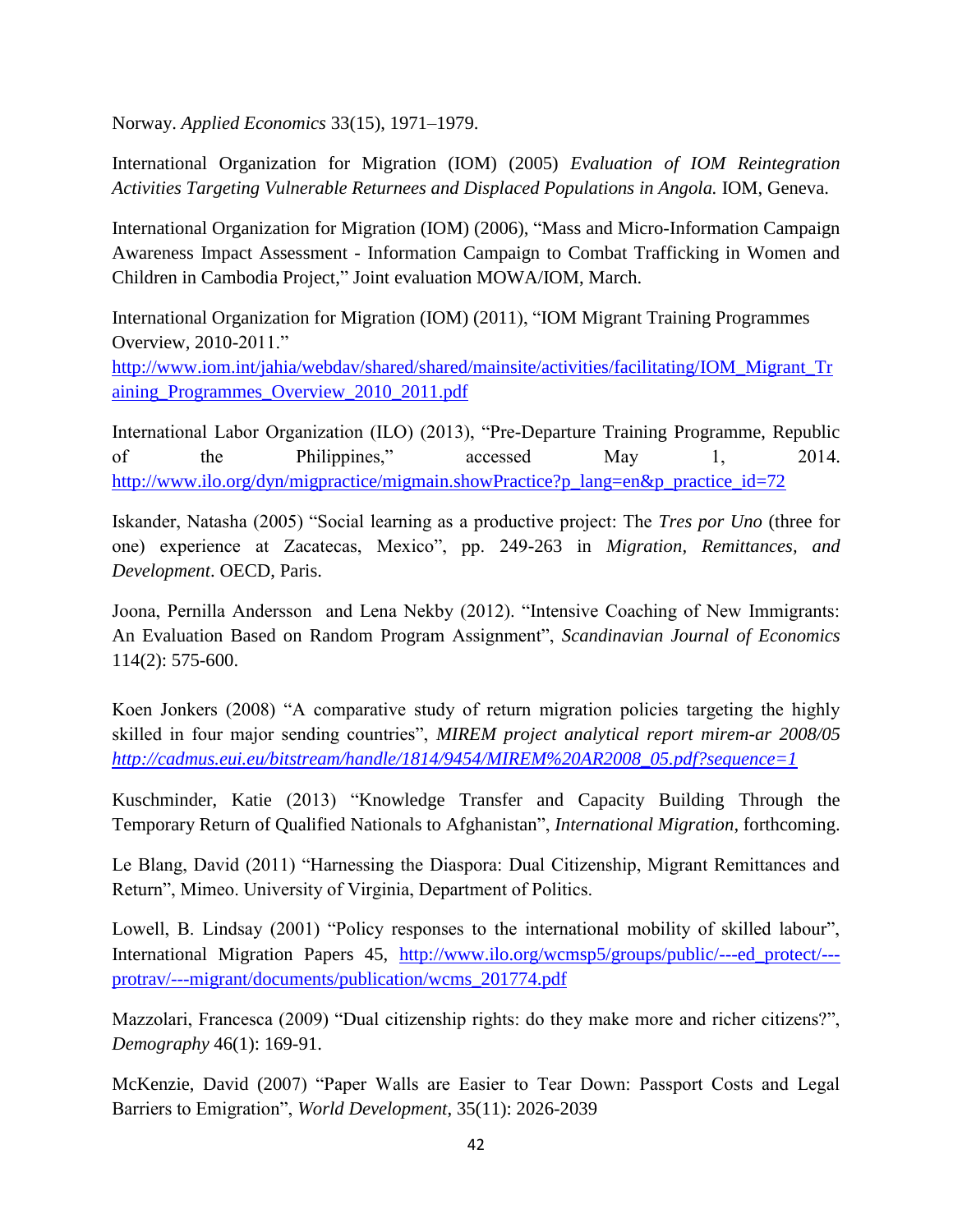McKenzie, David, John Gibson, and Steven Stillman (2013) "A land of milk and honey with streets paved with gold: Do emigrants have over-optimistic expectations about incomes abroad?" *Journal of Development Economics*, 102: 116-27.

McKenzie, David, John Gibson, and Steven Stillman (2010). "How Important is Selection? Experimental vs. Non-Experimental Measures of the Income Gains from Migration." *Journal of the European Economic Association*, 8(4): 913–945.

McKenzie, David and Hillel Rapoport (2007) "Network effects and the dynamics of migration and inequality: theory and evidence from Mexico", *Journal of Development Economics,* 84(1): 1-24

McKenzie, David, Caroline Theoharides and Dean Yang (2014) "Distortions in the International Labor Market: Evidence from Filipino Migration and Wage Responses to Destination Country Economic Shocks," *American Economic Journal: Applied Economics* 6(2): 49-75

McKenzie, David and Christopher Woodruff (2014) "What are we learning from business training evaluations around the developing world?" *World Bank Research Observer*, 29(1): 48- 82.

McKenzie, David and Dean Yang (2012) "Experimental approaches in migration studies" pp. 249-269 in Carlos Vargas-Silva (ed.) *Handbook of Research Methods in Migration*. Edward-Elgar: Northampton, MA

Naidu, Suresh, Yaw Nyarko and Shing-Yi Wang (2014) "Worker mobility in a global labor market: Evidence from the United Arab Emirates", Mimeo. NYU.

Norwegian Agency for Development Cooperation (Norad) (2010), "Evaluation of the International Organization for Migration and its Efforts to Combat Human Trafficking."

Omar Mahmoud, Toman, Victoral Licuanan, Andreas Steinmayr, Erwin Tiongson, and Dean Yang (2013), "Harnessing the Development Benefits of International Migration: A Randomized Evaluation of Enhanced Pre-Departure Orientation Seminars for Migrants from the Philippines," ongoing study.<http://www.3ieimpact.org/en/evidence/impact-evaluations/details/720/>

Orozco, Manuel (2004). "The Remittance Marketplace: Prices, Policy, and Financial Institutions," Pew Hispanic Center Report. http:// pewhispanic.org/fi les/reports/28.pdf.

Orozco, Manuel, Elizabeth Burgess, and Landen Romei (2010). "A Scorecard in the Market for Money Transfers: Trends in Competition in Latin America and the Caribbean." http://www.thedialogue.org/PublicationFiles/Scorecard %20Report%206.18.2010\_FINAL.pdf

Pires, José, Ashraf El Nour and Lindsay McMahon (1996) "Survey among qualified African nationals under the bridging fund scheme of the programme for the return and reintegration of qualified African nationals (RQAN) – Phase III", International Organization for Migration report, Geneva.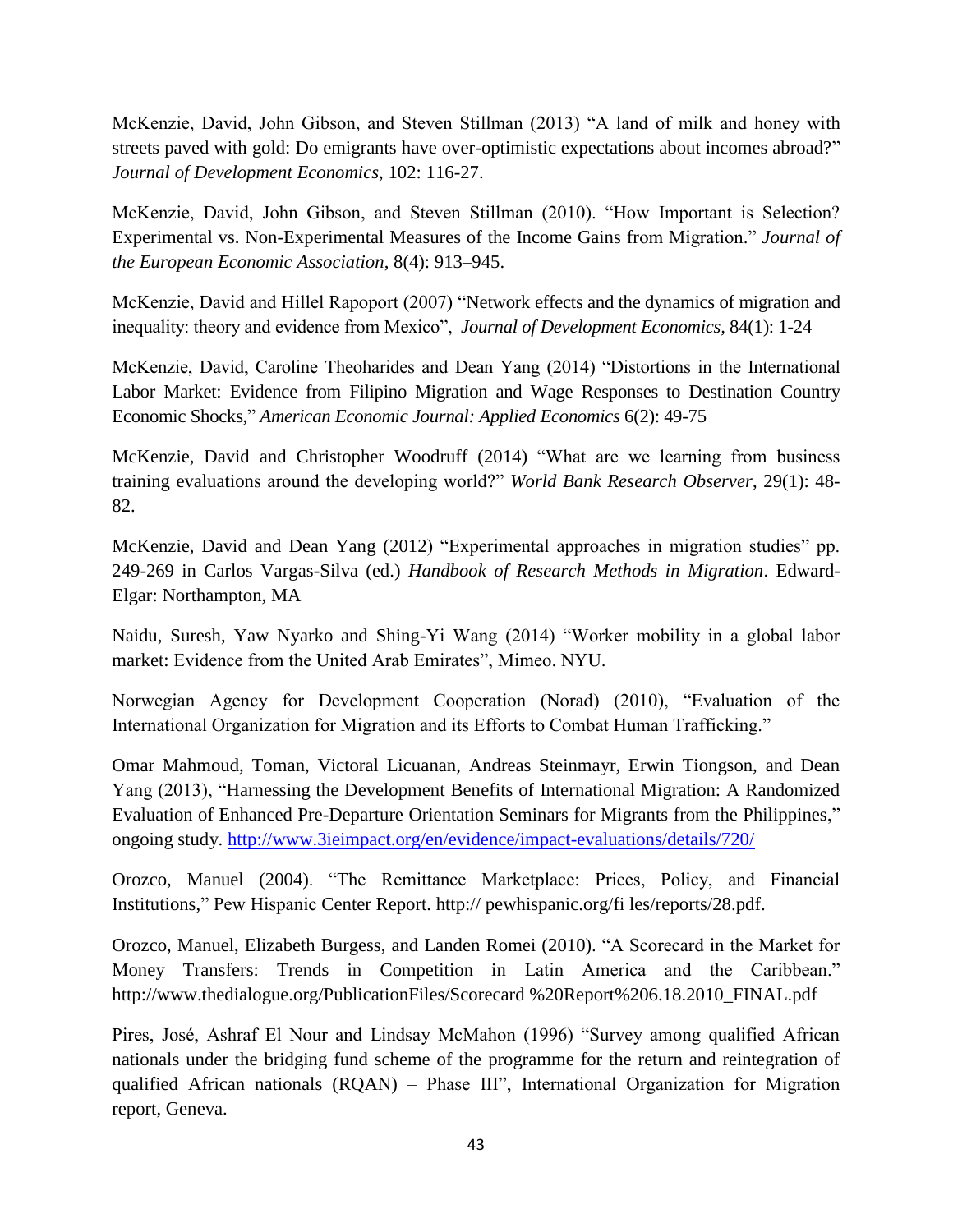Plewa, Piotr (2012) "The Effects of Voluntary Return Programmes on Migration Flows in the Context of the 1973/74 and 2008/09 Economic Crises*", Comparative Population Studies* 37(1- 2): 147-176

Rinne, Ulf (2013) "The Evaluation of Immigration Policies" pp. 530-51 in Amelie F. Constant and Klaus F. Zimmermann (Eds*.), International Handbook on the Economics of Migration*, Cheltenham, UK, and Northampton, USA: Edward Elgar Publishing.

Ruhs, Martin (2013) *The Price of Rights: Regulating International Labor Migration.* Princeton University Press, Princeton, NJ.

Sandgren, Claes (2001) "The IOM Project "Reconstruction, Capacity Building and Development through the Return of Qualified Nationals to Bosnia and Herzegovina" -- An Evaluation", Report to the International Organization for Migration, Geneva.

Sarvimäki, Matti and Kari Hämäläinen (2012): "Assimilating immigrants. The impact of an integration program." [http://cream.conference](http://cream.conference-services.net/resources/952/3365/pdf/MGDNF2013_0192.pdf)[services.net/resources/952/3365/pdf/MGDNF2013\\_0192.pdf](http://cream.conference-services.net/resources/952/3365/pdf/MGDNF2013_0192.pdf)

Seshan, Ganesh and Dean Yang (2014) "Motivating Migrants: A Field Experiment on Financial Decision-Making in Transnational Households", *Journal of Development Economics,* Vol. 108, May, pp. 119-127.

Strand, Arne, Arghawan Akbari, Torunn Wimpelmann Chaudhary, Kristian Berg Harpviken, Akbar Sarwari and Astri Suhrke (2008) "Return in Dignity, Return to What? Review of the Voluntary Return Programme to Afghanistan", *CHR. Michelsen Institute* Working Paper.

Thomas-Hope, Elizabeth (2004) "Migration Situation Analysis, Policy, and Programme Needs for Jamaica", report for the United Nations Population Fund, [http://countryoffice.unfpa.org/caribbean/drive/2004\\_migration\\_study\\_jamaica.pdf](http://countryoffice.unfpa.org/caribbean/drive/2004_migration_study_jamaica.pdf)

Tornea, Vivian (2003) "Reintegration program for migrant workers", *Review of Women's Studies*  13(2): 203-220.

Torres, Federico and Yevgeny Kuznetsov (2006) "Mexico: Leveraging Migrants' Capital to Develop Hometown Communities", pp. 99-128 in Y. Kuznetsov (ed.) *Diaspora Networks and the International Migration of Skills.* World Bank Institute, Washington D.C.

Transatlantic Forum on Migration and Integration (TFMI) (2012) "Welcome home? Challenges and Chances of Return Migration" *[http://www.gmfus.org/wp](http://www.gmfus.org/wp-content/blogs.dir/1/files_mf/1358538301tfmireturnmigration.pdf)[content/blogs.dir/1/files\\_mf/1358538301tfmireturnmigration.pdf](http://www.gmfus.org/wp-content/blogs.dir/1/files_mf/1358538301tfmireturnmigration.pdf)*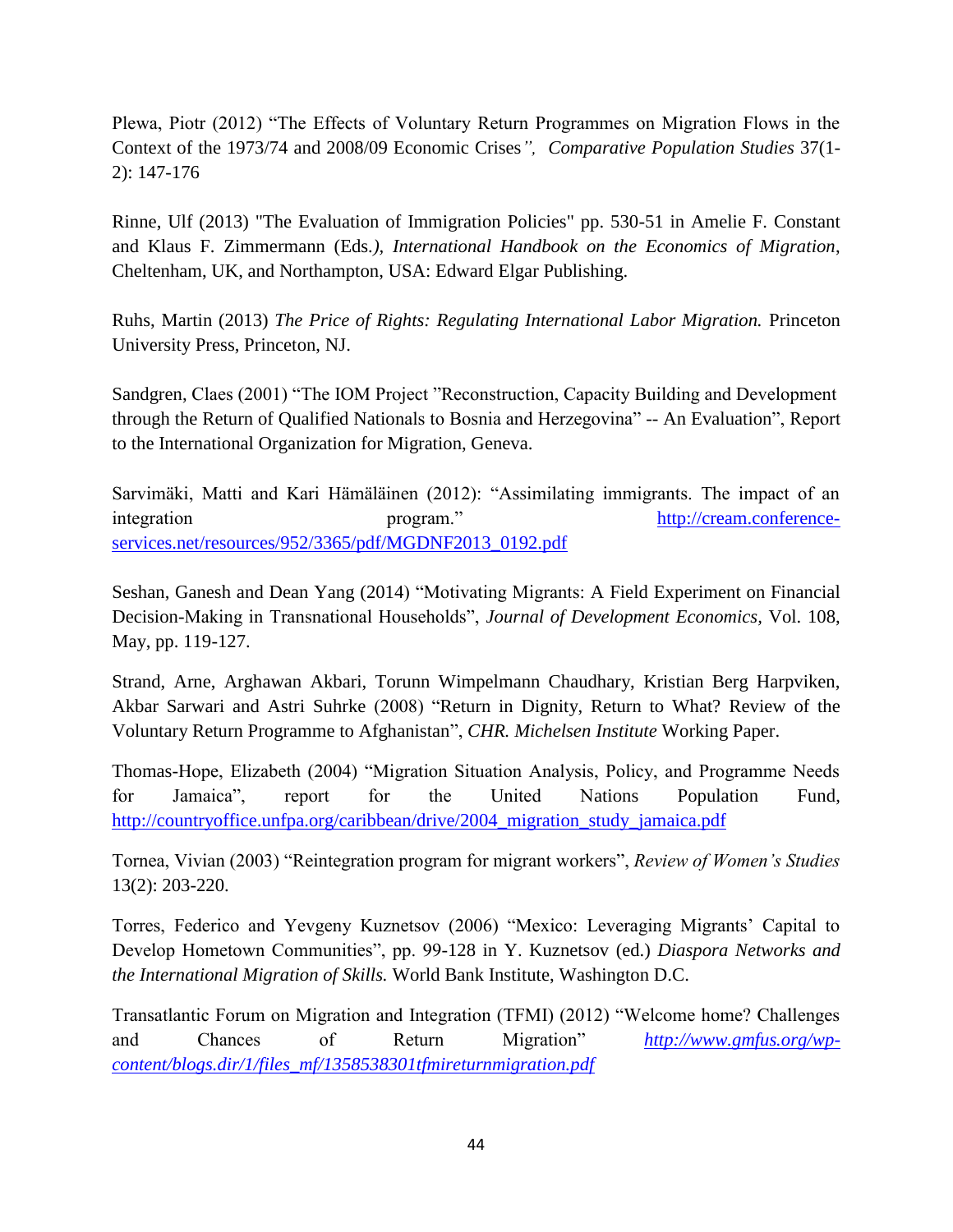Wanigaratne, D.G. (2006) "An Evaluation of the UNDP Transfer of Technology through Expatriate National (TOKTEN) Program", Mimeo. [ftp://209.160.24.160/app/erc/app/documents/3205/report/TOKTEN%20Final%20Evaluation%20](ftp://209.160.24.160/app/erc/app/documents/3205/report/TOKTEN Final Evaluation Report (2).doc) [Report%20\(2\).doc](ftp://209.160.24.160/app/erc/app/documents/3205/report/TOKTEN Final Evaluation Report (2).doc) [accessed March 26, 2014].

Weiermair, Klaus (1976) "The Economic Effects of Language Training to Immigrants: A Case Study" *International Migration Review*, 10(2): 205-219

World Bank (2006) *Global Economic Prospects 2006: Economic Implications of Remittances and Migration.* World Bank, Washington, D.C.

Yang, Dean (2006) "Why Do Migrants Return to Poor Countries? Evidence from Philippine Migrants' Responses to Exchange Rate Shocks," *Review of Economics and Statistics*, 88(4): 715- 735.

Yang, Dean (2011) "Migrant Remittances," *Journal of Economic Perspectives,* 25(3): 129-152.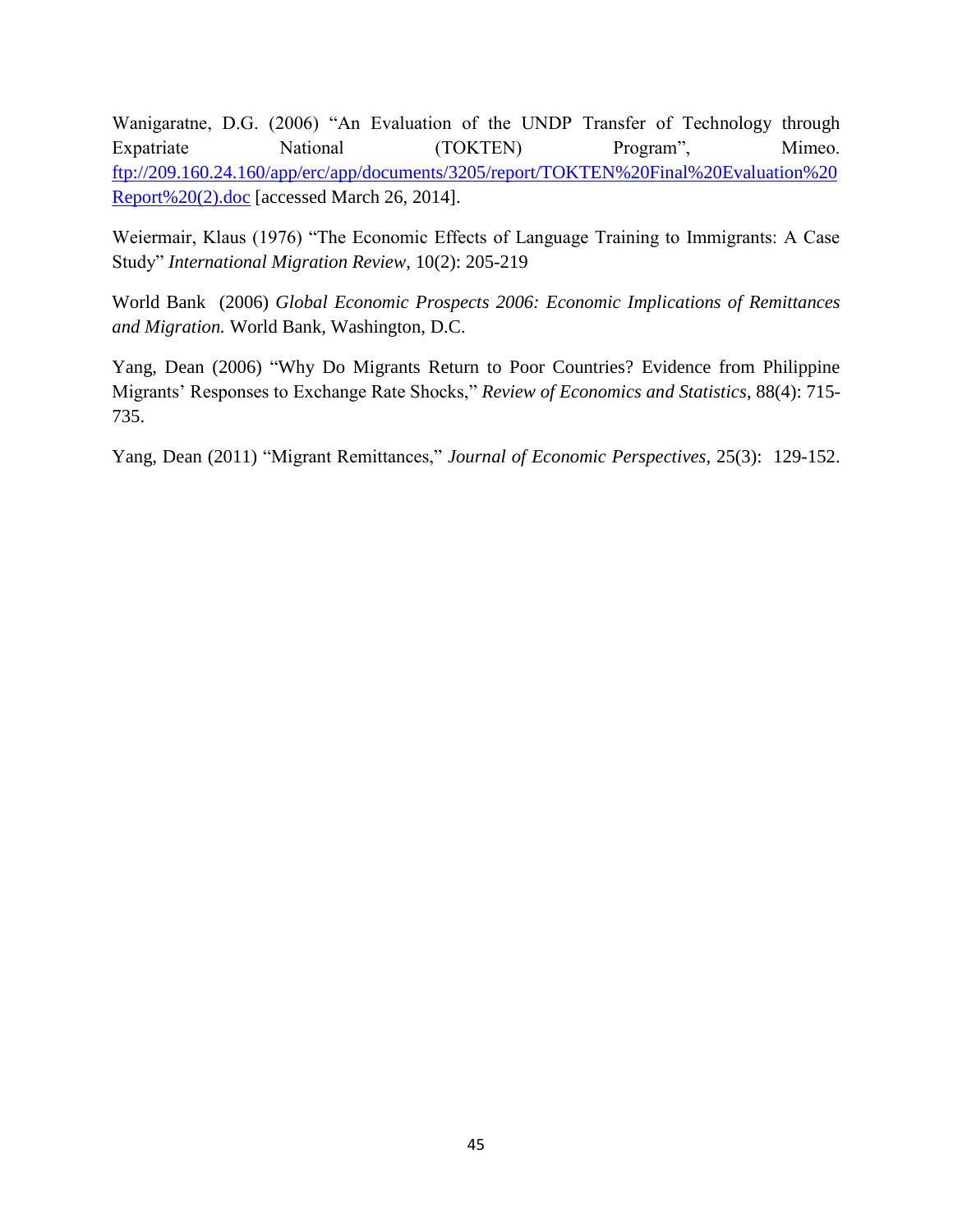| <b>Table 1: Examples of Pre-Migration Policies</b>                                               |                                                                                                                                                          |                                                                                                             |                                                                                          |                                                                                                                                                                                                                                                                       |  |  |
|--------------------------------------------------------------------------------------------------|----------------------------------------------------------------------------------------------------------------------------------------------------------|-------------------------------------------------------------------------------------------------------------|------------------------------------------------------------------------------------------|-----------------------------------------------------------------------------------------------------------------------------------------------------------------------------------------------------------------------------------------------------------------------|--|--|
| <b>Policy</b>                                                                                    | <b>Examples</b>                                                                                                                                          | what does it do?                                                                                            | Potential impact on development                                                          | <b>Evidence</b>                                                                                                                                                                                                                                                       |  |  |
| <b>Pre-departure training</b>                                                                    |                                                                                                                                                          |                                                                                                             |                                                                                          |                                                                                                                                                                                                                                                                       |  |  |
| Training and                                                                                     |                                                                                                                                                          |                                                                                                             |                                                                                          |                                                                                                                                                                                                                                                                       |  |  |
| orientation of<br>workers in legal<br>rights, customs<br>and language<br>overseas,<br>productive | Philippines' Pre-<br>Departure<br>Orientation<br>Seminars (PDOS);<br>IOM migrant training<br>sessions                                                    | Eases migrant<br>adjustment to new<br>country and work<br>environment, and<br>protects in cases of<br>abuse | Increases worker productivity and<br>earnings; allows workers to escape<br>abuse         | Non-existent, but one<br>study (Omar<br>Mahmoud et al)<br>ongoing.                                                                                                                                                                                                    |  |  |
| skills, etc.<br>Financial<br>literacy training<br>for workers and<br>their families              | Included in<br>Philippine PDOS;<br>small programs<br>implemented as part<br>of research studies                                                          | Improves financial<br>migrants and their<br>families left behind                                            | decision-making among Raise savings and investment;<br>improve ability to cope with risk | Evidence from RCTs<br>among Indian workers<br>in Qatar (Seshan and<br>Yang 2014), Indonesian<br>migrants and their<br>families (Doi,<br>McKenzie, Zia 2014),<br>and among Pacific<br>Island migrants to<br><b>Australia and New</b><br>Zealand (Gibson et al<br>2014) |  |  |
| Policies to facilitate migration                                                                 |                                                                                                                                                          |                                                                                                             |                                                                                          |                                                                                                                                                                                                                                                                       |  |  |
| <b>Bilateral</b><br>migration<br>agreements                                                      | Philippines with 25<br>countries<br>Pacific Islands with<br>New Zealand                                                                                  | Legal agreement to<br>allow labor migration<br>of set numbers or types migrate abroad<br>of workers         | Allows more individuals to                                                               | Strong evidence of<br>positive effects from<br>the New Zealand RSE<br>program through<br>matched difference-in-<br>differences (Gibson<br>and McKenzie,<br>forthcoming)                                                                                               |  |  |
| Lower passport<br>costs and<br>procedures                                                        | Many countries                                                                                                                                           | Makes it less costly to<br>migrate                                                                          | Makes it less costly to<br>migrate                                                       | Suggestive evidence<br>from regressions with<br>other controls<br>(McKenzie, 2007)                                                                                                                                                                                    |  |  |
| Remove exit<br>barriers                                                                          | Many countries don't<br>have these barriers,<br>but a number restrict<br>women migrating,<br>and others require<br>govt permission for<br>all emigration | Makes it less costly to<br>migrate                                                                          | Allows more individuals to<br>migrate abroad                                             | Suggestive evidence<br>from regressions with<br>other controls<br>(McKenzie, 2007)                                                                                                                                                                                    |  |  |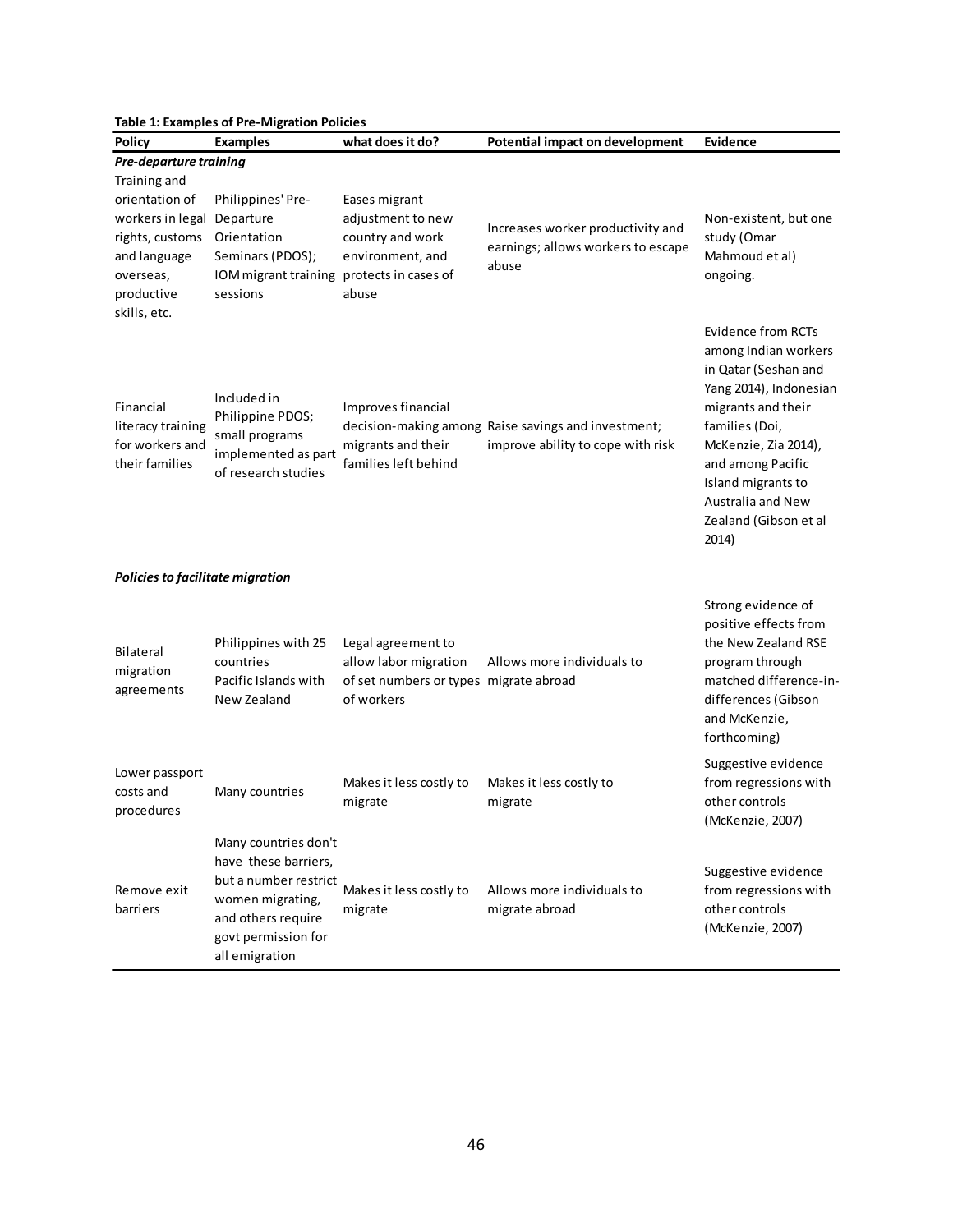#### **Table 2: Examples of Policies While Migrants are Abroad**

| <b>Policy</b> | Examples | what<br>`does it do. | il impact on development<br>Potential | Evidence |
|---------------|----------|----------------------|---------------------------------------|----------|
|               |          |                      |                                       |          |

#### *Rights policies for migrant workers*

| Comprehensive<br>economic<br>rights                                        | Requiring migrants to be<br>paid the same wages as<br>nationals of the<br>destination country     | Sets minimum wages that<br>migrants must be paid;<br>potentially also gives migrants<br>access to unemployment<br>benefits and welfare programs | Can raise the income of the<br>migrants receiving the policy,<br>but reduce the demand of<br>employers for labor, and openness<br>of governments | Evidence shows a trade-off between the<br>number of individuals who get to migrate<br>and the economic rights they receive (Ruhs,<br>2013;<br>McKenzie et al, 2014).                                                            |  |  |
|----------------------------------------------------------------------------|---------------------------------------------------------------------------------------------------|-------------------------------------------------------------------------------------------------------------------------------------------------|--------------------------------------------------------------------------------------------------------------------------------------------------|---------------------------------------------------------------------------------------------------------------------------------------------------------------------------------------------------------------------------------|--|--|
| <b>Basic rights</b>                                                        | freedom to leave,<br>freedom from abuse,<br>ensuring migrants receive<br>pay for the jobs they do | Protects migrants from abuse,<br>gives them the ability to leave,<br>and ensures they get paid for<br>work done                                 | Ensures migrants receive income<br>promised, and protects against<br>physical and sexual abuse                                                   | No empirical evidence to measure impacts of<br>changes in these rights, but theory strongly<br>suggests they should be beneficial for<br>development                                                                            |  |  |
| Financial access for migrants and their families                           |                                                                                                   |                                                                                                                                                 |                                                                                                                                                  |                                                                                                                                                                                                                                 |  |  |
| Facilitating<br>remittance-linked<br>savings accounts in<br>origin country | El Salvador's Banco<br>to migrants in US                                                          | Allows migrants to set up<br>Agricola accounts offered accounts in home country and<br>remit funds directly into them                           | Raises asset accumulation and<br>allows self-insurance via buffer<br>stock accumulation                                                          | Evidence from RCT among migrants from El<br>Salvador (Ashraf et al forthcoming) that offering<br>migrants accounts in home country can raise<br>savings, but only when migrants have joint or<br>sole ownership of the accounts |  |  |
| Facilitating savings<br>accounts for<br>migrants in the host<br>country    | Matricula consular<br>(consular ID card) issued<br>to Mexican migrants by<br>Mexican consulate    | Formal identification document Raises asset accumulation and<br>facilitates bank account opening allows self-insurance via buffer<br>in US      | stock accumulation                                                                                                                               | Evidence from RCT among Mexican migrants<br>(Chin et al 2011) that issuing matricula consular<br>raises account opening and savings in host<br>country                                                                          |  |  |

Table 2 continued on next page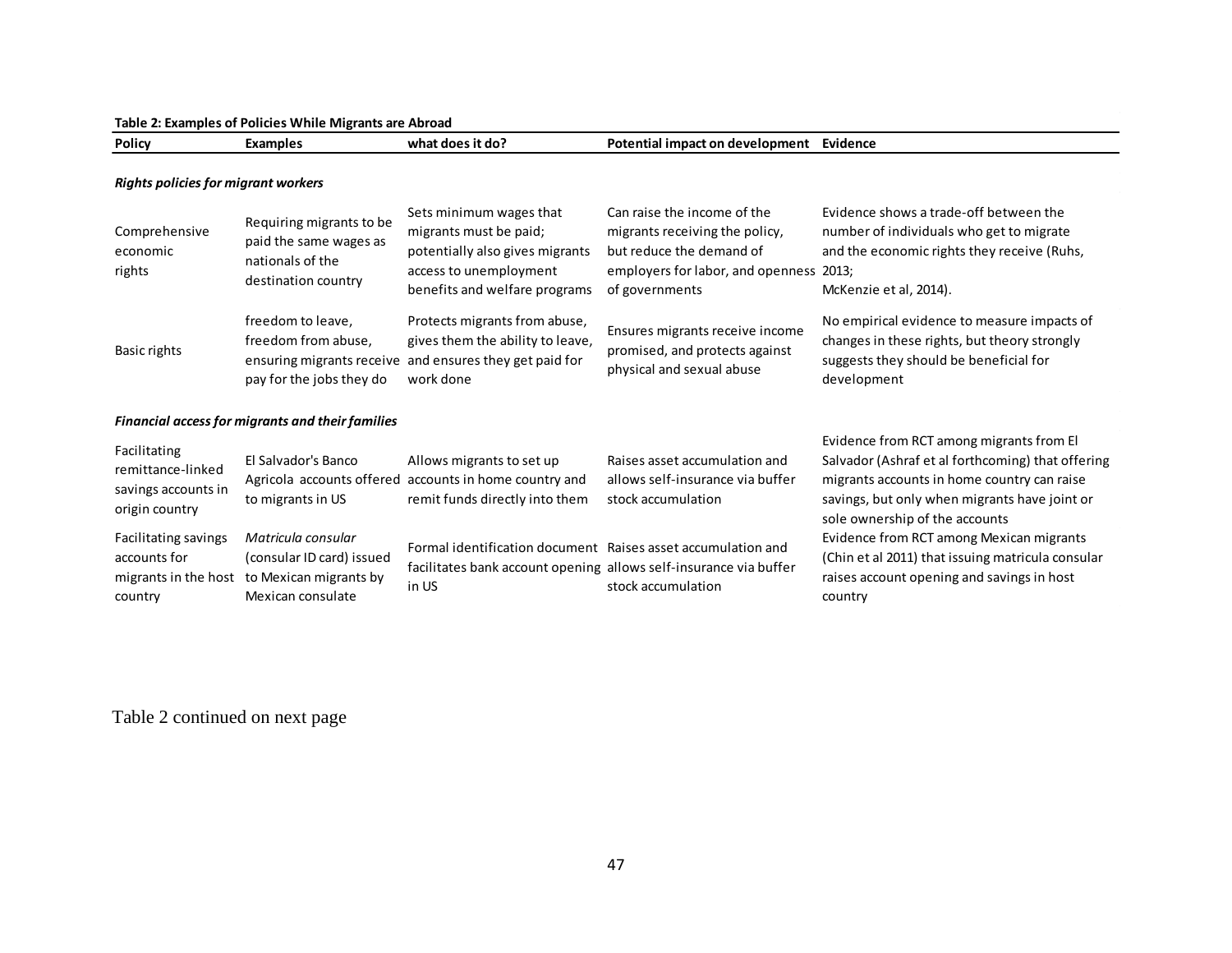| <b>Policy</b>                                                       | <b>Examples</b>            | what does it do?                                                                            | Potential impact on development Evidence                                                                                                               |                                                                                                                                                                                                                                                                                     |  |  |
|---------------------------------------------------------------------|----------------------------|---------------------------------------------------------------------------------------------|--------------------------------------------------------------------------------------------------------------------------------------------------------|-------------------------------------------------------------------------------------------------------------------------------------------------------------------------------------------------------------------------------------------------------------------------------------|--|--|
| Policies to encourage communal remitting and home-town associations |                            |                                                                                             |                                                                                                                                                        |                                                                                                                                                                                                                                                                                     |  |  |
| Setting up home-<br>town<br>associations                            | Malian HTAs in France      | joins migrants together to<br>potentially<br>send collective remittances                    | Can increase public goods like<br>water, roads, and electricity                                                                                        | Promising evidence that HTAs<br>increase public good provision<br>from time series, difference-in-differences,<br><b>Heckman selection</b><br>(Beauchemin and Schoumaker, 2009;<br>Chauvet et al. 2013; Duquette-Rury, 2014). No<br>evidence on policies to increase set up of HTAs |  |  |
| Matching funds<br>for collective<br>remittances                     | 3x1 program in Mexico      | offers migrant association a<br>government match for each<br>dollar<br>in funding they send | Can lead to more remittances<br>being<br>sent for community needs. May<br>crowd out family remittances.<br>May crowd out other uses of<br>public funds | No evidence to show that match leads to<br>more funding being sent than would be sent<br>otherwise; evidence that program can end up<br>being regressive<br>and politically targeted (Duquette-Rury, 2014).                                                                         |  |  |
| Integration policies for migrants                                   |                            |                                                                                             |                                                                                                                                                        |                                                                                                                                                                                                                                                                                     |  |  |
| Language training                                                   | Norway, Germany,<br>Sweden | teaches migrants to speak<br>destination country language                                   | Can increase job prospects, and<br>hence earnings of migrants;<br>may help in social integration                                                       | Strong associations between language<br>proficiency<br>and earnings in many countries, but little<br>evidence on impact of training.                                                                                                                                                |  |  |
| Migrant introduction Norway, Germany,<br>programs                   | Sweden                     | language training, job search<br>assistance, teaches civics and<br>values of host society   | Can increase job prospects, and<br>hence earnings of migrants;<br>may help in social integration                                                       | Mixed. Strong impacts for unemployed<br>individuals<br>in Finland in a regression-discontinuity<br>(Sarvimäki and Hämäläinen, 2012); benefits don't<br>exceed costs in randomized experiment adding<br>job counselling to basic program in Sweden<br>(Joona and Nekby, 2012).       |  |  |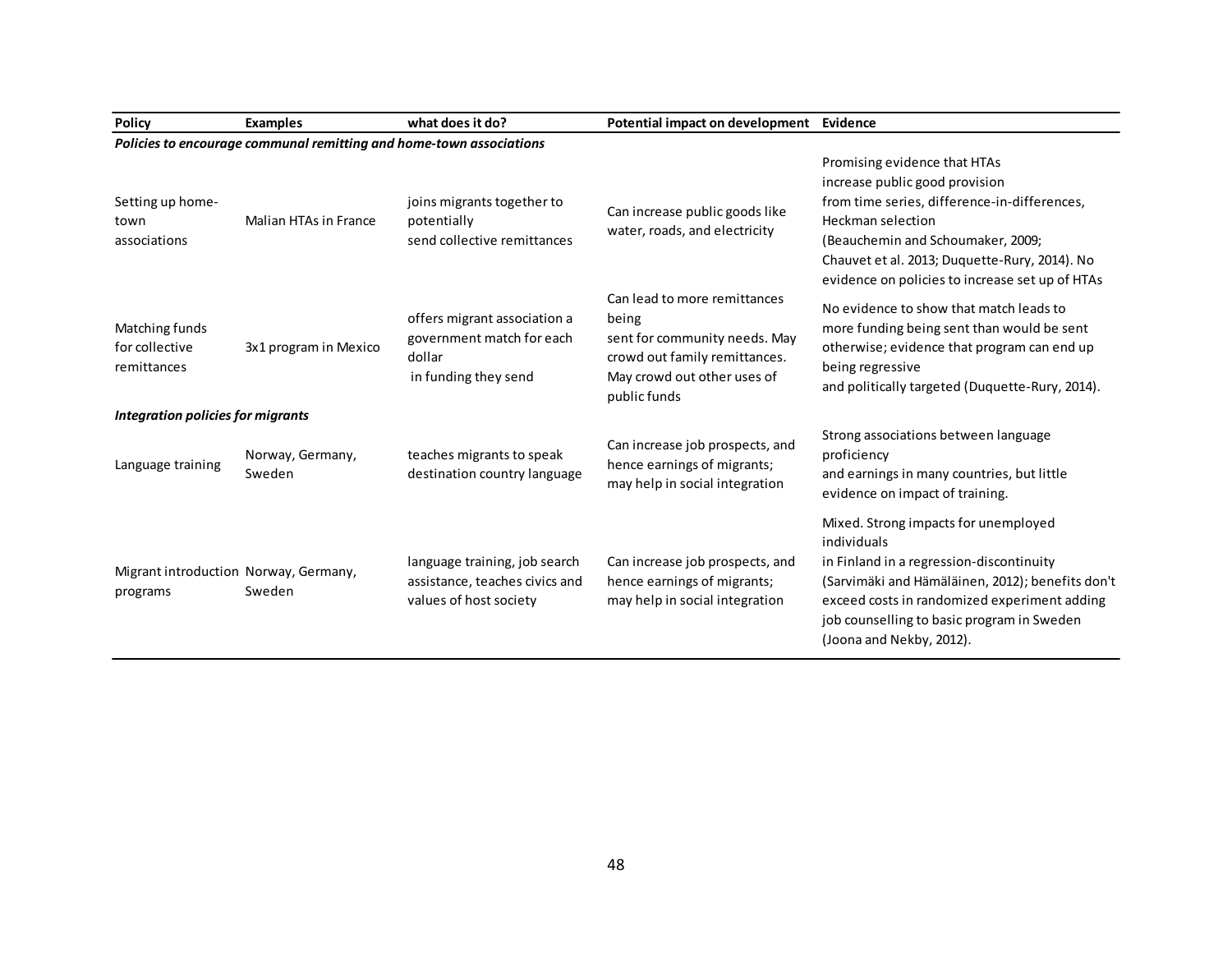| <b>Policy</b>                                                           | <b>Examples</b>                                                     | what does it do?                                                                                                                           | Potential impact on development Evidence                                                                                                 |                                                                                                                                        |  |
|-------------------------------------------------------------------------|---------------------------------------------------------------------|--------------------------------------------------------------------------------------------------------------------------------------------|------------------------------------------------------------------------------------------------------------------------------------------|----------------------------------------------------------------------------------------------------------------------------------------|--|
| Policies to remove regulatory, bureaucratic, and informational barriers |                                                                     |                                                                                                                                            |                                                                                                                                          |                                                                                                                                        |  |
| Dual citizenship                                                        | 84+ countries<br>allow                                              | allows migrants to maintain<br>rights<br>of a citizen in their home country for them to return to their home<br>and in destination country | Can enable migrants to earn more Promising. Cross-sectional<br>while abroad, and make it easier<br>country                               | associations and difference-<br>in-differences (Le Blang, 2011;<br>Mazzolari, 2009).                                                   |  |
| Pension portability                                                     | Over 1,000<br>bilateral<br>agreements                               | allows migrants to retain access<br>to retirement benefits accrued<br>even if they return                                                  | Can increase incomes of return<br>migrants, and removes a<br>disincentive to return                                                      | Non-existent.                                                                                                                          |  |
| Job fairs and migrant databases                                         | Jamaica returning<br>resident program<br>Bulgaria's job fairs       | help migrants find out about<br>job opportunities in home<br>country                                                                       | Can remove informational barriers<br>to migration, allow migrants to<br>find better jobs at home                                         | Non-existent.                                                                                                                          |  |
| Go-and-see visits                                                       | <b>UNHCR</b> programs<br>IOM programs                               | allow refugees to see whether<br>home communities are now<br>suitable for return                                                           | Can remove information barriers<br>preventing return migration,<br>allow refugees to return to home<br>communities                       | Non-existent.                                                                                                                          |  |
| Policies changing financial and other incentives for return             |                                                                     |                                                                                                                                            |                                                                                                                                          |                                                                                                                                        |  |
| Assisted Voluntary Return                                               | IRRANA, available to<br>Afghans in Norway                           | pay for travel and logistics for<br>rejected asylum seekers to return usually deportation                                                  | Not clear, since alternative is                                                                                                          | Non-existent, although take-up<br>rates suggest relatively little<br>demand from many migrants                                         |  |
| Pay-to-go schemes                                                       | Spain's Voluntary<br>Return Program, Aide<br>au<br>Retour in France | pays migrants to return to their<br>home countries                                                                                         | Lowers cost of return for those<br>intending to return anyway,<br>potentially provides capital that<br>can be used to set up livelihoods | Non-existent, although take-up<br>rates suggest relatively little<br>demand from many migrants                                         |  |
| Temporary return of qualified<br>migrants                               | <b>TOKTEN</b><br><b>TRQN</b>                                        | connects highly-skilled emigrants<br>to home country institutions for<br>3 months of consulting/<br>knowledge-sharing                      | Potentially helps transfer<br>knowledge, ideas, and<br>technology from abroad, with<br>spillover benefits to others<br>in home country   | Extremely limited. Qualitative<br>evidence reveals some mixed<br>effects, scale of programs<br>typically too low for large<br>effects. |  |
| Permanent return of qualified<br>migrants                               | <b>Return of Qualified</b><br><b>African Nationals</b>              | provides funding, and other<br>incentives to bring highly-skilled<br>migrants back to countries of<br>origin                               | Potentially helps transfer<br>knowledge, ideas, and<br>technology from abroad, with<br>spillover benefits to others<br>in home country   | Extremely limited. Qualitative<br>evidence reveals some mixed<br>effects, scale of programs<br>typically too low for large<br>effects. |  |

#### **Table 3: Examples of Types of Return Migration Policies**